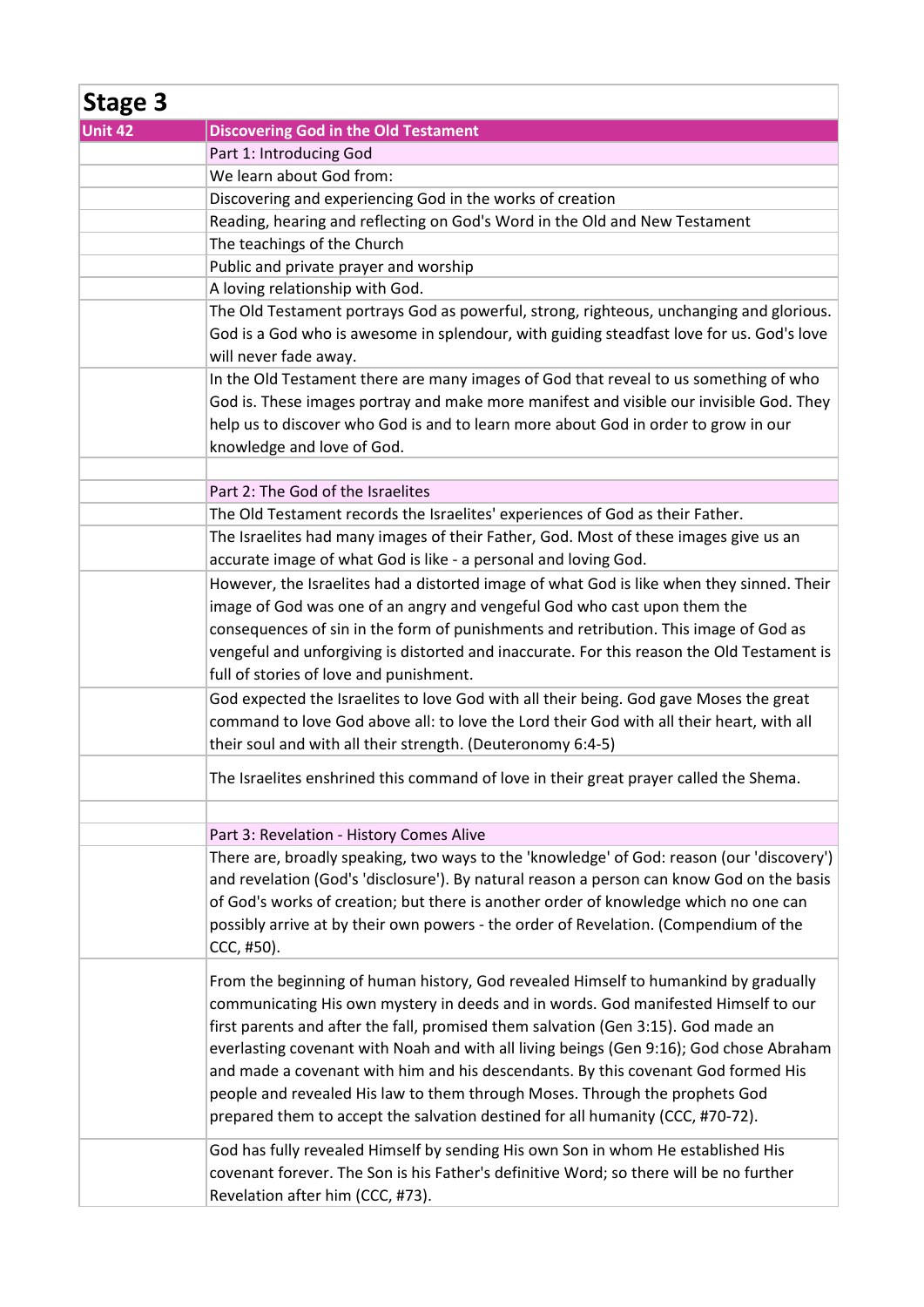| The Old Testament is a record of God's revelation to humankind through:                                                                                                                                                                                    |
|------------------------------------------------------------------------------------------------------------------------------------------------------------------------------------------------------------------------------------------------------------|
| Personal relationships                                                                                                                                                                                                                                     |
| God's covenant with the Israelites                                                                                                                                                                                                                         |
| Important events in the history and experience of the Hebrew people                                                                                                                                                                                        |
| Creation and the natural world                                                                                                                                                                                                                             |
| The prophets.                                                                                                                                                                                                                                              |
| Isaiah described God as a hidden God due to the fact that the Israelites turned away from<br>God by disobeying God.                                                                                                                                        |
|                                                                                                                                                                                                                                                            |
| Part 4: Names of God in the Old Testament                                                                                                                                                                                                                  |
| The names of God found in the Old Testament Scriptures reveal aspects of God's identity.<br>They disclose and highlight characteristics, attributes and faces of God which shaped the<br>Israelite's knowledge and image of God.                           |
|                                                                                                                                                                                                                                                            |
| Part 5: Sources of God's Revelation                                                                                                                                                                                                                        |
| The Old Testament image of God was shaped by the Israelite's knowledge and experience<br>of God. This knowledge and image of God grew and developed gradually over a long<br>period of time. It was drawn from God's revelation to the Israelites through: |
| Their personal relationships with God and others                                                                                                                                                                                                           |
| God's covenant with the Israelites                                                                                                                                                                                                                         |
| Important events in the history of the Hebrew people                                                                                                                                                                                                       |
| God's works of creation revealed in the world of nature                                                                                                                                                                                                    |
| God's word spoken through the prophets.                                                                                                                                                                                                                    |
|                                                                                                                                                                                                                                                            |
| Part 6: Importance of the Old Testament                                                                                                                                                                                                                    |
| The Old Testament is the Word of God which contains stories about God and God's<br>people.                                                                                                                                                                 |
| The Old Testament is the:                                                                                                                                                                                                                                  |
| Word of God (used in our worship and liturgy, for example, the first readings at Mass)                                                                                                                                                                     |
| Source of Truth from which our knowledge and beliefs about God come                                                                                                                                                                                        |
| Story of God's plan of salvation (the Exodus and the Messianic prophecies prepare God's<br>people for Jesus' coming).                                                                                                                                      |
| The Old Testament foreshadows the birth of Jesus through the promise of the Messiah,                                                                                                                                                                       |
| who would save the world from sin and death. God's promise was fulfilled with the                                                                                                                                                                          |
| incarnation, the birth of Jesus Christ, God's own Son.                                                                                                                                                                                                     |
|                                                                                                                                                                                                                                                            |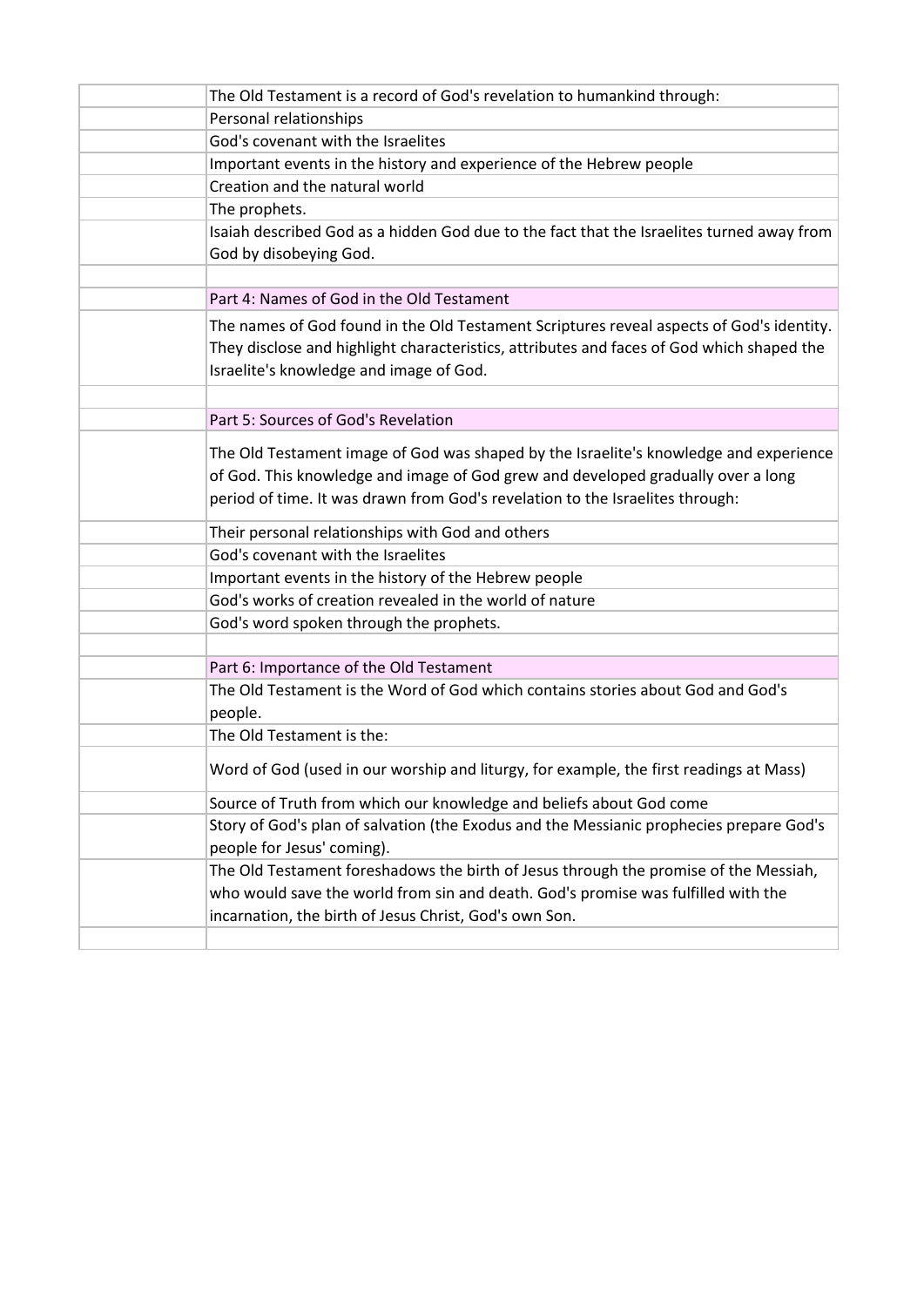| Unit 43 | <b>Mission and Ministry of Jesus</b>                                                                                                                                                                                                                                                                                                                                                                                                                                                             |
|---------|--------------------------------------------------------------------------------------------------------------------------------------------------------------------------------------------------------------------------------------------------------------------------------------------------------------------------------------------------------------------------------------------------------------------------------------------------------------------------------------------------|
|         | Part 1: Jesus' Jewish Heritage                                                                                                                                                                                                                                                                                                                                                                                                                                                                   |
|         | The Son of God became human in the person of Jesus of Nazareth. He was born into and<br>raised in the culture and religion of the Jewish People.                                                                                                                                                                                                                                                                                                                                                 |
|         | The Old Testament prepared the Israelites, and all people, in fact, for the most important<br>event in human history - the Incarnation - God becoming man through Jesus.                                                                                                                                                                                                                                                                                                                         |
|         | Jesus' Jewish heritage played a significant part in his mission and ministry. Certain Old<br>Testament stories played a significant role in preparing Jesus for the ministry the Father<br>had given him to carry out.                                                                                                                                                                                                                                                                           |
|         | Jesus was an observant Jew. He knew and lived Judaism in its truest and deepest sense.<br>He challenged those Jews who interpreted and / or taught beliefs and practices that were<br>erroneous or false. During his ministry, Jesus confronted Scribes, Pharisees, Sadducees<br>and others who created factions and divisions within Judaism by teaching their own<br>'brand' or interpretation of the Law.                                                                                     |
|         |                                                                                                                                                                                                                                                                                                                                                                                                                                                                                                  |
|         | Part 2: Israel - The Land Where Jesus Lived                                                                                                                                                                                                                                                                                                                                                                                                                                                      |
|         | Jesus of Nazareth was born and lived in Israel at the time of Roman occupation. It was a<br>period in Jewish history of oppression and suffering under the domination of pagan rulers<br>subject to Rome.                                                                                                                                                                                                                                                                                        |
|         | The class structure in Jewish society was maintained by a rigid purity system. Usually men                                                                                                                                                                                                                                                                                                                                                                                                       |
|         | were regarded as clean and righteous; they were pure. The wealthy were also thought of                                                                                                                                                                                                                                                                                                                                                                                                           |
|         | as pure. By contrast, the poor, the outcasts, and gentiles were regarded as impure or                                                                                                                                                                                                                                                                                                                                                                                                            |
|         | unclean. Women were automatically regarded as inferior to men, and they were                                                                                                                                                                                                                                                                                                                                                                                                                     |
|         | oppressed by men.                                                                                                                                                                                                                                                                                                                                                                                                                                                                                |
|         | There were several religious groups in Israel during the time of Jesus.                                                                                                                                                                                                                                                                                                                                                                                                                          |
|         | Pharisees - a group of Jews whom Jesus criticised for being more concerned with the<br>traditions of their fathers than with God's word.                                                                                                                                                                                                                                                                                                                                                         |
|         | Sadducees - a priestly group of Jews who rejected all scriptures save the Torah (first five<br>books of the OT) and who rejected the belief in the future resurrection of the body.                                                                                                                                                                                                                                                                                                              |
|         | Scribes - lawyers whose primary task was to copy the scriptures and whose focus was on<br>the letter of the law. They were 'professional' teachers of the law.                                                                                                                                                                                                                                                                                                                                   |
|         | Zealots - religious extremists who fought for religious/political freedom claiming<br>allegiance only to God as king and ruler.                                                                                                                                                                                                                                                                                                                                                                  |
|         | Sanhedrin - a group of judges consisting of 70 Jewish men who under the high priest<br>acted as a council or supreme court in Jewish legal/religious matters or trials.                                                                                                                                                                                                                                                                                                                          |
|         | There are many important geographical locations in the story of Jesus' life. Most are<br>located within the land of Israel which is sometimes referred to as the Holy Land because<br>it is where Jesus lived and worked while he was on earth.                                                                                                                                                                                                                                                  |
|         | At the time of Jesus, Israel consisted of three main regions or provinces: Galilee, Samaria<br>and Judea. Each of these regions had many villages and townships. Nazareth, Jesus' home<br>town, was located in Galilee which was a more rural and countryside region to the north<br>of Samaria and Judea. The city of Jerusalem located in Judea was the largest and most<br>important place for the Jewish people to visit because of the Temple there. It was called<br>the Holy City of God. |
|         | Part 3: Proclaiming the Kingdom of God                                                                                                                                                                                                                                                                                                                                                                                                                                                           |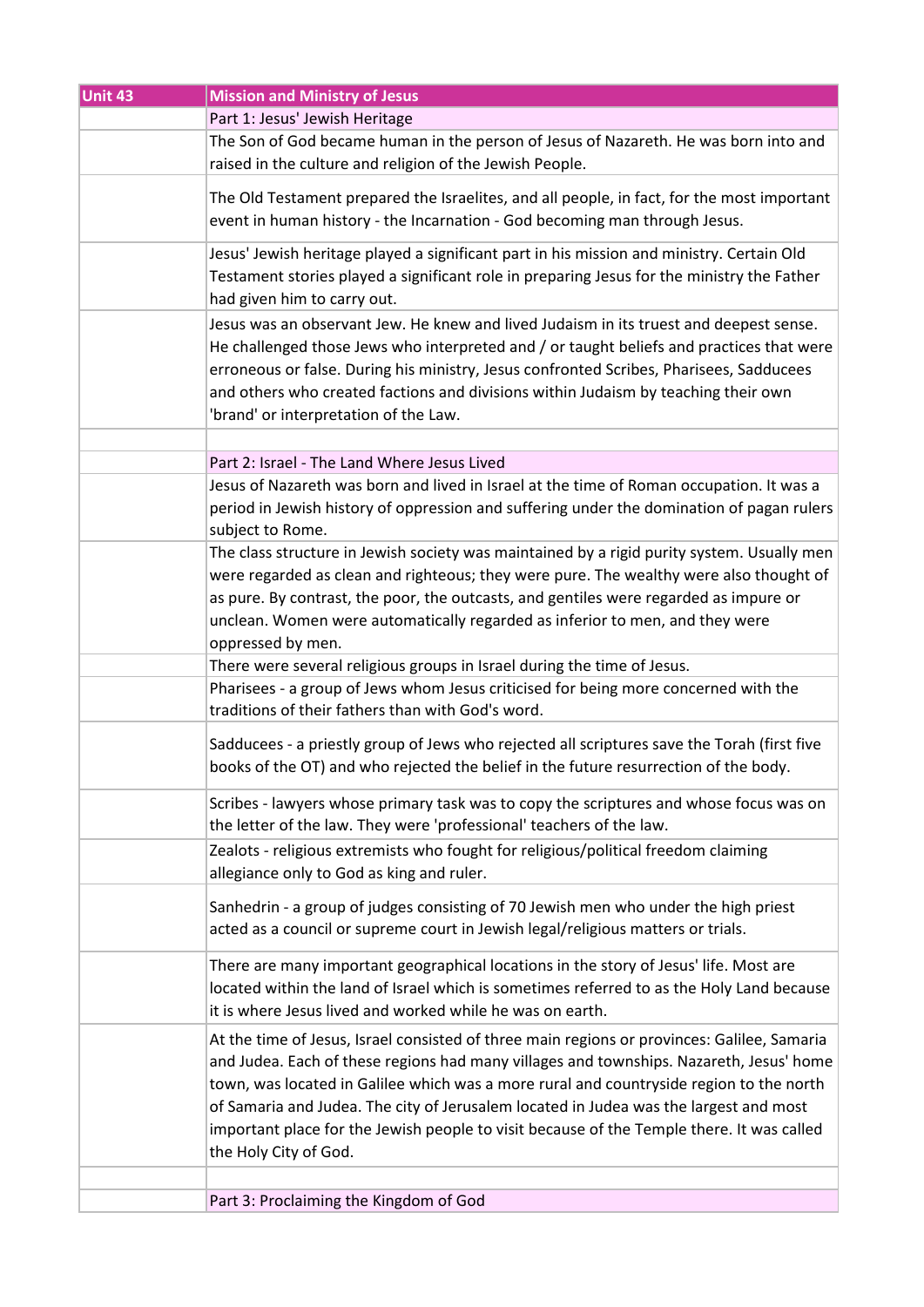| Jesus' mission is to redeem, rescue and save humankind from the loss of their original       |
|----------------------------------------------------------------------------------------------|
| sinless and loving relationship with God.                                                    |
| Sent by the Father and empowered by the Holy Spirit, Jesus' mission was to proclaim and      |
| bring about the kingdom of God on earth as it is in heaven.                                  |
| Jesus carried out and effected this mission by proclaiming in word and in deed the           |
| kingdom of God. This mission Jesus accomplished amongst the people of his time and           |
| through His Church continues to accomplish amongst all people of every time and place.       |
|                                                                                              |
| Through Jesus' ministries of teaching, preaching, healing, forgiveness and atonement for     |
| the sins of all humanity by his passion, death and resurrection, Jesus accomplished his      |
| mission while on earth.                                                                      |
| Before returning to his Father in heaven, Jesus commissioned and sent out his disciples to   |
| continue His mission and ministry until the end of time.                                     |
| Jesus' proclamation of the kingdom of God launched His mission and ministry. At Jesus'       |
| Baptism by John in the Jordan River, the Father commissioned Jesus and the Holy Spirit       |
| empowered Jesus in his mission and ministry to announce and bring about God's                |
| kingdom on earth as it is in heaven.                                                         |
| Jesus proclaims God's kingdom in word and in work. He begins his public life announcing      |
| that the kingdom of God is at hand; it is near; it is here. Jesus comes to make God's        |
| presence and rule operative, reigning within the life and world of each human person.        |
|                                                                                              |
| Part 4: Teachings about the Kingdom of God                                                   |
|                                                                                              |
| The mission and ministry of Jesus proclaim and activate God's Saving Plan for humanity.      |
| God's Plan of Salvation will be accomplished when the kingdom of God is fully realised 'on   |
| earth as it is in heaven'. In the Lord's Prayer, we pray for this day to come; we pray that  |
| the reign of God's presence and love will extend to the very ends of the earth,              |
| encompassing every corner and every person.                                                  |
| Jesus teaches his followers in words and deeds about this kingdom and reign of God. In       |
| the Sermon on the Mount, Jesus teaches us about the attitudes and values of this             |
| kingdom, what it is like and how it is to be found and treasured.                            |
|                                                                                              |
| Part 5: Signs of the Kingdom of God                                                          |
| Jesus carried out His mission of bringing the good news of God's kingdom through his         |
| ministry of preaching, teaching and healing. His words and works marked the beginning        |
| of a new era in God's Plan of Salvation.                                                     |
| The signs and wonders Jesus worked give evidence and testimony that the Spirit of the        |
| Lord was upon him and that God's kingdom had come. Indeed, the words of the prophet          |
| Isaiah 61:1-2 took flesh in the person and works of Jesus. In proclaiming the good news to   |
| the poor, Jesus went about setting captives free of sin, evil and death. He healed the sick, |
| fed the hungry, comforted the broken hearted, gave sight to the blind, drove out evil        |
| spirits, forgave sinners and raised the dead to life.                                        |
|                                                                                              |
| 'By freeing some individuals from the earthly evils of hunger, injustice, illness and death, |
| Jesus performed messianic signs.' (CCC, #549)                                                |
| The signs and wonders Jesus performed required faith in his message and mission as the       |
| Chosen One anointed by God to bring about the kingdom of God on earth.                       |
|                                                                                              |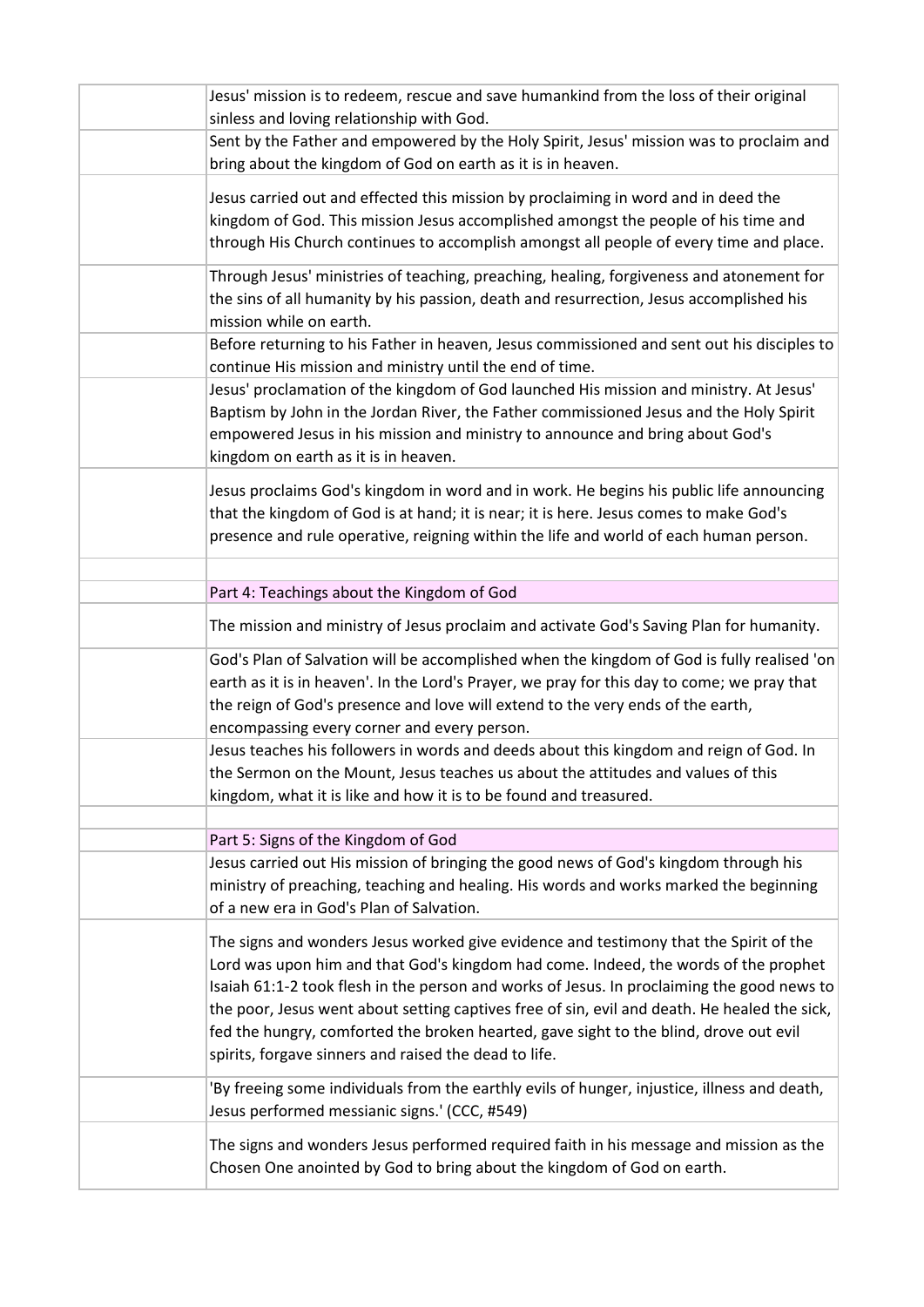| The miracles of Jesus were messianic signs of the presence of God's kingdom. (CCC, #547)                                                                                                                                                                                                                                                                                                                                           |
|------------------------------------------------------------------------------------------------------------------------------------------------------------------------------------------------------------------------------------------------------------------------------------------------------------------------------------------------------------------------------------------------------------------------------------|
|                                                                                                                                                                                                                                                                                                                                                                                                                                    |
| Part 6: Bringing About the Kingdom of God                                                                                                                                                                                                                                                                                                                                                                                          |
| The death and resurrection of Jesus Christ 'opened' heaven to us. By His death and<br>resurrection Jesus made possible our entry into the kingdom of God. Jesus' death and<br>resurrection brought about the kingdom of God on earth.                                                                                                                                                                                              |
| 'By his death and resurrection, Jesus Christ has 'opened' heaven to us. The life of the<br>blessed consists in the full and perfect possession of the fruits of the redemption<br>accomplished by Christ. He makes partners in his heavenly glorification those who have<br>believed in him and remained faithful to his will. Heaven is the blessed community of all<br>who are perfectly incorporated into Christ.' (CCC, #1026) |
| Jesus removed the barriers which sin had created in separating us from God. Jesus<br>redeemed and saved all humankind from the banishment of life without God. Jesus<br>opened the gates of heaven for us. In Jesus we become sons and daughters of God and<br>heirs to His kingdom.                                                                                                                                               |
| The death and resurrection of Jesus is the great Act of Salvation foretold by God's<br>prophets and witnessed by Jesus' disciples. It is the ultimate and definitive work of his<br>earthly mission and ministry. His works of healing, feeding, restoring and setting people<br>free from the afflictions and effects of sin and death are all signs foreshadowing this, his<br>greatest work: the salvation of the world.        |
| At Mass we acclaim Jesus as Saviour:                                                                                                                                                                                                                                                                                                                                                                                               |
| Save us, Saviour of the world, for by your Cross and resurrection you have set us free.                                                                                                                                                                                                                                                                                                                                            |
|                                                                                                                                                                                                                                                                                                                                                                                                                                    |
| Part 7: Responding to Jesus                                                                                                                                                                                                                                                                                                                                                                                                        |
| Our response to Jesus and His message of God's kingdom makes a difference to us and<br>our lives. Those who accept Jesus and receive His message have life forever. Those who<br>reject Jesus and the kingdom of God miss out on the greatest gift God offers us in His<br>Plan of Salvation.                                                                                                                                      |
| At the time of Jesus there were those who accepted Jesus and responded to His message<br>in faith and with open hearts. There were others who rejected Jesus and chose to<br>criticize, mock and ridicule His message. Yet others remained indifferent.                                                                                                                                                                            |
| How we respond to Jesus makes a difference to ourselves and our lives. Choosing to live<br>as kingdom people can bring us happiness not only here on earth but forever in God's<br>kingdom in heaven.                                                                                                                                                                                                                              |
| The greatest gift of God to us in His Plan of Salvation is Jesus.                                                                                                                                                                                                                                                                                                                                                                  |
|                                                                                                                                                                                                                                                                                                                                                                                                                                    |
| Part 8: Continuing the Mission of Jesus                                                                                                                                                                                                                                                                                                                                                                                            |
| Before ascending into heaven, Jesus commissioned his followers to continue his mission<br>and ministry to proclaim and bring about God's kingdom to the 'ends of the earth'. By<br>many works and signs and by his death and resurrection Jesus proclaimed and brought<br>about God's kingdom on earth.                                                                                                                            |
| During his public mission and ministry Jesus inaugurated this kingdom. Before ascending<br>to heaven, Jesus entrusted to his disciples the task of continuing the proclamation and<br>bringing about of God's kingdom on earth.                                                                                                                                                                                                    |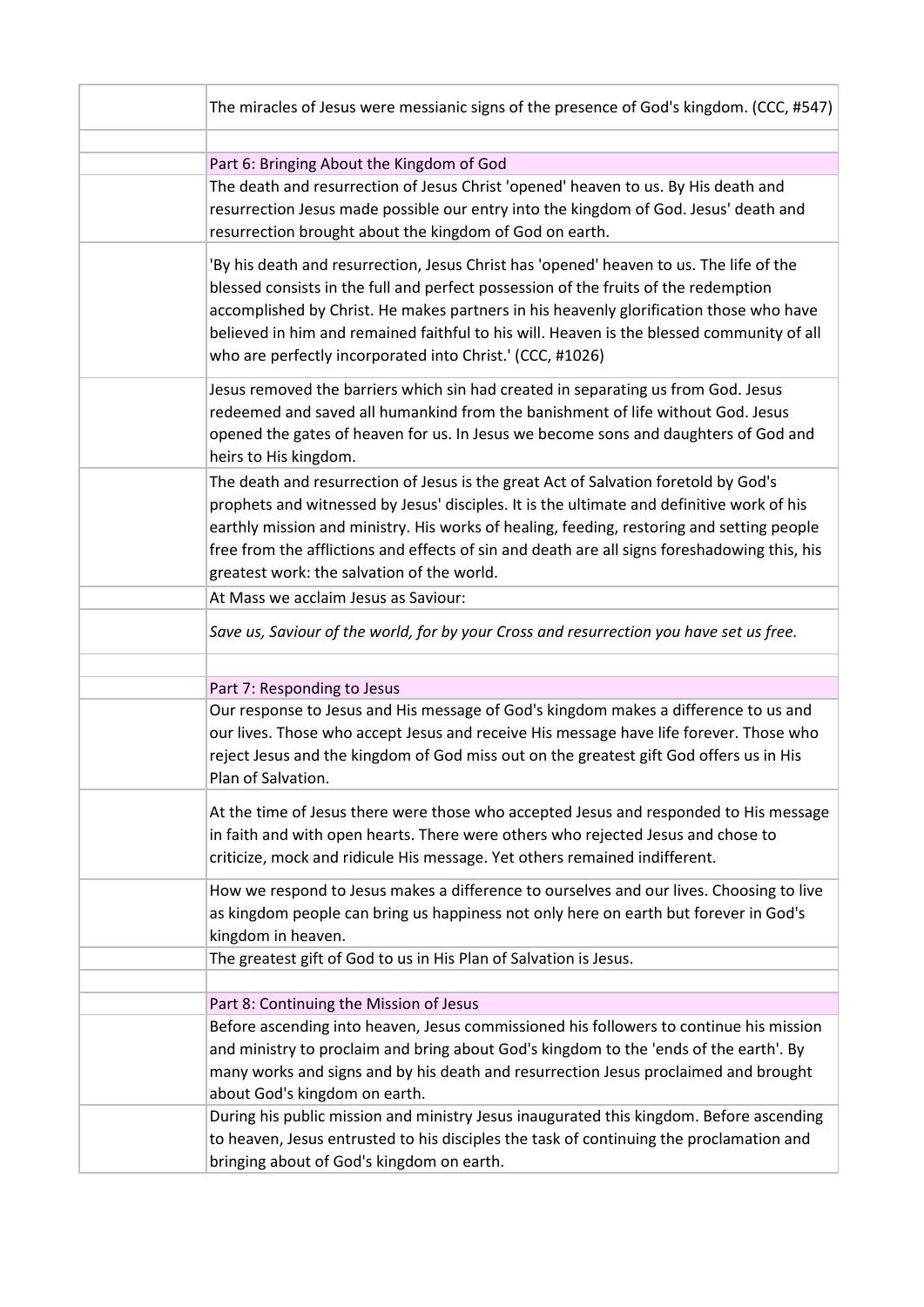| 'Go then, to all peoples everywhere and make them my disciples: baptise them in the<br>name of the Father, the Son and the Holy Spirit and teach them to obey all that I have<br>commanded you. And I will be with you always, to the end of the age.' (Matthew 27:19-<br>20) |
|-------------------------------------------------------------------------------------------------------------------------------------------------------------------------------------------------------------------------------------------------------------------------------|
| The Church down through the ages continues the mission and ministry of Jesus and the<br>bringing about of the kingdom of God on earth through her works of evangelisation.                                                                                                    |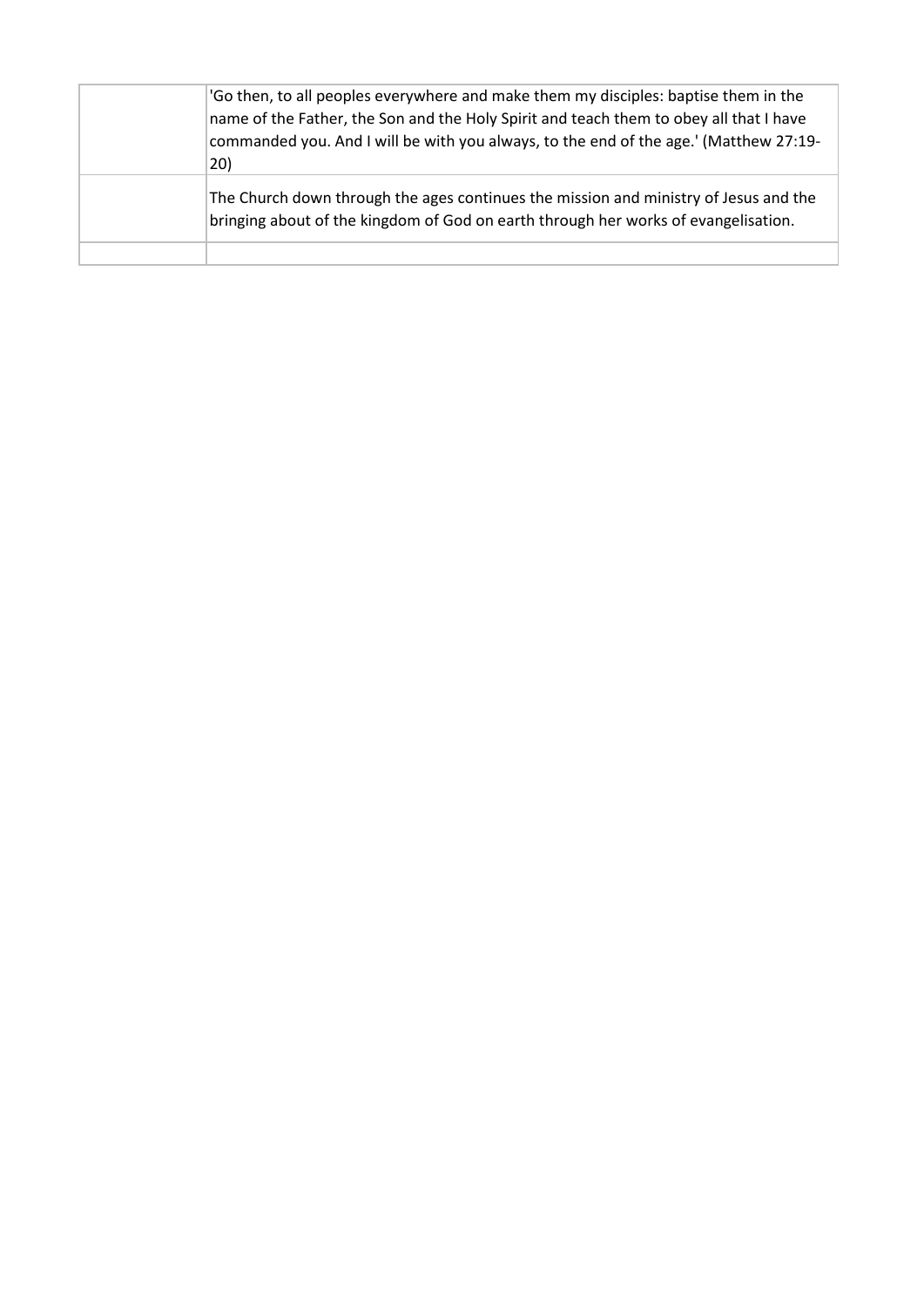| Unit 44 | <b>Beginnings of Judaism, Christianity and Islam</b>                                                                                                                                                                                                                                                                                                                                                                                                                                                                 |
|---------|----------------------------------------------------------------------------------------------------------------------------------------------------------------------------------------------------------------------------------------------------------------------------------------------------------------------------------------------------------------------------------------------------------------------------------------------------------------------------------------------------------------------|
|         | Part 1: Abraham - Father of Many Nations                                                                                                                                                                                                                                                                                                                                                                                                                                                                             |
|         | God first reveals Himself in an enduring way in creation and in history to the person of<br>Abraham (which is where this unit begins). God desires that humanity should enter ever<br>more fully into relationship with God, so He forms a covenant with Abraham.                                                                                                                                                                                                                                                    |
|         | There are two parts to the covenant which God established with Abraham. It involves<br>mutual obligations on behalf of both parties. God promised Abraham that God would be<br>the God of Abraham and all of Abraham's descendants. God promised Abraham that he<br>would enter the Promised Land, that many generations would come after him, and that<br>God would protect them. In turn, Abraham promised to obey God and to worship only<br>God.                                                                 |
|         | The covenant of God with Abraham marks a departure from belief in many gods<br>(polytheism) to belief in the existence of One True God (monotheism).                                                                                                                                                                                                                                                                                                                                                                 |
|         | Abraham becomes the father of many nations throughout the world, and the ancestor of<br>three world religions: Judaism, Christianity and Islam. Abraham is the spiritual ancestor of<br>Jews and Christians throughout the world through Isaac, the son he bore with Sarah.<br>Abraham is the spiritual ancestor of all Muslim people through Ishmael, the son he bore<br>with Hagar.                                                                                                                                |
|         | Part 2: Judaic, Christian and Islamic Origins                                                                                                                                                                                                                                                                                                                                                                                                                                                                        |
|         | Judaism, Christianity and Islam are three great monotheistic religions of the world.                                                                                                                                                                                                                                                                                                                                                                                                                                 |
|         | Judaism holds that the Ten Commandments are the basis for the 613 commandments<br>(mitzvot) in the first five books of the Bible. The origin of Judaism as a formal religion<br>began with the Mosaic Covenant in which God enters into a special relationship with the<br>Israelite people on Mt Sinai. In this covenant, God becomes their God and protector and<br>the Israelites become God's chosen people. This covenant obliges the Israelites to remain<br>faithful to God in obedience to the commandments. |
|         | Christianity is the religion of the fulfilment of God's promise to redeem and save<br>humanity in the person of Jesus Christ, Son of Mary and Son of God.                                                                                                                                                                                                                                                                                                                                                            |
|         | God fully reveals Himself through the incarnation, when God becomes man in the person<br>of Jesus. Jesus is the fulfilment of the promise that God made through the prophets.<br>Jesus establishes a new and everlasting covenant through his suffering, death,<br>resurrection and ascension into heaven. Jesus frees humanity from sin and death and<br>reconciles us to God. As an historical person, Jesus left humanity to return to the Father,<br>leaving us with the gift of the Holy Spirit.                |
|         | Islam is a monotheistic religious tradition that began in the 7th century CE in the Middle<br>East. The ancestry of Islam can be traced back to Abraham, who through Ishmael and his<br>descendents gave rise to the Arab people. Muslims believe that God revealed Himself to<br>Muhammad in a series of visions. Islam originated as a formal religious tradition when<br>Muhammad and his armies conquered Mecca in 630 CE.                                                                                       |
|         | Part 3: Traditions of Judaism, Christianity and Islam                                                                                                                                                                                                                                                                                                                                                                                                                                                                |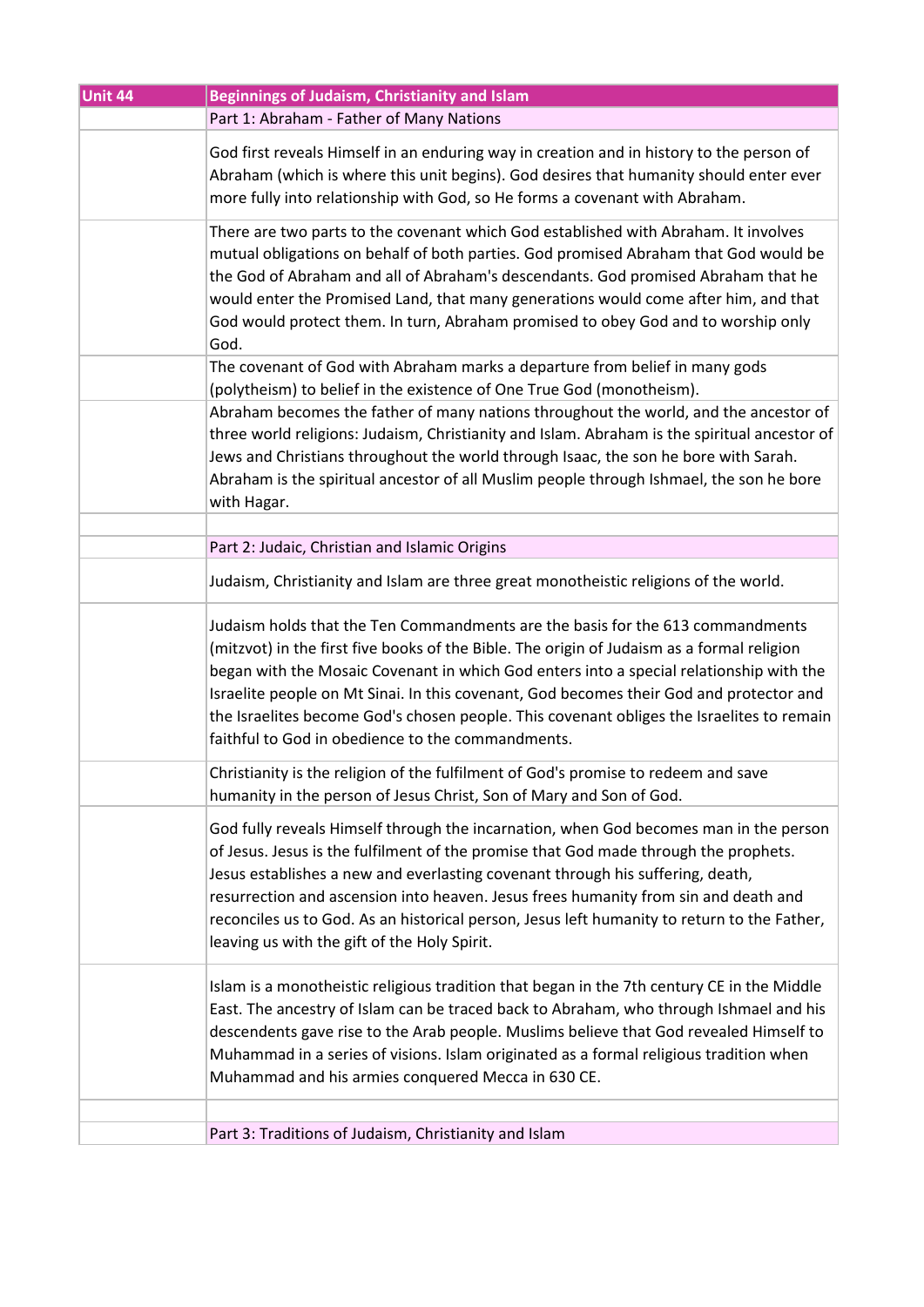| Judaism, Christianity and Islam all have their own traditions. The members of a particular                           |
|----------------------------------------------------------------------------------------------------------------------|
| religion share its tradition. Tradition helps people to feel that they belong to that religion.                      |
| They give people an identity as Jews, Christians or Muslims. Some traditions are even                                |
| held in common across the three religions.                                                                           |
| Judaism, Christianity and Islam share a number of beliefs:                                                           |
| Abraham is the common spiritual father.                                                                              |
| God is One.                                                                                                          |
| God revealed Himself to humanity.                                                                                    |
| God made a covenant with Abraham.                                                                                    |
| The existence of angels.                                                                                             |
| Judaism, Christianity and Islam have sacred writings. These sacred writings record how                               |
| God revealed Himself to people through history. They are a record of God's message to                                |
| humankind.                                                                                                           |
|                                                                                                                      |
| The Jews believe that God gave the Commandments to Moses on Mount Sinai. These                                       |
| laws govern their life and worship and form/shape their identity and culture. They believe                           |
| as do Christians and Muslims in One God.                                                                             |
| Christians believe God is one God in three persons, the Father, the Son and the Holy                                 |
| Spirit. They believe Jesus Christ is the son of God who became man, conceived of the                                 |
| Holy Spirit and born of the Virgin Mary. They believe Jesus died for our sins, rose from the                         |
| dead and ascended into heaven and will come again to judge the living and the dead.                                  |
| They believe Jesus is both God and man.                                                                              |
| Muslims believe that Jesus is a prophet and that Muhammad is the last and greatest of                                |
| the prophets. They believe in one God, in Arabic, 'Allah'. They believe, Muhammad is the                             |
|                                                                                                                      |
| messenger of God to whom God communicated                                                                            |
|                                                                                                                      |
|                                                                                                                      |
| Part 4: Beginnings of Christianity                                                                                   |
| At the Annunciation, Christ took flesh in the womb of the Virgin Mary by the power of the                            |
| Holy Spirit. At Pentecost, Christianity took flesh in the apostles and believers by the                              |
| power and outpouring of the same Holy Spirit.                                                                        |
| Ignited with the Spirit's tongues of fire, the apostles fearlessly and boldly proclaimed the                         |
| message of Jesus Christ to the crowds in the streets of Jerusalem. That day Jews and                                 |
| Gentiles from near and far heard the good news of Jesus Christ and many believed and                                 |
| were baptised.                                                                                                       |
| Christianity began by the power and outpouring of the Holy Spirit on Pentecost.                                      |
| Jesus' gift of the Holy Spirit completely transformed the apostles. Filled with the Gifts of                         |
| the Holy Spirit, the apostles began to preach the Good News of God's saving plan to                                  |
| everyone around them.                                                                                                |
|                                                                                                                      |
| The Holy Spirit played a very important role in the foundation of the Christian Church.                              |
| The Holy Spirit helped the apostles and the early Christians in many ways.                                           |
|                                                                                                                      |
| Part 5: Early Christianity                                                                                           |
| The first Christians are referred to by later historians as 'Jewish Christians'. They are                            |
| described by St Luke in the first chapters of the Acts of the apostles as Jewish, either by                          |
| birth, or conversion.                                                                                                |
|                                                                                                                      |
| Only gradually did Christianity become recognised as a separate religion from Judaism.                               |
| Christians generally used and revered the Jewish Bible as Scripture, mostly in the Greek<br>or Aramaic translations. |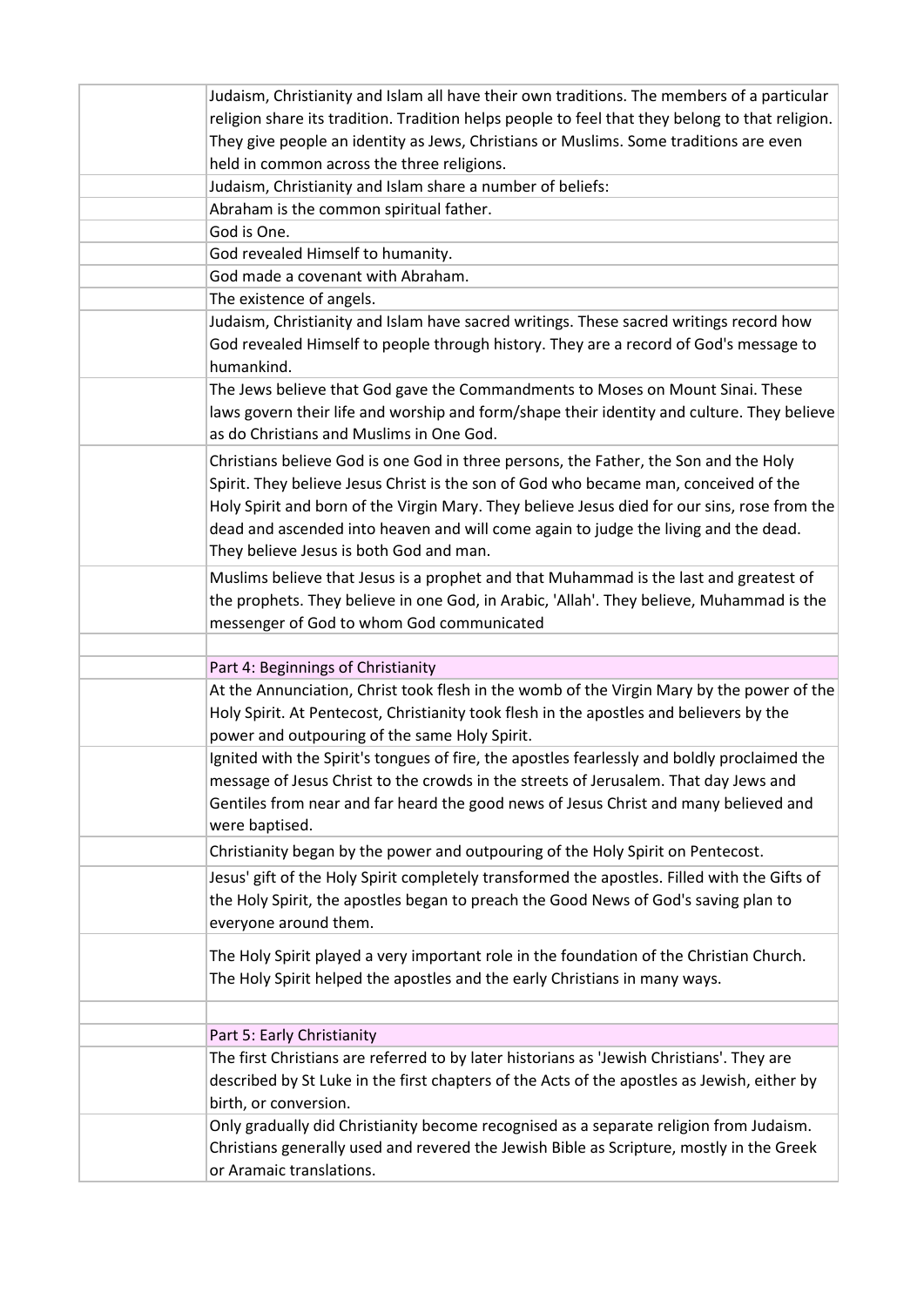| St. Luke records in the Acts of the apostles that the first Christian community was centred<br>in Jerusalem and its leaders included Peter, James and John. After his conversion Paul of<br>Tarsus joined the Christian community though he was not immediately accepted because<br>of his former hostility and persecution of the followers of Jesus Christ. (Acts 9:1-2)                                                                 |
|--------------------------------------------------------------------------------------------------------------------------------------------------------------------------------------------------------------------------------------------------------------------------------------------------------------------------------------------------------------------------------------------------------------------------------------------|
| The disciples and followers Jesus Christ were first called Christians in Antioch. (Acts 11:19-<br>26). The early Christians spoke of themselves as 'brethren', or 'disciples', or 'believers' or<br>'saints', and followers of the way.                                                                                                                                                                                                    |
| From the very beginning Christians have recognised Mary as the Mother of God and the<br>Mother of the Church. Mary was a great example and a source of inspiration for the early<br>Christian communities.                                                                                                                                                                                                                                 |
| Peter, the first pope, had great authority in the Church and the apostles acted in<br>communion with him. Peter played an important role in bringing the Gospel to the<br>Gentiles, and at the Council of Jerusalem he supported initiatives aimed at converting the<br>Gentiles.                                                                                                                                                          |
| Paul set out on many missionary journeys, bringing Christianity to the Gentiles in many<br>different countries. His influence on Christian thinking contained in his letters to the early<br>Christian communities is of great significance.                                                                                                                                                                                               |
| In addition to the apostles, there were many other men and women in the early Church<br>who, inspired by the Holy Spirit, played an important part in its foundation.                                                                                                                                                                                                                                                                      |
| Part 6: Christianity Spreads and Grows                                                                                                                                                                                                                                                                                                                                                                                                     |
| Christians were persecuted by the Romans for almost three centuries.                                                                                                                                                                                                                                                                                                                                                                       |
| Despite persecution, the early Christian Church continued to grow under the leadership                                                                                                                                                                                                                                                                                                                                                     |
| of holy men and women who were a source of hope, courage and strength for the<br>Christians. Some of these leaders were Ignatius of Antioch, Clement of Rome and<br>Polycarp of Smyrna.                                                                                                                                                                                                                                                    |
| Christian persecutions came to an end when Emperor Constantine defeated Rome in 313<br>CE. Christianity became an accepted religion when Emperor Constantine made it the<br>official religion of the Roman Empire.                                                                                                                                                                                                                         |
| Christianity has spread world-wide through the missionary activity of Christian Churches<br>in carrying out the mandate of Jesus to 'go teach all nations'. Christian missionaries of all<br>ages have followed in the footsteps of St Peter and St Paul in bringing the message of<br>Jesus to 'the ends of the earth'. Today Christianity numbers over 2 billion adherents.                                                              |
| From small beginnings in Jerusalem, Christianity has become a global religion. It is the<br>largest of the major religions of the world. Its growth from seed to tree and its spread<br>throughout the world is living testimony to the authenticity of Jesus' message and to his<br>life, death and resurrection.                                                                                                                         |
| Though one in their commitment/adherence to Jesus Christ as founder and leader,<br>Christians are many in their geographical and theological diversity.                                                                                                                                                                                                                                                                                    |
| Differences in interpretation and understandings of faith beliefs and practices have<br>fragmented Christianity into a diversity of groups and denominations. About half of the<br>Christian population are Catholics. Protestants (broadly defined) make up the second<br>largest group/denomination of Christianity. Orthodox and various other Christian groups<br>make up the remaining Christian global population of over 2 billion. |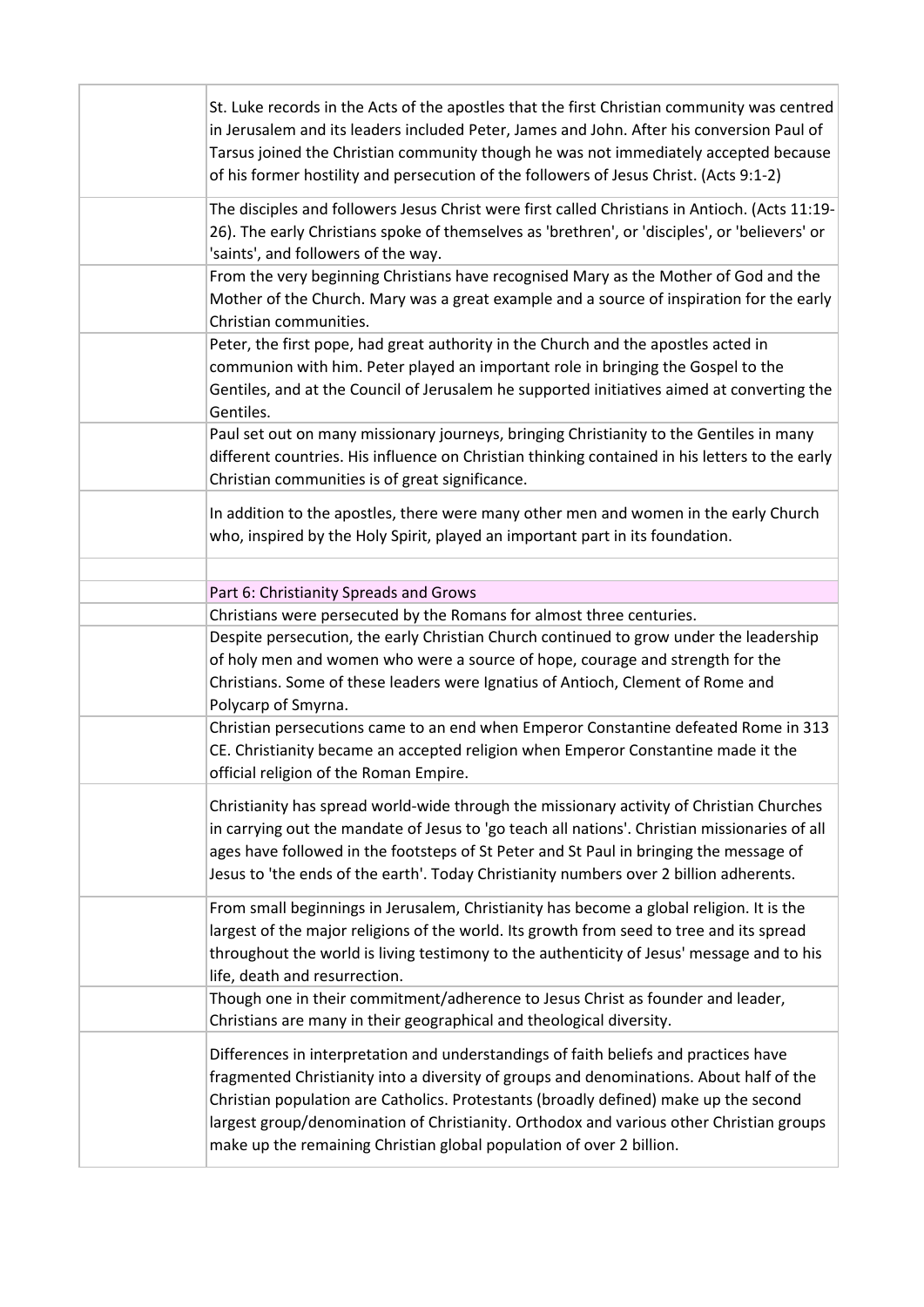| Jesus' prayer to the Father for his disciples at the Last Supper was 'that they may be one,<br>just as you and I are one.' Within Christianity today there is a strong movement to<br>reconcile differences and work toward that unity which Jesus so ardently prays for his<br>followers. Ecumenical endeavours and movements among and within Christian groups<br>are an expression and response to Jesus' prayer and call to all Christians to be united in<br>one faith, one baptism, one Lord of all. |
|------------------------------------------------------------------------------------------------------------------------------------------------------------------------------------------------------------------------------------------------------------------------------------------------------------------------------------------------------------------------------------------------------------------------------------------------------------------------------------------------------------|
|                                                                                                                                                                                                                                                                                                                                                                                                                                                                                                            |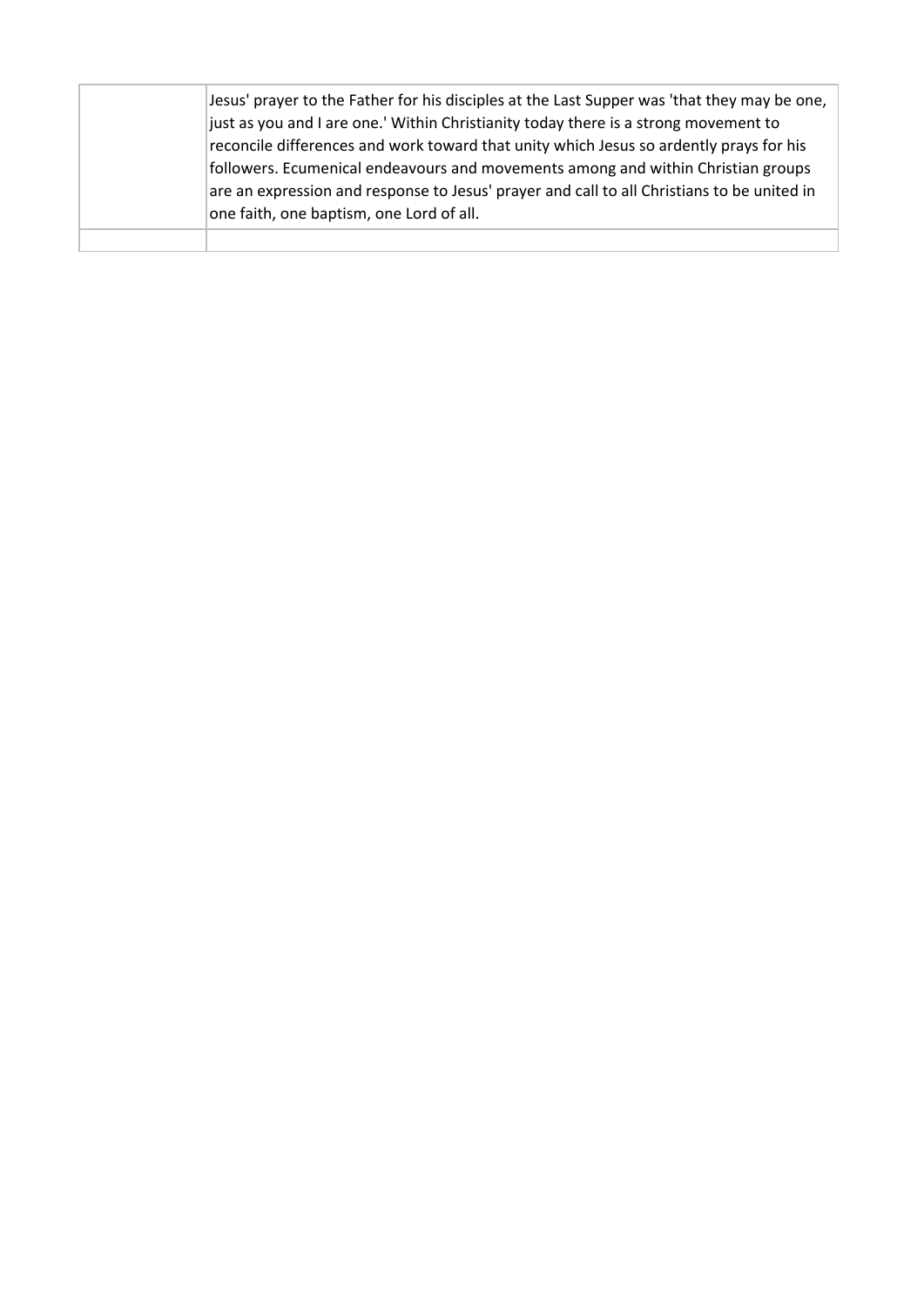| Unit 45 | <b>Encountering God Through Prayer</b>                                                                                                                                                                                                                                                                                                                                                                                                                                                                  |
|---------|---------------------------------------------------------------------------------------------------------------------------------------------------------------------------------------------------------------------------------------------------------------------------------------------------------------------------------------------------------------------------------------------------------------------------------------------------------------------------------------------------------|
|         | Part 1: Friendship with God                                                                                                                                                                                                                                                                                                                                                                                                                                                                             |
|         | As religious educators, it is important not only to help children know about God but to<br>know God personally. That is why prayer and praying with children is such an important<br>element in any religious education endeavour.                                                                                                                                                                                                                                                                      |
|         | Prayer is a personal encounter with God. It is an expression of our relationship with God.<br>Quite simply, prayer is talking with God. Like all genuine dialogue and communication, It<br>involves talking, listening and responding. Prayer connects us, puts us in touch and 'on-<br>line' in communicating with God. It enlivens and nurtures our friendship and relationship<br>with God.                                                                                                          |
|         | Prayer can take many forms. It can be formal or informal, public or private, liturgical or<br>devotional, prepared or spontaneous, vocal or mental. But whatever form or kind it is, all<br>prayer is personal and from the heart if it is prayer and not parroting.                                                                                                                                                                                                                                    |
|         | When do we pray? Always, St Paul tells us in Ephesians 6:18. An interesting activity for<br>both teacher and student is to note the times and places when you pray. This tells us<br>something about our relationship with God. Do I pray only when I'm in trouble? Happy?<br>Depressed? Need something? Do I pray only when I'm in church? With others? Alone? On<br>my knees? If we are honest in answering these questions, we will discover a lot about<br>ourselves and our relationship with God. |
|         | Another worthwhile activity is finding in the Gospel texts the times and places when and<br>where Jesus prayed. See Matthew 14:23, 26:36; Mark 1:35, 6:46, 14:32; Luke 5:16, 6:12,<br>9:28. These texts tell us about the importance Jesus placed on prayer.                                                                                                                                                                                                                                            |
|         | In Matthew 6:5-15 Jesus teaches us how to pray using simple and sincere words, without<br>showing off and using a lot of meaningless words and long prayers to impress others.<br>Jesus taught us how to pray by giving us the prayer we should pray - The Lord's Prayer.                                                                                                                                                                                                                               |
|         | In the story Jesus told of the Pharisee and the Publican who went up to the Temple to<br>pray. Jesus teaches us the importance of praying with a humble heart. He tells us that<br>God does not listen or hear the prayers of those who are proud and boastful of how good<br>they are.                                                                                                                                                                                                                 |
|         | In Luke 11:5-10 and 18:1-8 Jesus teaches us to persevere, to continue, to keep praying<br>always; never to give up or become discouraged in praying to God for what we need.                                                                                                                                                                                                                                                                                                                            |
|         |                                                                                                                                                                                                                                                                                                                                                                                                                                                                                                         |
|         | Part 2: Kinds of Prayer<br>There are different kinds of prayer:                                                                                                                                                                                                                                                                                                                                                                                                                                         |
|         | 1. Prayers of Praise and Adoration                                                                                                                                                                                                                                                                                                                                                                                                                                                                      |
|         | 2. Prayers of Penitence and Sorrow                                                                                                                                                                                                                                                                                                                                                                                                                                                                      |
|         | 3. Prayers of Thanksgiving                                                                                                                                                                                                                                                                                                                                                                                                                                                                              |
|         | 4. Prayers of Petition                                                                                                                                                                                                                                                                                                                                                                                                                                                                                  |
|         | 5. Prayers of Intercession                                                                                                                                                                                                                                                                                                                                                                                                                                                                              |
|         |                                                                                                                                                                                                                                                                                                                                                                                                                                                                                                         |
|         | Part 3: Old Testament Prayers                                                                                                                                                                                                                                                                                                                                                                                                                                                                           |
|         | Prayer began with God, because God wanted to share God's love with all humankind. And                                                                                                                                                                                                                                                                                                                                                                                                                   |
|         | so God inspired the Israelites to pray.                                                                                                                                                                                                                                                                                                                                                                                                                                                                 |
|         | The Old Testament has many examples of how the Israelites prayed to God.                                                                                                                                                                                                                                                                                                                                                                                                                                |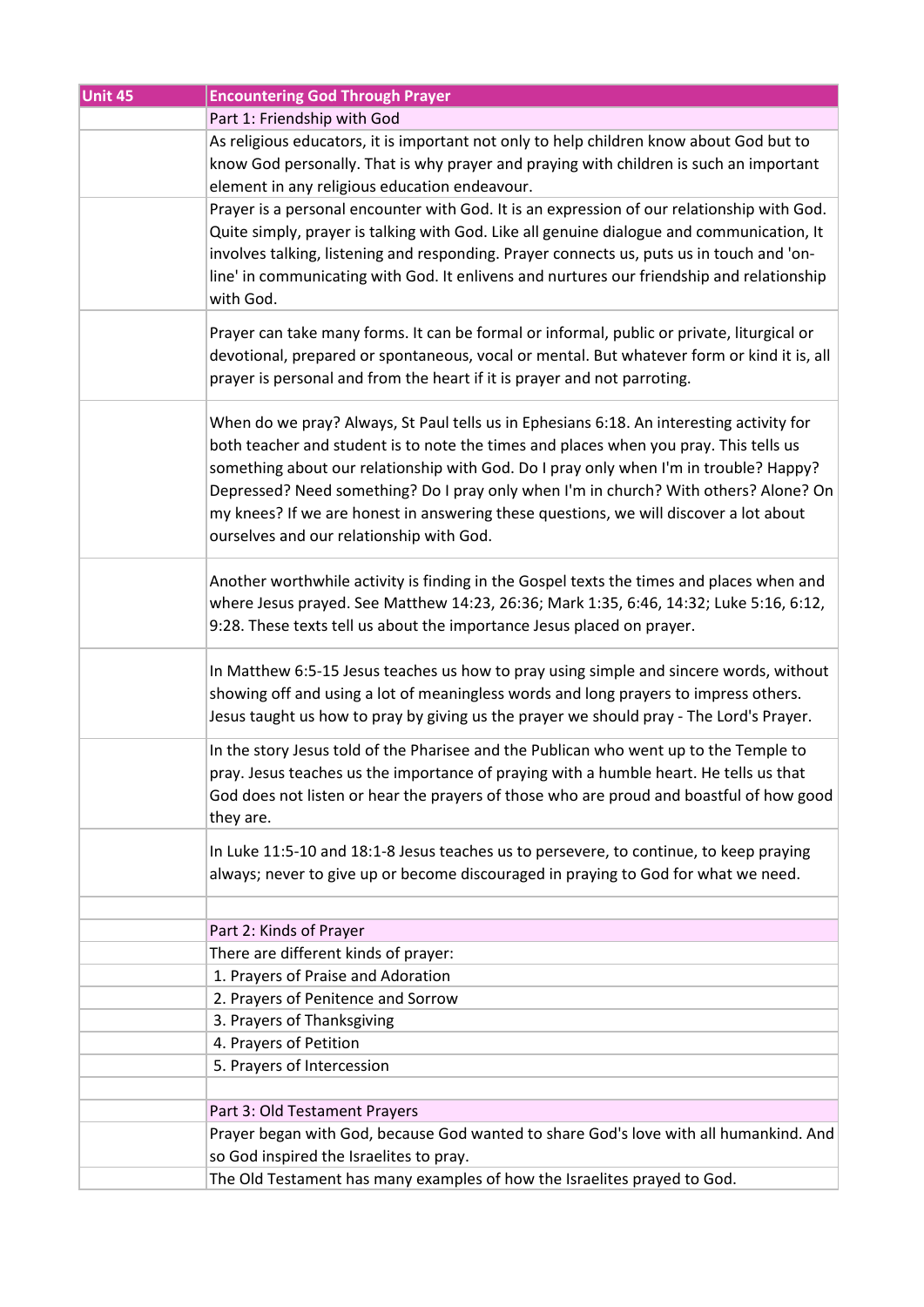| The psalms reflect the intimate relationship the Israelites shared with God. There are                                                                                                                                                                         |
|----------------------------------------------------------------------------------------------------------------------------------------------------------------------------------------------------------------------------------------------------------------|
| different kinds of psalms:                                                                                                                                                                                                                                     |
| Hymns of Thanksgiving and Praise                                                                                                                                                                                                                               |
| Hymns of Grief and Petition                                                                                                                                                                                                                                    |
| Hymns of Wisdom                                                                                                                                                                                                                                                |
| Hymns of Worship                                                                                                                                                                                                                                               |
| Historical Psalms.                                                                                                                                                                                                                                             |
|                                                                                                                                                                                                                                                                |
| Part 4: New Testament Prayers                                                                                                                                                                                                                                  |
| Jesus instructed his followers that they were to pray always and to never lose heart.                                                                                                                                                                          |
| We must pray with absolute confidence in the knowledge that God grants us what we ask<br>for.                                                                                                                                                                  |
| Jesus told his followers to be persistent with their prayer and to never give up praying.                                                                                                                                                                      |
| Jesus taught his followers that they were to be sincere when they prayed.                                                                                                                                                                                      |
| Jesus demonstrated that when we pray honestly and sincerely we are called to action.                                                                                                                                                                           |
| Jesus taught his disciples how to pray. He taught them the Lord's Prayer.                                                                                                                                                                                      |
|                                                                                                                                                                                                                                                                |
| Part 5: Ways of Praying                                                                                                                                                                                                                                        |
| There are a variety of ways of praying. The Catholic Catechism refers to these ways of<br>praying as expressions of prayer. (CCC #2721)                                                                                                                        |
| The Christian tradition has three main forms of expressing prayer: vocal prayer,<br>meditation and contemplative prayer. Common to all three ways or expressions of prayer<br>is recollection and engagement of the heart. (Compendium of the CCC #568)        |
|                                                                                                                                                                                                                                                                |
| Part 6: Praying with Others                                                                                                                                                                                                                                    |
| Prayer has a variety of forms of expression. It may be public or private, individual or<br>communal, formal or informal, official or unofficial.                                                                                                               |
| Communal prayer is prayer that is prayed with a group of people. The communal public<br>and official prayer of the Church is called liturgical prayer. The prayers used in the Mass<br>and the sacraments are liturgical prayers.                              |
| Communal prayer includes prayer services and other devotional prayers said with others<br>who gather informally to pray. In this situation the communal prayer though not recited<br>officially in the name of the Church, is still Christian communal prayer. |
| There are many needs in the world for which we should pray.                                                                                                                                                                                                    |
| Many people use the Rosary to pray for various intentions.                                                                                                                                                                                                     |
| The intention of offering the Rosary for world peace came about as a result of Mary's<br>appearances or apparitions to three children near Fatima in Portugal.                                                                                                 |
|                                                                                                                                                                                                                                                                |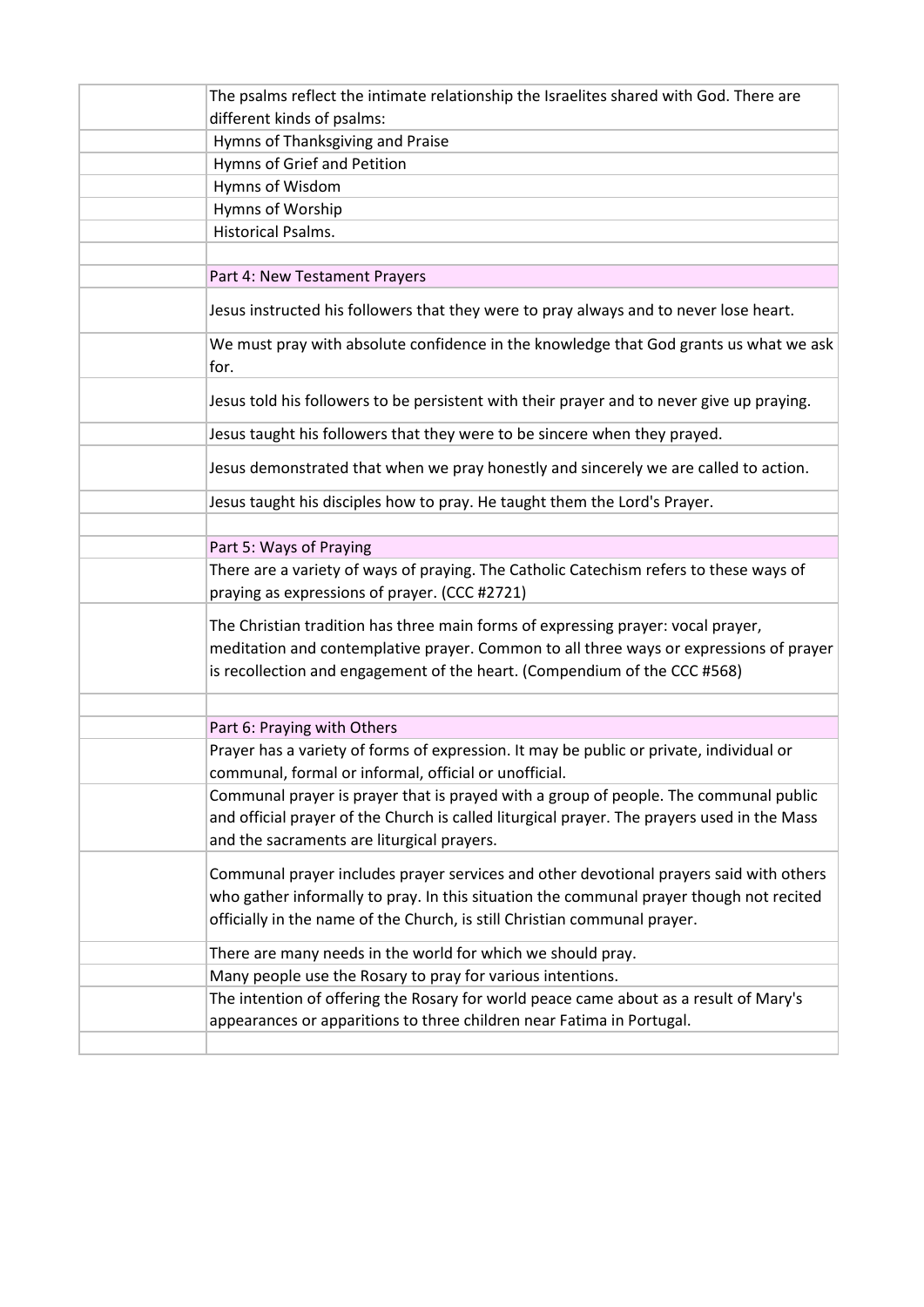| Unit 46 | <b>Sacraments of Healing</b>                                                                                                                                                                                                                                                                                                                                                                                                                                                                                                                      |
|---------|---------------------------------------------------------------------------------------------------------------------------------------------------------------------------------------------------------------------------------------------------------------------------------------------------------------------------------------------------------------------------------------------------------------------------------------------------------------------------------------------------------------------------------------------------|
|         | Part 1: The Seven Sacraments                                                                                                                                                                                                                                                                                                                                                                                                                                                                                                                      |
|         | Historically God revealed Himself to people through signs. God reveals His love for<br>humankind most perfectly through Jesus.                                                                                                                                                                                                                                                                                                                                                                                                                    |
|         | Jesus is the ultimate and most perfect sign and gift of God's revelation to us. God makes<br>God's presence and loving care known and active in our lives through Jesus Christ in and<br>with the Holy Spirit by means of the sacraments.                                                                                                                                                                                                                                                                                                         |
|         | The sacraments are visible signs instituted by Jesus to reveal, to make present and<br>transmit God's loving care and divine life (grace) to those who believe in Him.                                                                                                                                                                                                                                                                                                                                                                            |
|         | The Catholic Church recognises and celebrates seven sacraments which can be<br>categorised into three groups: Sacraments of Initiation - Baptism, Confirmation and<br>Eucharist; Sacraments of Healing - Penance / Reconciliation and Anointing of the Sick;<br>Sacraments of Service - Matrimony and Holy Orders.                                                                                                                                                                                                                                |
|         |                                                                                                                                                                                                                                                                                                                                                                                                                                                                                                                                                   |
|         | Part 2: Experiencing Jesus' Love and Compassion                                                                                                                                                                                                                                                                                                                                                                                                                                                                                                   |
|         | The Sacraments of Healing bring us the loving and healing presence of Jesus in times of<br>physical and/or spiritual illness and affliction. In the Gospels, Jesus refers to himself as<br>'physician'. In Mark 2:17 Jesus says: 'Those who are well have no need of a physician, but<br>those who are sick; I have come to call not the righteous but sinners.' Jesus is Healer of<br>both body and soul.                                                                                                                                        |
|         | There are two sacraments of healing:                                                                                                                                                                                                                                                                                                                                                                                                                                                                                                              |
|         | The Sacrament of the Anointing of the Sick                                                                                                                                                                                                                                                                                                                                                                                                                                                                                                        |
|         | The Sacrament of Penance / Reconciliation.                                                                                                                                                                                                                                                                                                                                                                                                                                                                                                        |
|         | Sickness and suffering is a part of human life. In the Old Testament it was experienced as<br>a sign of weakness and perceived as mysteriously bound up with sin. Jesus' deep<br>compassion toward the sick and his many healings of the infirm were a clear sign that he<br>had come to bring the kingdom of God with its victory over sin, suffering and death.                                                                                                                                                                                 |
|         | By his own suffering and death, Jesus gave new meaning to our suffering which, when<br>united with his own, can become a means of purification and salvation for us and for<br>others.                                                                                                                                                                                                                                                                                                                                                            |
|         | Having received from the Lord the charge to heal the sick, the Church strives to carry out<br>care for the sick and suffering with prayers of intercession and with the Sacrament of<br>Anointing of the Sick. This sacrament was instituted by Christ and is attested to by St<br>James: 'Is any one of you sick? He should call for the elders of the church to pray over him<br>and anoint him with oil in the name of the Lord (James 5:14).' (Compendium of CCC, #313-<br>315)                                                               |
|         | Jesus' work of healing is continued every day through the Sacraments of Healing - The<br>Sacrament of Reconciliation and the Sacrament of Anointing of the Sick.                                                                                                                                                                                                                                                                                                                                                                                  |
|         |                                                                                                                                                                                                                                                                                                                                                                                                                                                                                                                                                   |
|         | Part 3: Sacrament of Anointing of the Sick: Overview                                                                                                                                                                                                                                                                                                                                                                                                                                                                                              |
|         | Jesus' special love and healing presence to those who are sick and suffering has<br>continued for centuries through the Sacrament of the Anointing of the Sick. Jesus used<br>many visible, tangible signs as he went about healing. On one occasion Jesus mixed saliva<br>with a bit of dirt to form a mixture of mud to lay on the eyes of a blind man; more often<br>Jesus simply touched or placed his hand on the person being healed. Today Jesus<br>continues his healing touch and power using the tangible signs of the Sacrament of the |
|         | Anointing of the Sick.                                                                                                                                                                                                                                                                                                                                                                                                                                                                                                                            |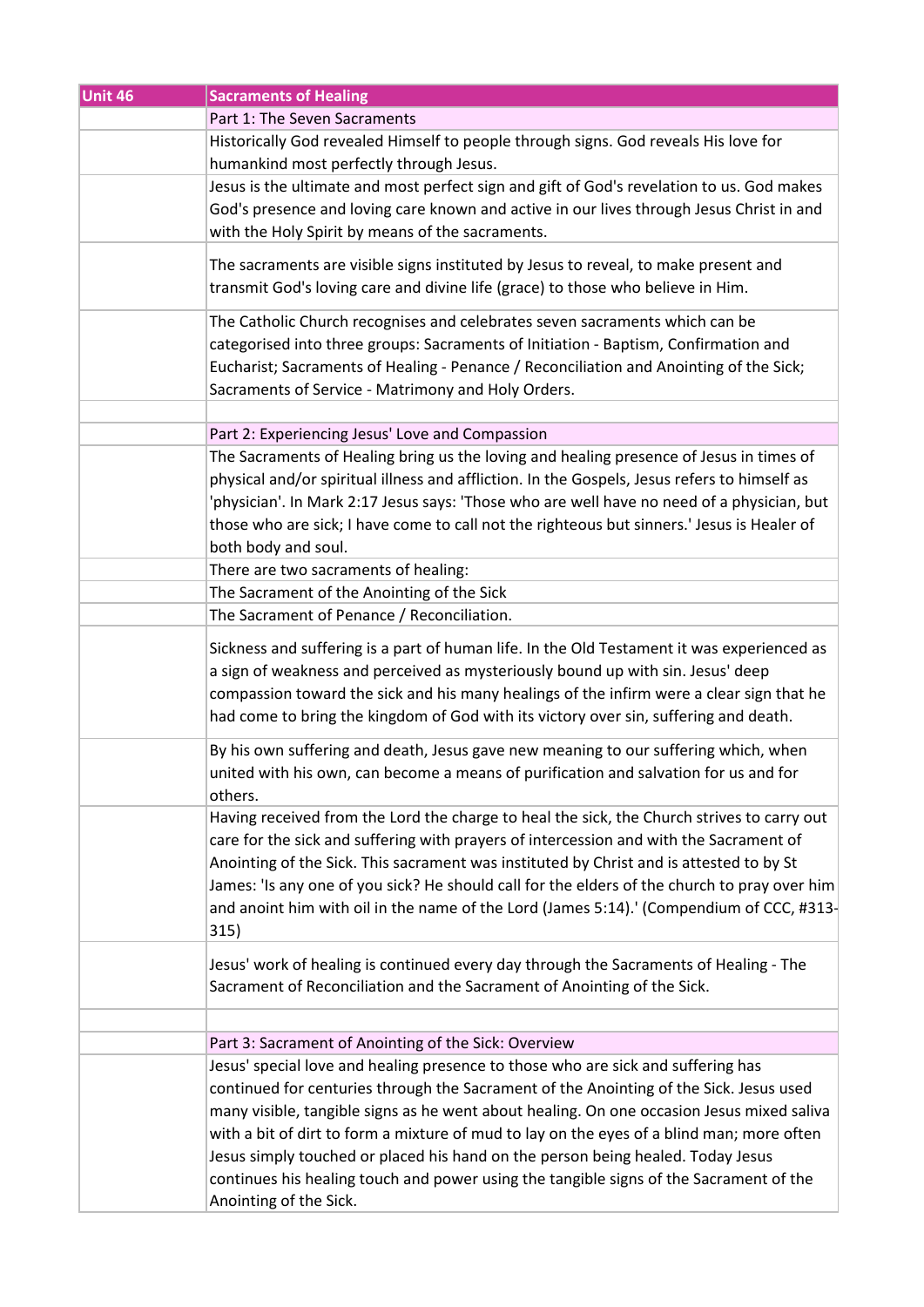| When we celebrate the Sacrament of Anointing of the Sick the entire Church prays with<br>and for us to be healed. The Holy Spirit works through the Sacrament of Anointing of the<br>Sick to strengthen us and to help us endure the sufferings of serious illness or old age.<br>Through the sacrament the Holy Spirit heals our soul, and if it is God's will, we are healed<br>physically as well.                     |
|---------------------------------------------------------------------------------------------------------------------------------------------------------------------------------------------------------------------------------------------------------------------------------------------------------------------------------------------------------------------------------------------------------------------------|
| The Sacrament of Anointing of the Sick unites us with Jesus, who suffered for our sins. It<br>prepares those who are about to die for eternal life. It invites us in our sufferings to<br>embrace and unite more closely to Jesus who overcame the power of death.                                                                                                                                                        |
|                                                                                                                                                                                                                                                                                                                                                                                                                           |
| Part 4: Sacrament of Anointing of the Sick: Symbols and Rituals<br>Signs and symbols play an important role in the life of the Church. They act as tools which<br>teach us more about our faith and about what we are celebrating. They make visible<br>unseen realities.                                                                                                                                                 |
| The symbol of oil used in the Sacrament of the Anointing of the Sick has rich meanings<br>that tell us a great deal about the sacrament. Oil is and has been important throughout<br>history because of its many healing qualities and uses. It has been and is still used as a<br>healing lotion and remedy for a number of illnesses, from external skin afflictions to inner<br>nerve and muscular pains and ailments. |
| Holy oil is used on many occasions in the life of the Church. There are three types of oils<br>used:                                                                                                                                                                                                                                                                                                                      |
| The Oil of Catechumens                                                                                                                                                                                                                                                                                                                                                                                                    |
| Holy Chrism                                                                                                                                                                                                                                                                                                                                                                                                               |
| The Oil of the Sick or 'Oleum Infirmorum'.                                                                                                                                                                                                                                                                                                                                                                                |
| Oil symbolises the healing that Jesus brings to us through the Sacrament of Anointing of<br>the Sick. It is a sign of the healing that takes place when we receive this sacrament. The<br>Holy Spirit works through the oil to release us from sin and make us holy.                                                                                                                                                      |
| When we celebrate the Sacrament of Anointing of the Sick the priest or bishop<br>administers the oil of the sick with his hands. This reminds us that Jesus used hands to<br>heal the sick and the suffering.                                                                                                                                                                                                             |
| The Sacrament of Anointing of the Sick can be celebrated in the home, in hospital or<br>within the Mass. In fact, the Sacrament of Anointing of the Sick can be celebrated almost<br>anywhere - even at accident scenes and battle fields.                                                                                                                                                                                |
| Rituals are a series of ordered events. These events are the same each time they are<br>performed. And they are performed in the same sequence every time.                                                                                                                                                                                                                                                                |
| There are three distinct parts to the Sacrament of Anointing of the Sick:                                                                                                                                                                                                                                                                                                                                                 |
| Prayer of faith                                                                                                                                                                                                                                                                                                                                                                                                           |
| Laying on of hands                                                                                                                                                                                                                                                                                                                                                                                                        |
| Anointing with oil.                                                                                                                                                                                                                                                                                                                                                                                                       |
| The actions performed during each part are known as rituals.                                                                                                                                                                                                                                                                                                                                                              |
| Part 5: Sacrament of Reconciliation: Overview                                                                                                                                                                                                                                                                                                                                                                             |
| Just as the Sacrament of the Anointing of the Sick brings healing of body and soul to the<br>afflicted, Penance brings reconciliation and spiritual healing to sinners. These two<br>sacraments evidence the centrality of healing in the mission of Jesus and his Church.                                                                                                                                                |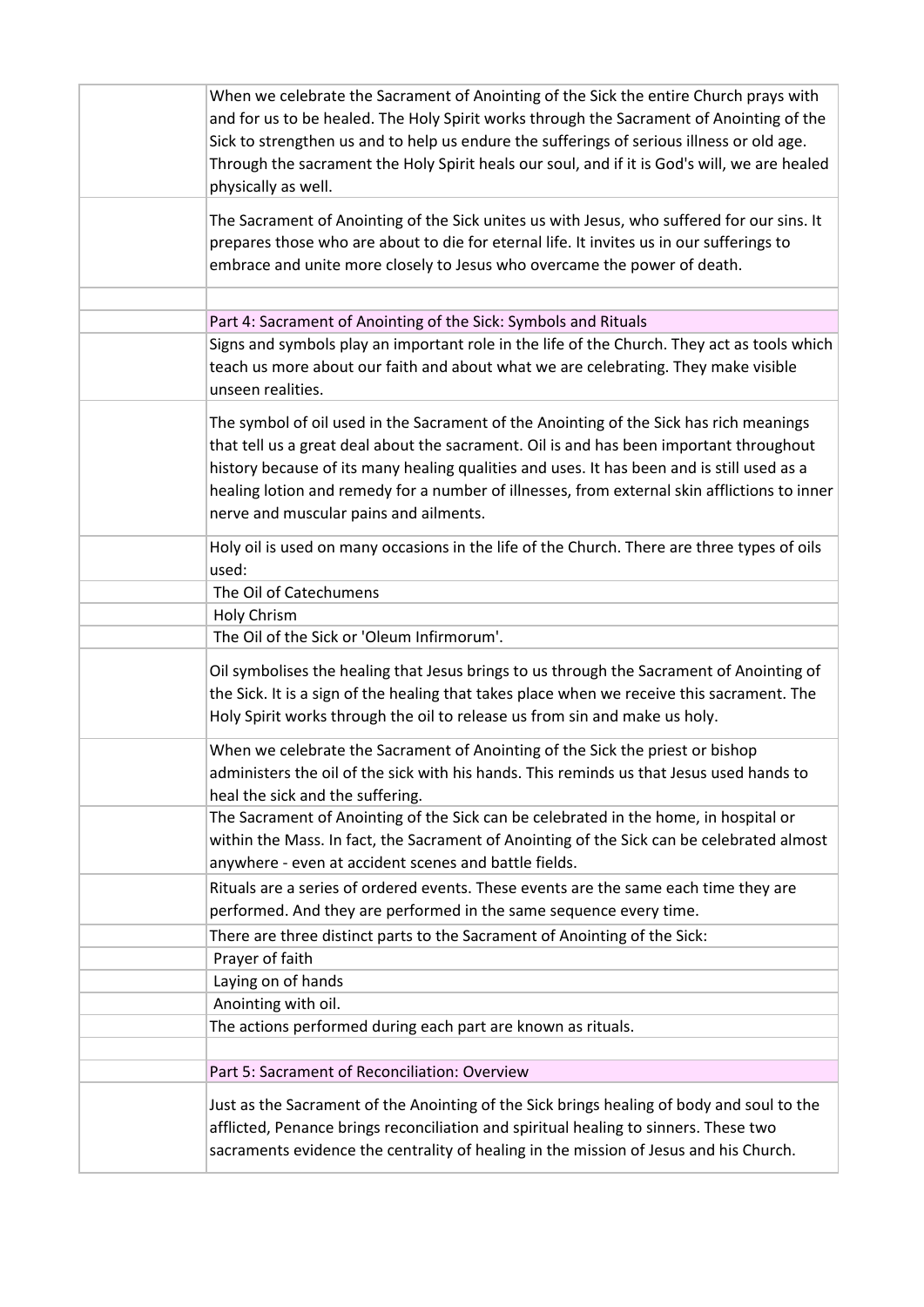| We come to Jesus for forgiveness in the Sacrament of Reconciliation. Jesus welcomes us<br>with open arms, just like the father in the parable of the Prodigal Son.                                                                                                                                                                                                                                                                                                      |
|-------------------------------------------------------------------------------------------------------------------------------------------------------------------------------------------------------------------------------------------------------------------------------------------------------------------------------------------------------------------------------------------------------------------------------------------------------------------------|
| Sacramental reconciliation consists of four parts or aspects:                                                                                                                                                                                                                                                                                                                                                                                                           |
| Contrition (an internal attitude of sorrow and repentance)                                                                                                                                                                                                                                                                                                                                                                                                              |
| Confession (naming the sins for which one is seeking forgiveness)                                                                                                                                                                                                                                                                                                                                                                                                       |
| Absolution or forgiveness (which emphasises the healing power of Jesus Christ)                                                                                                                                                                                                                                                                                                                                                                                          |
| Satisfaction (the resolve to make amends and reform one's life)                                                                                                                                                                                                                                                                                                                                                                                                         |
| In the Sacrament of Reconciliation the priest acts as Jesus' representative. Through the<br>power of the Holy Spirit the priest absolves us from sin in the name of Jesus.                                                                                                                                                                                                                                                                                              |
| Part 6: Sacrament of Reconciliation: Symbols and Rituals                                                                                                                                                                                                                                                                                                                                                                                                                |
| Like all the sacraments, the Sacrament of Penance/Reconciliation has outward signs,                                                                                                                                                                                                                                                                                                                                                                                     |
| symbols and rituals used to represent and celebrate it.                                                                                                                                                                                                                                                                                                                                                                                                                 |
| The major symbols for the Sacrament of Reconciliation are keys, a stole, a raised hand                                                                                                                                                                                                                                                                                                                                                                                  |
| and the Sign of the Cross.                                                                                                                                                                                                                                                                                                                                                                                                                                              |
| Several rituals are performed during the celebration of the Sacrament of Reconciliation:                                                                                                                                                                                                                                                                                                                                                                                |
| Welcome                                                                                                                                                                                                                                                                                                                                                                                                                                                                 |
| Confession                                                                                                                                                                                                                                                                                                                                                                                                                                                              |
| Penance                                                                                                                                                                                                                                                                                                                                                                                                                                                                 |
| Contrition                                                                                                                                                                                                                                                                                                                                                                                                                                                              |
| Absolution                                                                                                                                                                                                                                                                                                                                                                                                                                                              |
| Dismissal                                                                                                                                                                                                                                                                                                                                                                                                                                                               |
| Performance of the Penance                                                                                                                                                                                                                                                                                                                                                                                                                                              |
| Proper preparation for the sacrament of Reconciliation requires us to examine our<br>conscience. The Holy Spirit helps us to listen to what our conscience is saying.                                                                                                                                                                                                                                                                                                   |
| There are three rites or ways of celebrating the Sacrament of Reconciliation:                                                                                                                                                                                                                                                                                                                                                                                           |
| 1. Individual celebration of priest and penitent, one to one in private.                                                                                                                                                                                                                                                                                                                                                                                                |
| 2. Communal celebration of priest and community/group of penitents usually celebrated<br>at important times in the Catholic church year. This rite is celebrated in common save for<br>the individual confession of sins. For this, more than one priest is usually present to assist<br>in the individual confession of sins if the group is a large one.                                                                                                              |
| 3. A communal celebration of the sacrament at which general absolution is given after<br>the community reflects individually on their sins. There is no individual confession of sins<br>to a priest in a one to one encounter in this rite (as there is in the other two rites). This<br>3rd rite is used only in very special circumstances when individual confession and<br>absolution of sins is not possible due to the number of penitents and/or the situation. |
|                                                                                                                                                                                                                                                                                                                                                                                                                                                                         |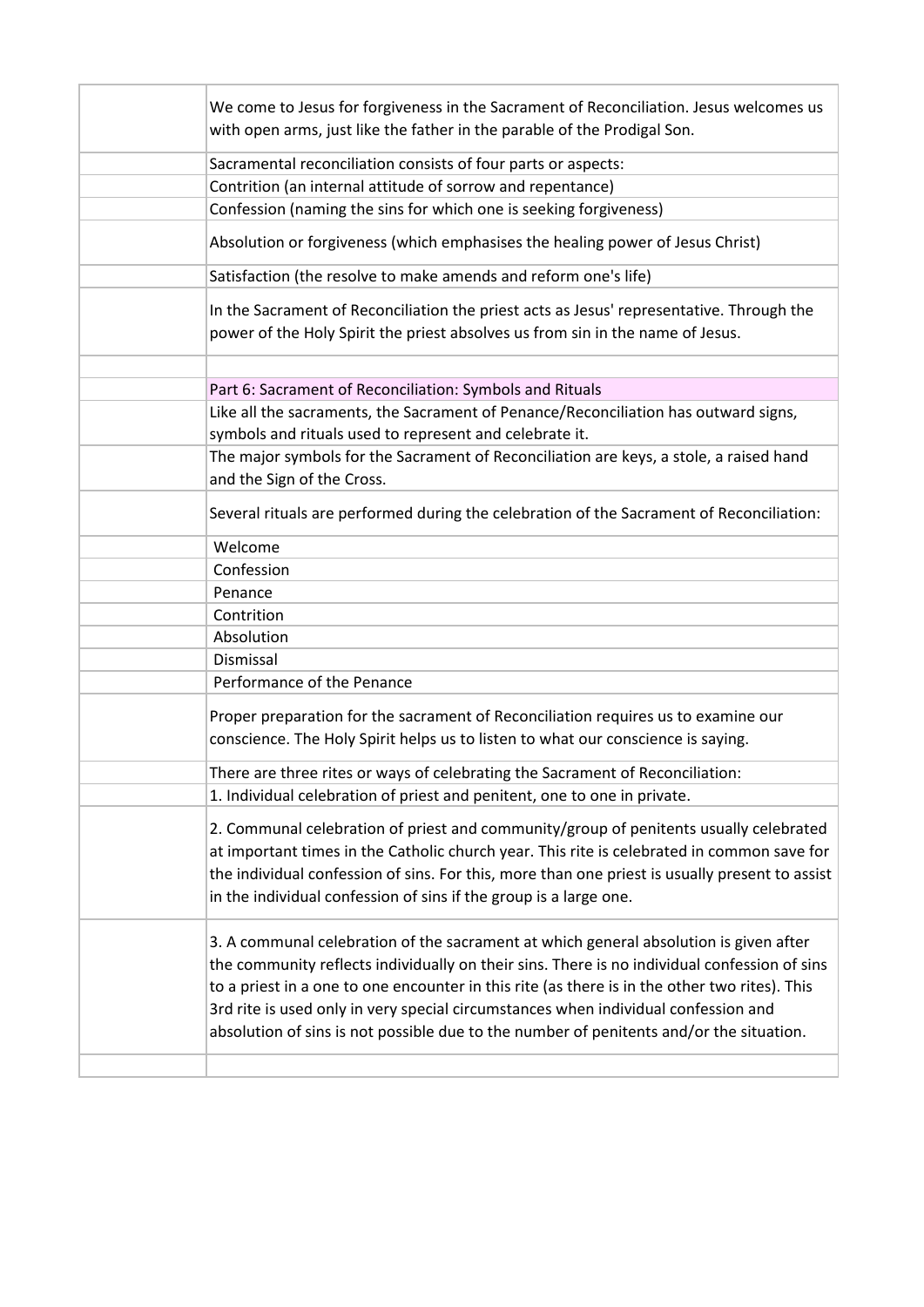| Unit 47 | Lent and Easter: Our Journey of Salvation                                                                                                                              |
|---------|------------------------------------------------------------------------------------------------------------------------------------------------------------------------|
|         | Part 1: Milestones Along the Way                                                                                                                                       |
|         | Jesus undertook many journeys, both as a boy and as a man. There are many stories in                                                                                   |
|         | the gospels about these journeys. The greatest of these journeys is commemorated and                                                                                   |
|         | celebrated during the Lent and Easter season of the Church year.                                                                                                       |
|         |                                                                                                                                                                        |
|         | The Church year is made up of a calendar of cycles and seasons and holy days which mark                                                                                |
|         | significant events in the lives of Jesus and his mother, the angels and saints. During the                                                                             |
|         | Church year the Christian community celebrates in rites, rituals, ceremonies, worship and                                                                              |
|         | prayer the mysteries of faith.                                                                                                                                         |
|         | The cyclic occurrence of seasons and feasts is marked out on a calendar called the                                                                                     |
|         | liturgical year. The liturgical year has two main seasons: the Christmas season and the                                                                                |
|         | Easter season. Each of these seasons has a preparation time: Advent in preparation for                                                                                 |
|         | Christmas, and Lent in preparation for Easter.                                                                                                                         |
|         | Our spiritual journey is linked to the Church's liturgical journey. The Church's liturgical                                                                            |
|         | journey begins with Advent and ends with the celebration of Christ the King, the day                                                                                   |
|         | before Advent.                                                                                                                                                         |
|         | There are many important milestones along the Church's liturgical journey. In this Title                                                                               |
|         | we will signpost and study those occurring in the Easter cycle: Lent, Holy Week, Easter                                                                                |
|         | Sunday, Ascension and Pentecost.                                                                                                                                       |
|         |                                                                                                                                                                        |
|         | Part 2: The Lent and Easter Cycle                                                                                                                                      |
|         | Lent is a journey to Easter lasting for forty days.                                                                                                                    |
|         | There are many milestones during Lent; Ash Wednesday and the Annunciation being the                                                                                    |
|         | most important before Palm Sunday.                                                                                                                                     |
|         | The last week of Lent is known as Holy Week. As we go through each day of Holy Week                                                                                    |
|         | we travel with Jesus on the last days of his earthly journey.                                                                                                          |
|         | The Easter Season begins with the celebration of the Easter Vigil Mass. This season lasts                                                                              |
|         | for fifty days, from Easter Sunday to Pentecost Sunday.                                                                                                                |
|         |                                                                                                                                                                        |
|         | Part 3: Colours of Lent and Holy Week                                                                                                                                  |
|         | Colours are used to mark the seasons of the Church's liturgical journey.<br>Purple is the main liturgical colour for Lent. It is a reminder of repentance, forgiveness |
|         | and reparation for sin.                                                                                                                                                |
|         | A variety of liturgical colours are used during Holy Week. Red is the colour that is used on                                                                           |
|         | Palm Sunday and Good Friday. This colour is used to remind us of Jesus' suffering and                                                                                  |
|         | death.                                                                                                                                                                 |
|         |                                                                                                                                                                        |
|         | Part 4: Symbols of Lent and Holy Week                                                                                                                                  |
|         | Symbols play an important role in the life of the Church. They act as tools which teach us                                                                             |
|         | more about our faith.                                                                                                                                                  |
|         | The ashes we receive on Ash Wednesday are a symbol of Lent. They remind us that we                                                                                     |
|         | are sinners, and that we need to repent and return to God.                                                                                                             |
|         | During Lent, we usually find simple symbols in the church. They remind us of the need to                                                                               |
|         | repent, make up for our sins and return to God.                                                                                                                        |
|         | There are many symbols which highlight the importance and meaning of Holy Week. One                                                                                    |
|         | of the most important of these is the symbol of Jesus as the Lamb of God.                                                                                              |
|         |                                                                                                                                                                        |
|         |                                                                                                                                                                        |
|         | Part 5: Stations Along the Way                                                                                                                                         |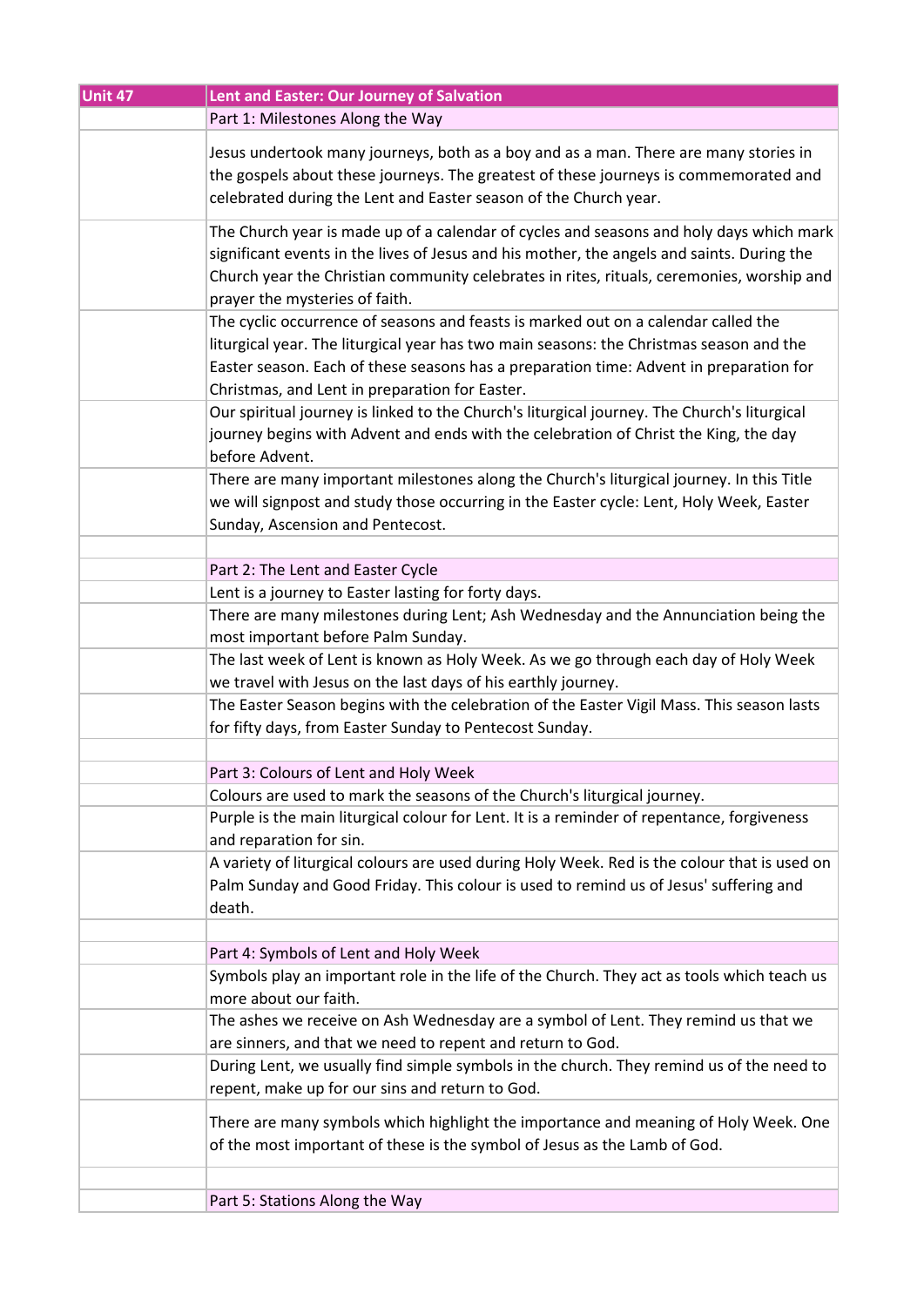| Lent is a period of preparation for Easter through prayer, fasting and almsgiving.                                                                                                                                                                                                                                                                                                                                                                                                                                                                                                                                                                                                                            |
|---------------------------------------------------------------------------------------------------------------------------------------------------------------------------------------------------------------------------------------------------------------------------------------------------------------------------------------------------------------------------------------------------------------------------------------------------------------------------------------------------------------------------------------------------------------------------------------------------------------------------------------------------------------------------------------------------------------|
| During Lent Christians practise and perform penance by means of observing penitential<br>practices of prayer, fasting and almsgiving. These practices and customs are like 'stations<br>along the way' aiding and assisting us in preparing for Easter.                                                                                                                                                                                                                                                                                                                                                                                                                                                       |
|                                                                                                                                                                                                                                                                                                                                                                                                                                                                                                                                                                                                                                                                                                               |
| Part 6: Celebrating Easter                                                                                                                                                                                                                                                                                                                                                                                                                                                                                                                                                                                                                                                                                    |
| The Paschal Mystery of Easter is the triumph of life over death - the victory of Jesus over<br>sin and death. In the Easter mystery, Jesus the Lamb of God who was sacrificed for the<br>sins of the world stands alive and risen, triumphant over the power of sin, evil and death.                                                                                                                                                                                                                                                                                                                                                                                                                          |
| The feast of Easter celebrates the most solemn and magnificent moment in the history of<br>humankind and in the story of God's plan for creation. Christ has died, Christ is risen and<br>Christ will come again!                                                                                                                                                                                                                                                                                                                                                                                                                                                                                             |
| Jesus' death had left the disciples afraid and confused. Jesus appeared before the<br>disciples many times to help them through their fears and confusion and doubts. He<br>wanted to reassure them that he was indeed alive; that all that he had said and taught<br>them about his sufferings and resurrection had truly happened. It was so unbelievably<br>and wondrously true that even his closest friends and disciples had difficulty 'wrapping<br>their heads around' what had happened. Jesus' appearances after his resurrection<br>confirmed to all who would believe that he had truly risen and was truly alive and<br>remained with them in a new but real post-resurrection form of presence. |
| Jesus is our Saviour and Redeemer. By his death and resurrection Jesus saves us from the<br>death of sin and redeems us, paying the ransom for our deliverance and release from the<br>power-hold of sin and evil.                                                                                                                                                                                                                                                                                                                                                                                                                                                                                            |
|                                                                                                                                                                                                                                                                                                                                                                                                                                                                                                                                                                                                                                                                                                               |
| Part 7: Final Stages of Jesus' Easter Journey<br>Christ's ascension marks the definitive entrance of Jesus' humanity into heaven. It<br>reminds us of just how high Jesus was raised, and what it means to enter into the glory of<br>neaven.                                                                                                                                                                                                                                                                                                                                                                                                                                                                 |
| By ascending into heaven Jesus made it possible for God's children to enter heaven.                                                                                                                                                                                                                                                                                                                                                                                                                                                                                                                                                                                                                           |
| Taking leave from earth, Jesus returns to his Father in heaven; Father and Son send the<br>Holy Spirit on Pentecost Sunday. With the outpouring of the Holy Spirit the newly<br>founded Church is anointed and empowered to continue and complete the work Jesus<br>had begun in bringing about the kingdom of God on earth.                                                                                                                                                                                                                                                                                                                                                                                  |
| On the Feast of Pentecost, we celebrate the outpouring of the Holy Spirit upon the<br>Church. On Pentecost Sunday we remember and celebrate the fulfilment of Jesus'<br>promise to send the Holy Spirit.                                                                                                                                                                                                                                                                                                                                                                                                                                                                                                      |
| On Ascension Day, we remember and celebrate the mandate Jesus gave his followers<br>before taking leave of them on the mount of the ascension.                                                                                                                                                                                                                                                                                                                                                                                                                                                                                                                                                                |
| At Baptism and Confirmation each follower of Jesus receives the outpouring of the Holy<br>Spirit. By the power of the Holy Spirit we are enabled and empowered to become<br>apostles and witnesses, to bring Jesus' message to all people - to the very 'ends of the<br>earth'.                                                                                                                                                                                                                                                                                                                                                                                                                               |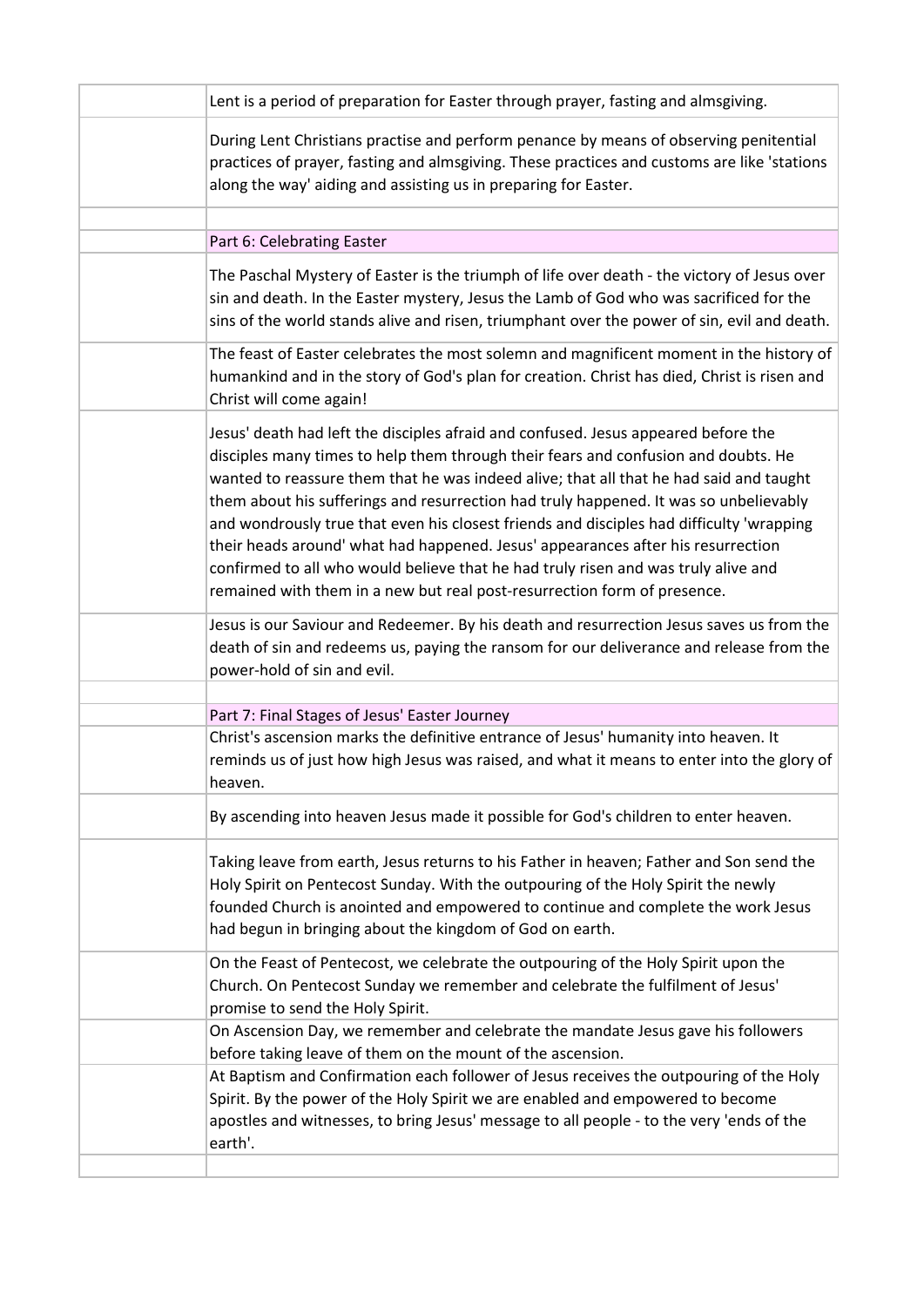| Unit 48 | <b>Advent and Christmas: A Time of Hope</b>                                                                                                                                                                                                                                                                                                                                                    |
|---------|------------------------------------------------------------------------------------------------------------------------------------------------------------------------------------------------------------------------------------------------------------------------------------------------------------------------------------------------------------------------------------------------|
|         | Part 1: Come, Lord Jesus!                                                                                                                                                                                                                                                                                                                                                                      |
|         | During the Church's liturgical year we celebrate the birth, life, death, resurrection and<br>ascension of Jesus. The Christmas season celebrates the birth of Jesus in the Catholic<br>liturgical year. It commences with the Advent season which anticipates and prepares for<br>the coming of Jesus at Christmas.                                                                            |
|         | Advent means 'coming.' Before Jesus came, God's people waited eagerly for the<br>promised Messiah. During Advent the Church calls God's people to anticipate and<br>prepare for the celebration of Jesus' coming / birth at Christmas and for his coming again<br>at the end of time.                                                                                                          |
|         | Actually, Advent celebrates three dimensions of Jesus' coming to us: his coming in the<br>past, in the present and in the future. Some 2000 years ago Jesus was born of the Virgin<br>Mary and came to live amongst us as one of us; today Jesus continues to come to live<br>with us in his Word and sacraments; And at the end of the world, Jesus will come again as<br>our King and Judge. |
|         | Another way of expressing this three-fold coming of Jesus is to say that Jesus comes to us<br>in history (the past), in mystery (the present) and in majesty (the future). In other words:                                                                                                                                                                                                     |
|         | Jesus came to us in history at his birth in Bethlehem.                                                                                                                                                                                                                                                                                                                                         |
|         | Jesus comes to us now in mystery in a more hidden, less visible but real way in his word,<br>in the sacraments, in his grace and mercy.                                                                                                                                                                                                                                                        |
|         | Jesus will come in majesty at the end of the world as judge of the living and the dead.                                                                                                                                                                                                                                                                                                        |
|         | During Advent the Church year calls Christians to contemplate and celebrate this three-<br>fold coming of Jesus.                                                                                                                                                                                                                                                                               |
|         | Advent is a time of great expectation and hope. It is a time of eagerly looking forward to<br>celebrating the wondrous event of Jesus' coming to be one with us, to be Emmanuel (God<br>with us), to be our Saviour and to be our King.                                                                                                                                                        |
|         | During Advent Christians reflect on God's love for humankind and on all the wondrous<br>works Jesus performed as he ministered to his people. During Advent Christians recall<br>and make a special effort to continue the work Jesus began by promoting God's kingdom<br>of harmony and peace among people of good will.                                                                      |
|         | The Aramaic phrase 'Maranatha' sung and prayed by the first Christians has become the<br>Advent theme song and prayer of Christians of every time and place. During Advent we<br>express our longing, expectation and anticipation of Jesus' coming in proclaiming<br>'Maranatha' - which, translated into English, is 'Come Lord Jesus!' (Revelation 22:20).                                  |
|         | Christmastide is a season of great joy and hope, because Jesus is the Promised One who<br>has come to bring about the fulfilment of the kingdom and reign of God.                                                                                                                                                                                                                              |
|         | The Christmas theme of wonder and good news, of joy, peace and harmony is reflected in<br>the name given to Jesus as 'Emmanuel' - God is with us. In Matthew 1:22-23 the angel<br>tells Joseph that Jesus is to be named Emmanuel, which literally means God-with-us.                                                                                                                          |
|         |                                                                                                                                                                                                                                                                                                                                                                                                |
|         | Part 2: Mary Waits for Jesus<br>Mary is the Mother of God and the instrument through whom the Incarnation was<br>accomplished. At the Annunciation she said 'yes' to God in complete faith. She waited<br>nine months for Jesus' coming and birth in Bethlehem.                                                                                                                                |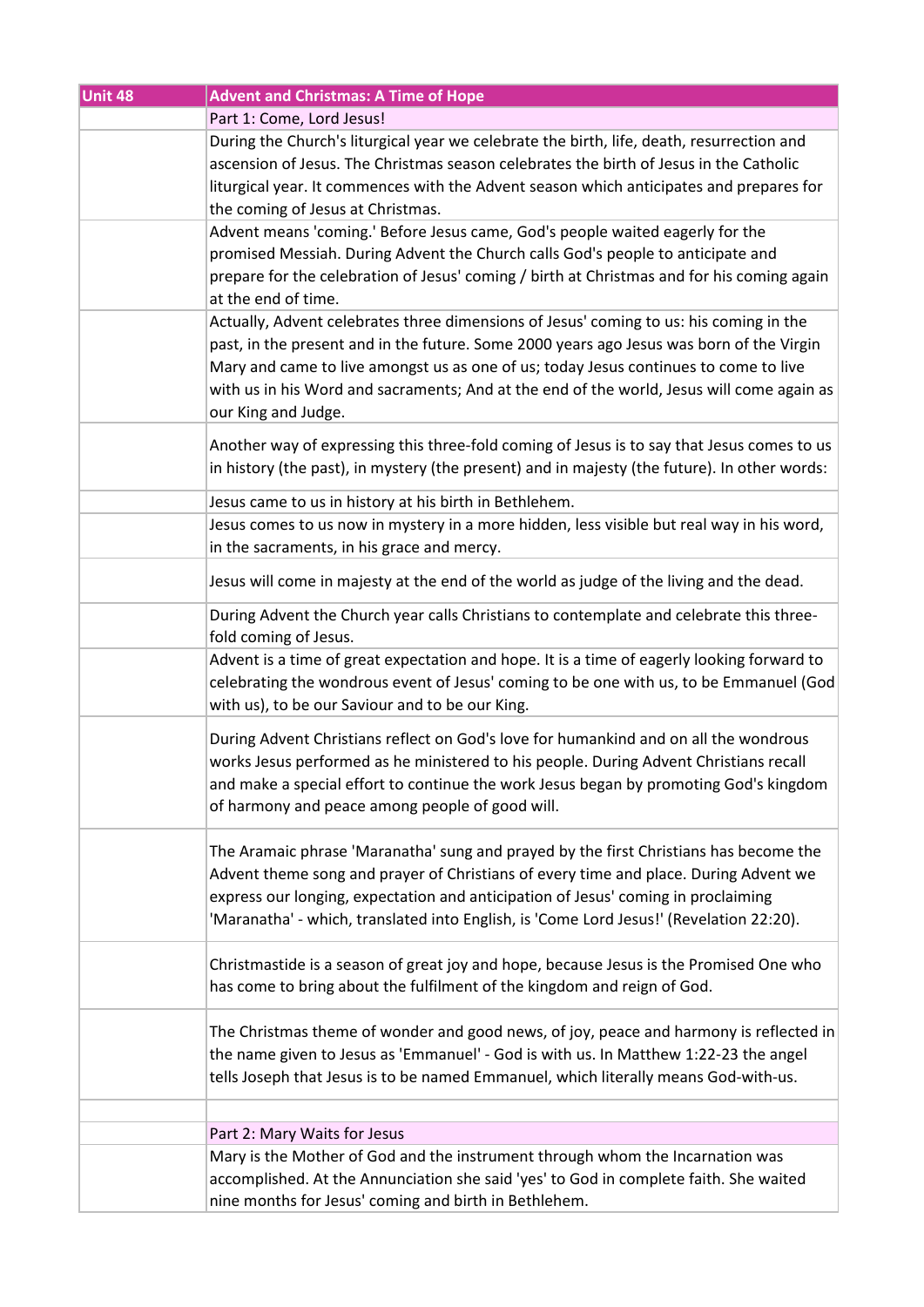| Mary was deeply humbled that God had chosen her to be the Mother of His Son. She<br>visited her cousin, Elizabeth, to share the good news with her.                                                                                                                                                                                                                                                                                                                                                                                                                                                                                                           |
|---------------------------------------------------------------------------------------------------------------------------------------------------------------------------------------------------------------------------------------------------------------------------------------------------------------------------------------------------------------------------------------------------------------------------------------------------------------------------------------------------------------------------------------------------------------------------------------------------------------------------------------------------------------|
| When Mary visited Elizabeth, she was so joyful about becoming the mother of Jesus that<br>she burst into song. This song is known as Mary's song, or the 'Magnificat'.                                                                                                                                                                                                                                                                                                                                                                                                                                                                                        |
| Advent is a good time for Christians to reflect on the example of Mary as she waited and<br>prepared for the birth of her son Jesus. Mary was the humble and obedient handmaid of<br>the Lord; she awaited the birth of her baby boy in total faith and trust that what God's<br>messenger had told her would happen.                                                                                                                                                                                                                                                                                                                                         |
| The message of the angel at the Annunciation filled Mary with great hope, joy and<br>anticipation that God's promise of a Saviour was about to be realised in the child taking<br>flesh in her womb. What better model and example than Mary can Christians have in<br>preparing for the birth of Jesus! They can renew their efforts to be better followers of<br>Jesus by living as Mary did - filled with faith, trust, hope and joy in the wonders God was<br>working in her life. In her prayer of praise and thanksgiving to God - the Magnificat - Mary<br>expresses her faith, hope and joy in the mystery and wonder of 'God with us' -<br>Emmanuel. |
| Part 3: Symbols and Rituals of Advent                                                                                                                                                                                                                                                                                                                                                                                                                                                                                                                                                                                                                         |
| The symbols and rituals used during Advent remind Christians that Jesus is the light of the<br>world, who came to earth to destroy the darkness of sin and bring God's people new<br>hope and joy. Advent symbols and rituals signify this hope and joy in the expectation of<br>Jesus' coming to be Emmanuel, God-with-us. They assist us in preparing for the three-fold<br>coming of Jesus in history, mystery and majesty. They highlight the sacredness and<br>joyfulness associated with the mystery of the Incarnation.                                                                                                                                |
| The Jesse Tree is a tree or branch that is decorated each week with symbols. These<br>symbols remind us of God's promises to His people from the beginning of creation<br>through to the birth of Jesus.                                                                                                                                                                                                                                                                                                                                                                                                                                                      |
| The Advent wreath is a circular garland of intertwined evergreens with four candles<br>representing the four Sundays of Advent which are lit during the prayers said around the<br>Advent wreath.                                                                                                                                                                                                                                                                                                                                                                                                                                                             |
| The Christmas candle represents Jesus' coming and birth as the Light of the World who<br>came to dispel and destroy the darkness of sin.                                                                                                                                                                                                                                                                                                                                                                                                                                                                                                                      |
| The Maranatha mantra or song is a reflective chant and prayer used during Advent as an<br>expression of longing for the coming of Jesus.                                                                                                                                                                                                                                                                                                                                                                                                                                                                                                                      |
| Part 4: Christmas - A Time of Giving                                                                                                                                                                                                                                                                                                                                                                                                                                                                                                                                                                                                                          |
| God gave Himself to us in human form in the person of Jesus through the Incarnation.<br>Christians celebrate the mystery of the Incarnation during the Christmas Cycle of the<br>Church's liturgical year.                                                                                                                                                                                                                                                                                                                                                                                                                                                    |
| Jesus is God's greatest gift to us, to the world and to all people. Christmas is about gift-<br>giving. It is a time of gift-giving amongst family and friends. But above all, it is a time of<br>giving the gift of Jesus' love in practical ways to those in need.                                                                                                                                                                                                                                                                                                                                                                                          |
| The gospels of Matthew and Luke recount the story of the birth of Christ, and these<br>accounts are known as the infancy narratives.                                                                                                                                                                                                                                                                                                                                                                                                                                                                                                                          |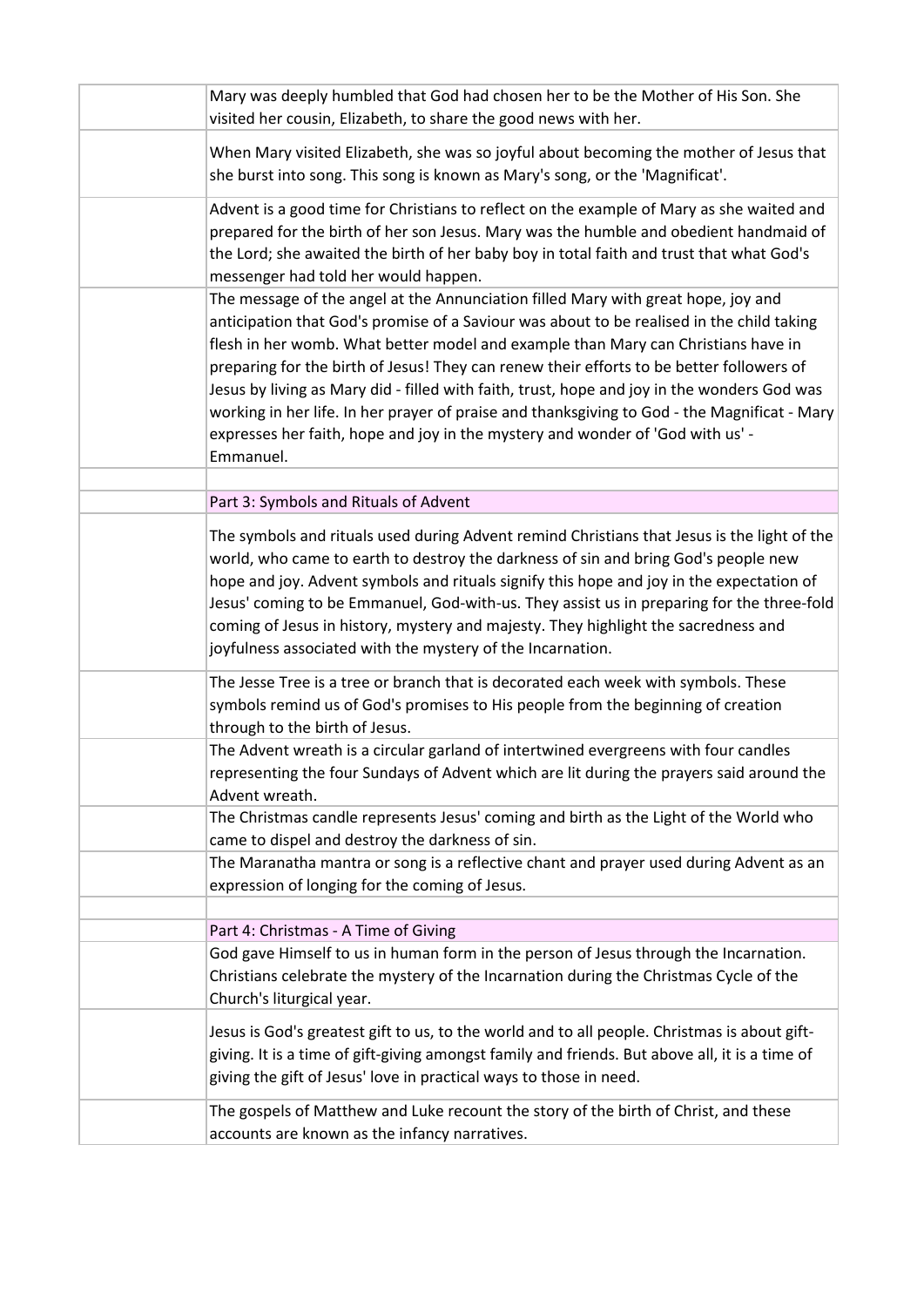| Christmas is the celebration of the fulfilment of God's promise through the words of the<br>prophets to send a saviour, Jesus, the Son of God, to save God's people from their sins. It<br>is a celebration of God's love and of the joy, hope and peace the good news of Jesus'<br>coming as Emmanuel (God with us) brings us.                                                                                                                                                                                                                                                          |
|------------------------------------------------------------------------------------------------------------------------------------------------------------------------------------------------------------------------------------------------------------------------------------------------------------------------------------------------------------------------------------------------------------------------------------------------------------------------------------------------------------------------------------------------------------------------------------------|
|                                                                                                                                                                                                                                                                                                                                                                                                                                                                                                                                                                                          |
| Part 5: Christmas - Customs and Traditions<br>Christmas customs and traditions are an important part in the celebration of the<br>Christmas story. They express in ritual, sign and symbol what Christians believe about the<br>birth and coming of Jesus into our lives and world.                                                                                                                                                                                                                                                                                                      |
| Christmas symbols and rituals highlight and reflect the sacredness and joyfulness of the<br>Incarnation. They remind us that Christ is the light, joy and hope of the world; and that<br>Jesus has come to be God-with-us, Emmanuel.                                                                                                                                                                                                                                                                                                                                                     |
| In celebrating the Christmas Story, Christians down the ages have originated and / or<br>adopted traditions and customs which have become a worldwide part of the Christmas<br>season. Decorations of holly and mistletoe, carolling and gift-giving originated in England.<br>The Christmas tree has its origins in a medieval German tradition as does also the well<br>known carol 'Silent Night'. The tradition of Father Christmas, known also as Santa Claus<br>originated in Europe as a custom celebrating St Nicholas who used to leave gifts at the<br>homes of poor children. |
| Today, many Christmas customs and traditions have become commercialised and have<br>lost their Christian significance. Christians today are called to 'Put Christ back into<br>Christmas' by reminding people of the true significance of Christmas: 'Celebrating Jesus<br>with us'.                                                                                                                                                                                                                                                                                                     |
| One of the most loved and observed Christmas customs and traditions is the re-<br>enactment of the nativity story by way of the Christmas crib or creche as it is sometimes<br>called. It depicts in real characters or figures the scene and story of the first Christmas.                                                                                                                                                                                                                                                                                                              |
| The origins of this custom date back to St Francis of Assisi who in 1293 created the first<br>Christmas creche in the woods of Greccio, near Assisi, on Christmas Eve. In order to<br>excite and encourage people with a greater devotion in commemorating and celebrating<br>the nativity of the Infant Jesus, Francis determined to enact the nativity scene with real<br>life characters to give it a greater sense of reality, solemnity and significance. He<br>prepared a manger, and brought hay, and an ox and an ass to the given place appointed.                              |
| Friars from the many Franciscan communities joined with the men and women of the<br>neighbourhood in gathering with St Francis to celebrate the evening Mass. They brought<br>with them candles and torches to brighten the night. As they arrived, they saw with their<br>own eyes a stable and manger filled with hay. The ox and the donkey were led to the<br>spot. The place in the Greccio woods became a new Bethlehem.                                                                                                                                                           |
| Led by Francis the crowd celebrated with exuberant festivity, devotion and solemnity the<br>feast of the nativity of Jesus. The forest resounded with their voices and songs of praise<br>and rejoicing. On that venerable night the beginning of the beautiful tradition and custom<br>of the Christmas crib began and continues on into our own lifetime where it is still so<br>loved and embraced by Christians all over the world.                                                                                                                                                  |
| Part 6: The Christmas Season                                                                                                                                                                                                                                                                                                                                                                                                                                                                                                                                                             |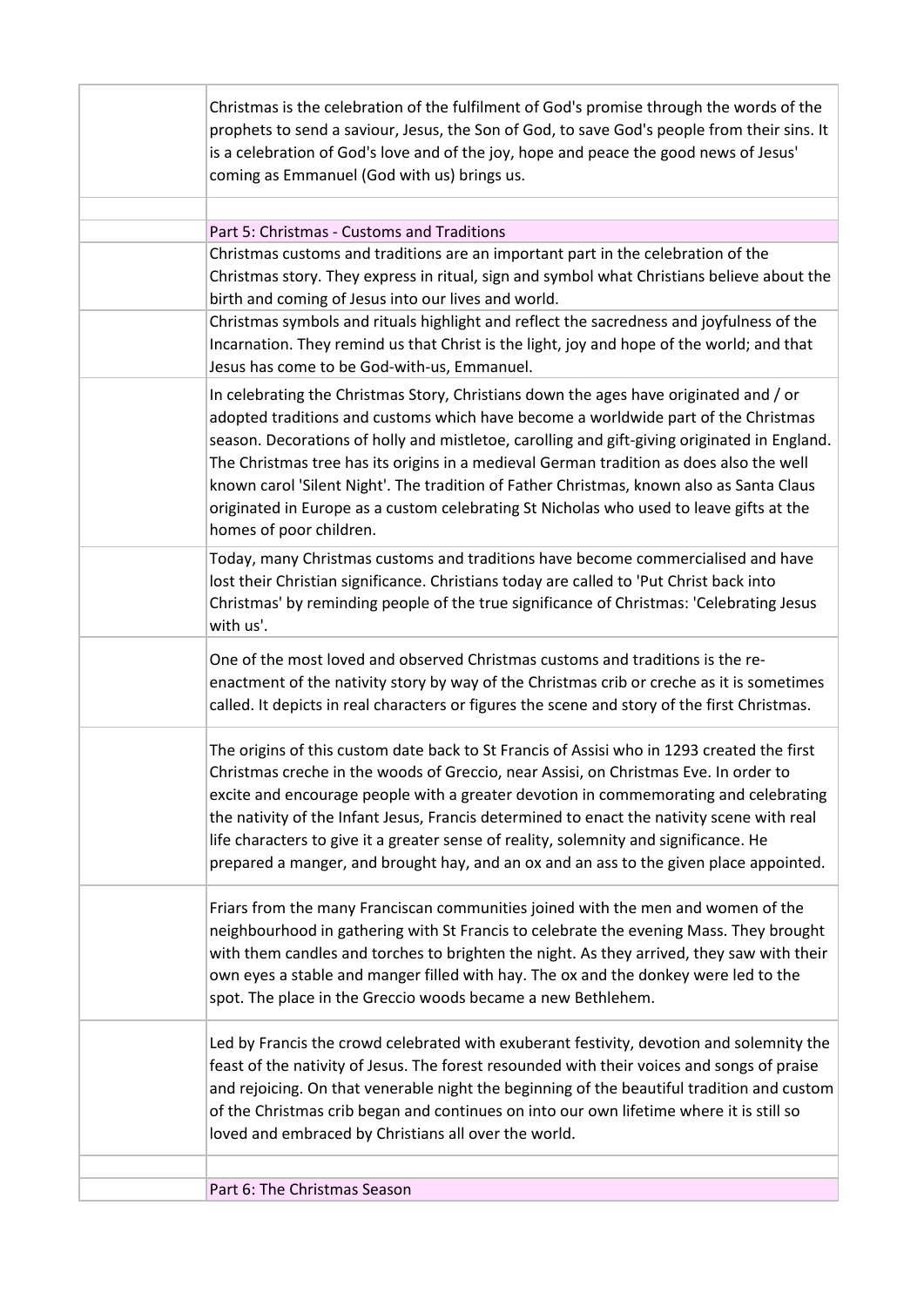| The Christmas Season extends over twelve days, commencing with the Solemnity of the<br>Nativity of the Lord on 25 December and concluding with the Solemnity of the Epiphany<br>of Our Lord on 6 January (or on the Sunday between 2 January and 8 January).                                                                                                                                                                                                    |
|-----------------------------------------------------------------------------------------------------------------------------------------------------------------------------------------------------------------------------------------------------------------------------------------------------------------------------------------------------------------------------------------------------------------------------------------------------------------|
| The Feast of the Holy Family celebrated on the first Sunday after Christmas and the Feast<br>of the Holy Innocents on 28 December fall within the Christmas season as does the<br>Solemnity of Mary, Mother of God on 1 January.                                                                                                                                                                                                                                |
| The first eight days of the Christmas Season is known as the Octave of Christmas. During<br>this octave the following feast days occur:                                                                                                                                                                                                                                                                                                                         |
| The Solemnity of the Nativity of Our Lord which celebrates the birth of the Messiah, our<br>Lord and Saviour at a definite time and place. Surrounded by the silence and darkness of<br>night, Mary the ever-virginal wife of Joseph gave birth as 'mother and midwife' (St<br>Jerome's description) to her child Jesus, Saviour and Light of the World.                                                                                                        |
| In little and humble circumstances, poor shepherds minding their flocks by night are the<br>first to hear the glad tidings of the birth of Jesus. From the first moment of Jesus being<br>with us in his birth, God's feeling and regard for the small and insignificant people is<br>evident. Like the simple and humble Christmas shepherds, Christians are invited to come<br>in haste to behold the wonder of God-with-us in the newborn Babe of Bethlehem. |
| The Feast of the Holy Family which reminds us of the importance of our family and family<br>life. We reflect on the love and compassion that Mary, Joseph and Jesus had for one<br>another. We follow Jesus' example as we try to be obedient, loving, kind and caring<br>members of our family.                                                                                                                                                                |
| The Feast of the Holy Innocents which is celebrated on the 28 December. This feast<br>commemorates the massacre of the innocents by Herod the Great, the Roman appointed<br>King of the Jews. According to Matthew (2:16) Herod ordered the execution of all young<br>male children in the area of Bethlehem after learning from the wise men news of the<br>birth of a newborn King.                                                                           |
| The Solemnity of Mary the Holy Mother of God is a celebration of Mary as Mother of<br>Jesus. Mary is referred to as the Mother of God because Jesus is God - he is fully human<br>and fully divine. Mother of God is often referred to as Mary's greatest title. This feast day<br>occurs on 1 January which is the 8th day in the octave of Christmas.                                                                                                         |
| The Solemnity of the Epiphany celebrates the divinity of Christ and the manifestation of<br>Jesus as Saviour and Light of all Nations. The Epiphany celebrates the visit of the Magi,<br>wise men from the East who represent the Gentile / Pagan world for whom Jesus came<br>as Light and Saviour as well as for the Jews. On the Feast of Epiphany the Church<br>celebrates the visit of the Magi or wise men from the East (Matthew 2:1-12).                |
| During the 12 days of Christmas, Christians are called to reflect and contemplate more<br>deeply and to savour and celebrate more fully the mystery of the Incarnation of God's<br>infinite love for us: God sending His Only Begotten Son to become Emmanuel, 'God-with-<br>us'!                                                                                                                                                                               |
|                                                                                                                                                                                                                                                                                                                                                                                                                                                                 |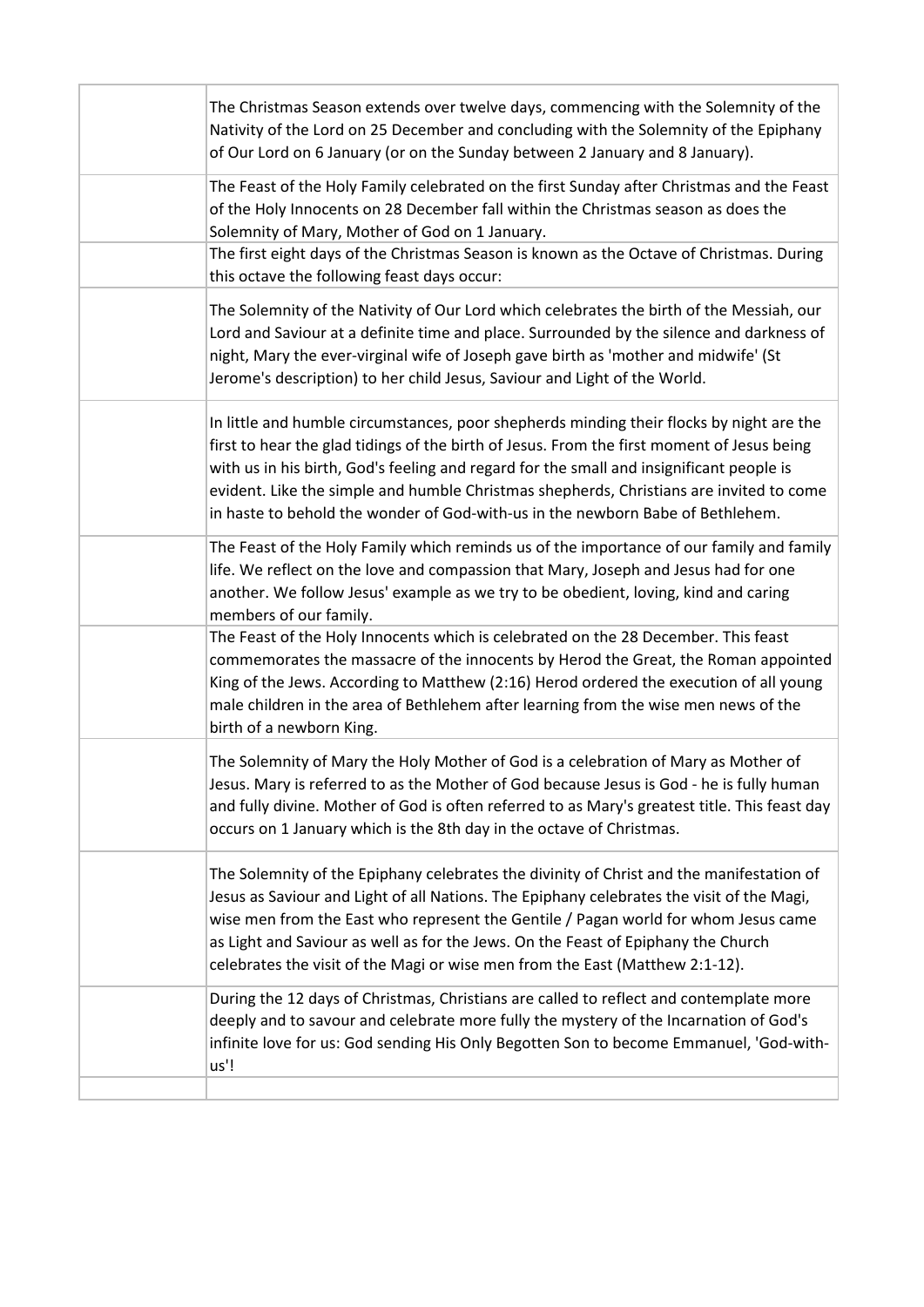| Unit 49 | <b>Called to Justice</b>                                                                                                                                                                                                                                                                                                                                                                                                                                                                                                                         |
|---------|--------------------------------------------------------------------------------------------------------------------------------------------------------------------------------------------------------------------------------------------------------------------------------------------------------------------------------------------------------------------------------------------------------------------------------------------------------------------------------------------------------------------------------------------------|
|         | Part 1: Respect and Dignity                                                                                                                                                                                                                                                                                                                                                                                                                                                                                                                      |
|         | All human beings are created in the image of God. Therefore every human person is<br>gifted with an inborn, inherent dignity proper to God. Each person is loved uniquely and<br>equally by God. We have been born with the very dignity we inherited from God.                                                                                                                                                                                                                                                                                  |
|         | Each person has been endowed with unique physical, intellectual, social, spiritual and<br>moral qualities which set them apart from every other person and which, collectively sets<br>humanity apart from the rest of the animal kingdom.                                                                                                                                                                                                                                                                                                       |
|         | All human beings have been created with the gift of free will. The story of the fall of<br>Adam and Eve illustrates how this gift of free will was used to respond to God's command<br>to choose good, not evil. Unfortunately, Adam and Eve chose to disobey God. They<br>committed a sin which damaged the image of God within themselves. They passed that<br>damaged image on to all humankind. So while we are still created in the image of God,<br>we are not the perfect image of God because of the consequent damages of original sin. |
|         | #1700 of the Catholic Catechism teaches:                                                                                                                                                                                                                                                                                                                                                                                                                                                                                                         |
|         | The dignity of the human person is rooted in his/her creation in the image and likeness of<br>God                                                                                                                                                                                                                                                                                                                                                                                                                                                |
|         | This dignity is fulfilled in his/her call and vocation to divine life/beatitude                                                                                                                                                                                                                                                                                                                                                                                                                                                                  |
|         | It is essential to a human being to freely direct him/herself to this fulfilment                                                                                                                                                                                                                                                                                                                                                                                                                                                                 |
|         | By a deliberate choice of his/her actions                                                                                                                                                                                                                                                                                                                                                                                                                                                                                                        |
|         | According to his/her well-informed judgment of conscience                                                                                                                                                                                                                                                                                                                                                                                                                                                                                        |
|         | Human beings make their own contribution to their interior/spiritual/moral growth;                                                                                                                                                                                                                                                                                                                                                                                                                                                               |
|         | With the help of grace they grow in virtue and avoid sin                                                                                                                                                                                                                                                                                                                                                                                                                                                                                         |
|         | If they sin, by entrusting themselves as did the prodigal son to the mercy of our Father in<br>heaven, they can be forgiven                                                                                                                                                                                                                                                                                                                                                                                                                      |
|         | In this way human beings attain to the perfection of charity and a life of moral integrity.                                                                                                                                                                                                                                                                                                                                                                                                                                                      |
|         | Human rights are the entitlements due to each human being. They are not human-made<br>but inborn and inherent in each person. Though they can and may be violated, they<br>cannot be taken from anyone without serious/grave moral implications. Human rights<br>recognise the value and dignity of all people.                                                                                                                                                                                                                                  |
|         | Jesus taught us what it means to regard every person as someone who deserves respect<br>and dignity.                                                                                                                                                                                                                                                                                                                                                                                                                                             |
|         |                                                                                                                                                                                                                                                                                                                                                                                                                                                                                                                                                  |
|         | Part 2: Accepting Others                                                                                                                                                                                                                                                                                                                                                                                                                                                                                                                         |
|         | When asked by the teachers of the Law which was the greatest commandment of all,<br>Jesus replied: 'Love the Lord your God with all your heart, soul and mind and love your<br>neighbour as yourself.' (Matthew 22:36-40)                                                                                                                                                                                                                                                                                                                        |
|         | All other moral laws, rules and sets of values hang on this hinge: Love. Accepting others is<br>an expression of what love means and looks like in practice.                                                                                                                                                                                                                                                                                                                                                                                     |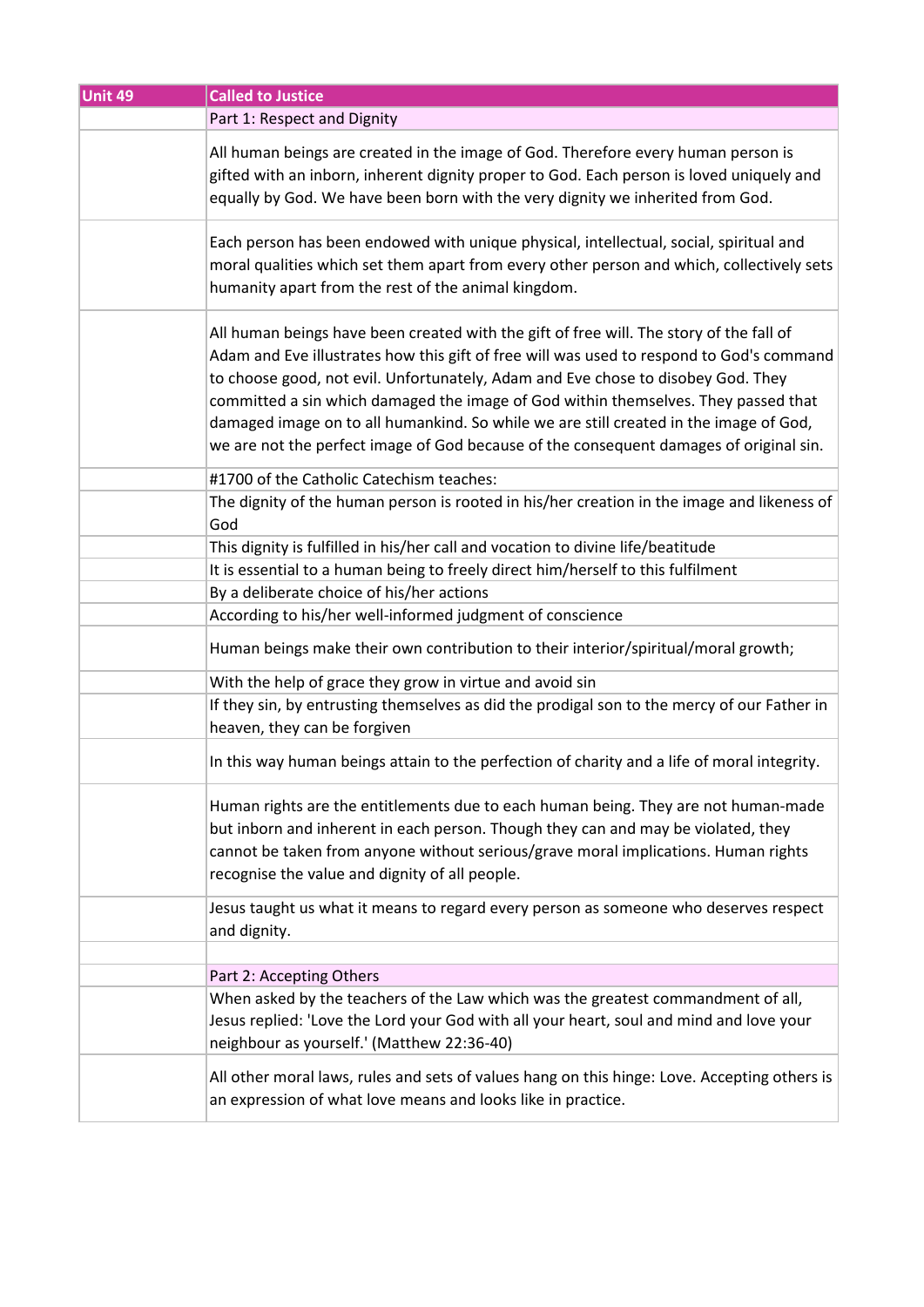| Today, communities of people are bound together because they share a common way of<br>life based on certain common beliefs, practices, and interests. People in the Australian<br>community live together in peace and harmony, because they choose to live according to<br>a democratic and Christian set of values that underlies and shapes the community code<br>of conduct and relationships.                                           |
|----------------------------------------------------------------------------------------------------------------------------------------------------------------------------------------------------------------------------------------------------------------------------------------------------------------------------------------------------------------------------------------------------------------------------------------------|
| As members of the world-wide Catholic Church we share a set of Christian values and<br>code of moral living which have their origin in Jesus.                                                                                                                                                                                                                                                                                                |
| In the Scriptures, Jesus repeatedly taught us that we should accept everyone and treat<br>them with dignity and respect. He summarised his teachings in a short statement, which<br>we often call the Golden Rule: 'Do to others as you want done to you.' There are many<br>versions of this moral imperative but they all mean the same: 'Love others as you love<br>yourself'. Jesus showed us how to put this Golden Rule into practice. |
| All Christians are required to live by the Golden Rule. The Golden Rule is applied in our<br>lives through the four principles of moral mindfulness:                                                                                                                                                                                                                                                                                         |
| Prayer - to discern between good and evil, right and wrong decisions, responses                                                                                                                                                                                                                                                                                                                                                              |
| Examination of moral options and implications - to consider available choices,<br>possibilities, alternatives                                                                                                                                                                                                                                                                                                                                |
| Examination of moral implications - to consider consequences, effects, outcomes                                                                                                                                                                                                                                                                                                                                                              |
| Learning from the past - enlightenment of individual and collective wisdom gleaned from<br>past experiences.                                                                                                                                                                                                                                                                                                                                 |
| Part 3: Valuing Uniqueness                                                                                                                                                                                                                                                                                                                                                                                                                   |
| Each human being is a miracle of God's creation possessing a uniqueness that makes each<br>individual alike but different from every other person. Each person is unique.                                                                                                                                                                                                                                                                    |
| God intentionally created all of us to be unique. In creating us in own His image and<br>likeness God gives each of us each a unique identity and individuality that makes us the<br>same but different from all others.                                                                                                                                                                                                                     |
| Jesus expects us to value our own uniqueness and the uniqueness of others. He expects<br>us to appreciate our own dignity and the dignity of every person. We are to respect<br>everyone because God has created them as unique persons, children of God.                                                                                                                                                                                    |
| Jesus taught us it is wrong to be disrespectful toward people just because they are<br>different to us. When we are disrespectful to a person, we deny them their dignity.                                                                                                                                                                                                                                                                   |
|                                                                                                                                                                                                                                                                                                                                                                                                                                              |
| We cannot know something about a person or his/her actions just by looking at their<br>physical appearance. We should not draw conclusions about what a person is like when<br>we only know one or two things about them. Each person must be seen and appreciated<br>for what they are, i.e., an 'original' in God's work of art in the miracle of creation.                                                                                |
| Part 4: Doing Justice                                                                                                                                                                                                                                                                                                                                                                                                                        |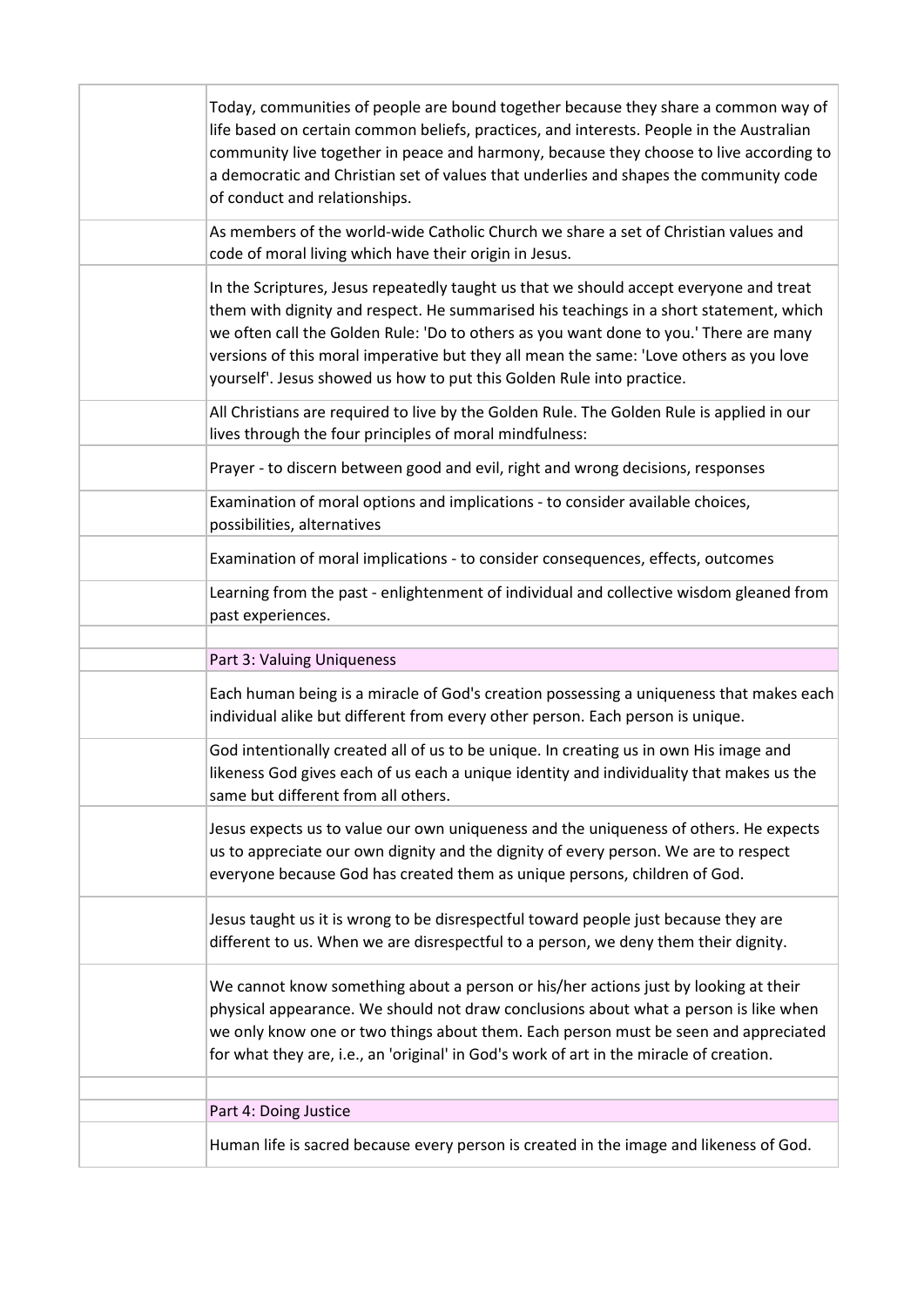| The vocation of each person is to show forth the image of God and to be transformed<br>into the image of the Father's only Son, Jesus. This vocation concerns not only the<br>individual person but the human community as a whole.                                                                                                                                                                   |
|-------------------------------------------------------------------------------------------------------------------------------------------------------------------------------------------------------------------------------------------------------------------------------------------------------------------------------------------------------------------------------------------------------|
| Christian morality sets out the values, virtues, norms and principles/standards of human<br>conduct and behaviour in the living out and fulfilment of this vocation.                                                                                                                                                                                                                                  |
| The human person is a social being and as such needs to live in society. It is through social<br>exchange and relationships that one develops his/her potential and responds to their<br>vocation to show forth the image of God as son or daughter of God in, with and through<br>Jesus. (CCC,#1877-1880)                                                                                            |
| Social life requires a common good that promotes and ensures the dignity of each<br>member of the community. It requires social and moral standards and principles of living<br>that ensure human dignity is honoured and that love and respect defines and determines<br>both the individual and the common good. These social and moral standards are defined<br>by the cardinal virtue of justice. |
| Respect, responsibility, fairness, trustworthiness, care and good citizenship are standards<br>we need to uphold if we are to act justly.                                                                                                                                                                                                                                                             |
| Part 5: Social Justice                                                                                                                                                                                                                                                                                                                                                                                |
| Social justice is about promoting what is good for everyone in the community. For<br>children in primary school it is about promoting the common good for everyone in our<br>school community.                                                                                                                                                                                                        |
| We are Jesus' eyes, ears, voice, hands and feet. We can spread Jesus' love by what we do<br>and say. Social justice is not about trying to change the world. It is about doing what Jesus<br>would do. Social justice begins with us, and a good place to start is at school.                                                                                                                         |
| Social justice teachings and principles underlie the peaceful, equitable and fair co-<br>existence of people living together in society. It recognises that all peoples and groups of<br>people have the same human rights that flow from their dignity as images of God.                                                                                                                             |
| Social justice is advanced when the barriers people face because of gender, age, race,<br>ethnicity, religion, culture or disability are removed and all peoples enjoy equality and<br>solidarity with one another.                                                                                                                                                                                   |
| A socially just society is one that is based on human equality and solidarity. The exclusion<br>or marginalisation of any person or group of people is contrary to a just society. The<br>kingdom of God is inclusive of all peoples.                                                                                                                                                                 |
| There were many groups of marginalised people during Jesus' time. Jesus spoke out<br>against these forms of marginalisation.                                                                                                                                                                                                                                                                          |
| Part 6: Injustice                                                                                                                                                                                                                                                                                                                                                                                     |
| Injustice transgresses the worth and dignity of the human person. It is a betrayal and<br>violation of human rights and solidarity. Injustice is never admissible or excusable. Jesus<br>taught us that it is unfair to be prejudiced against someone else. We should not assume<br>things about people that we do not know. Instead, we are to be kind towards them.                                 |
| Jesus never rejected anyone, even if they were considered by others to be unworthy of<br>his time and attention. Jesus always considered every person to be worthy of his time<br>and attention. He accepted all people, no matter who they were. Jesus taught his<br>followers to include everyone.                                                                                                  |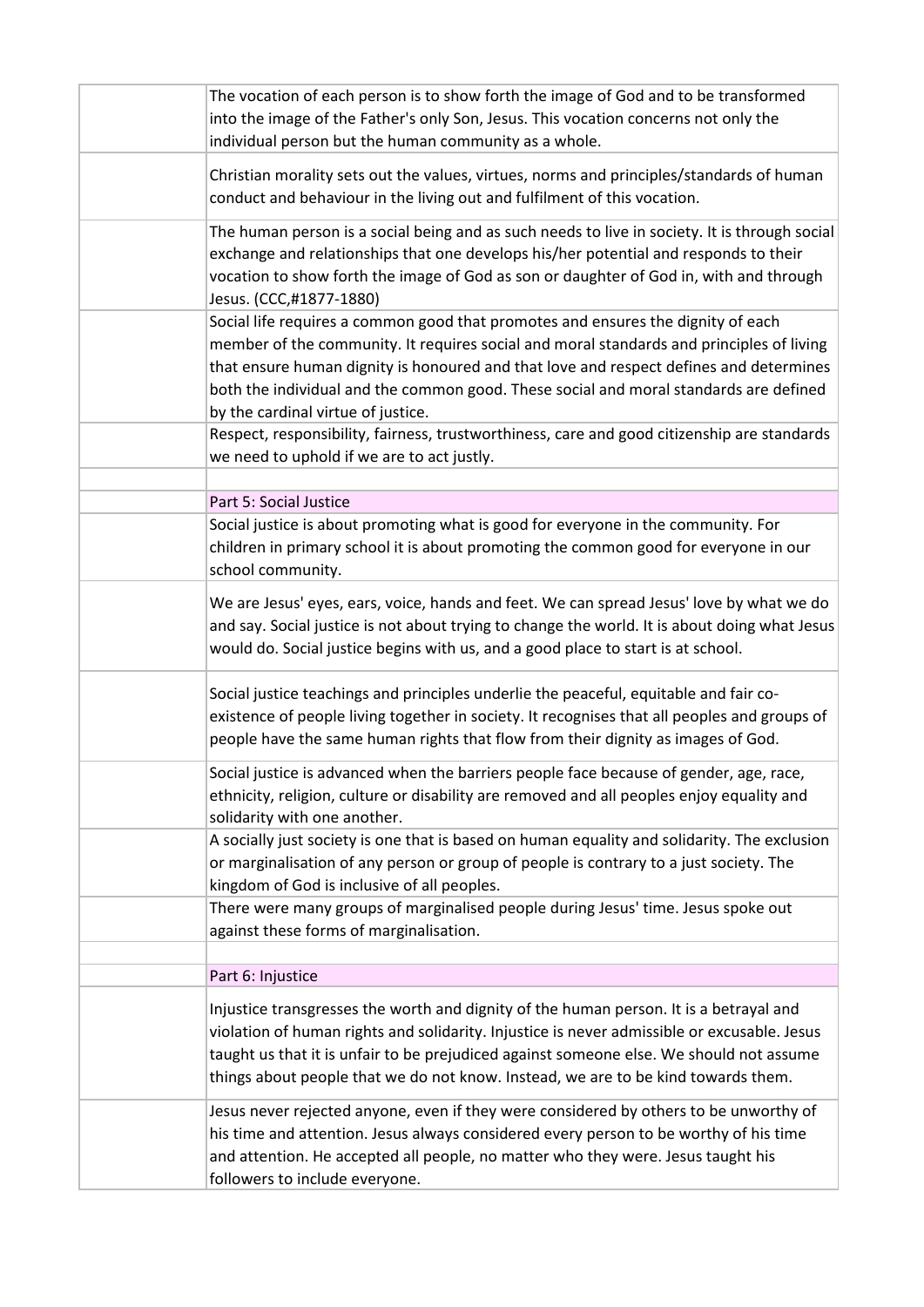| Human injustices are many in kind and gravity. They are expressed in many variant forms<br>of negative behaviour which is carried out either overtly or covertly. Physical assaults on<br>the human rights of a person or group are readily seen and identified as unjust while<br>equally devastating assaults on the reputation and spiritual/socio/economic well-being<br>and rights of the person or group are not always so apparent.                                                                        |
|-------------------------------------------------------------------------------------------------------------------------------------------------------------------------------------------------------------------------------------------------------------------------------------------------------------------------------------------------------------------------------------------------------------------------------------------------------------------------------------------------------------------|
| Many 'covert and silent' injustices are committed through negative attitudes and acts of<br>prejudice, bias, stereotyping, marginalising, discriminating, segregating and excluding<br>others.                                                                                                                                                                                                                                                                                                                    |
| Stereotyping involves making generalisations or assumptions about a person based on<br>the typical characteristics of members of the group to which one belongs rather than<br>based on the individual's characteristics. It labels and categorises and tags/brands a<br>person before they have had the opportunity to be known for who they truly are.                                                                                                                                                          |
| Discriminatory behaviours appear in many forms. Whether negative or positive, it<br>involves some form of bias, exclusion, and separation in differentiating and distinguishing<br>in and between things or people. It focuses on what is different about people and things<br>rather than on how people and things are alike, what they have in common.                                                                                                                                                          |
| Prejudice is the biased and subjective attitude or opinion about a person or group. The<br>prejudiced person bases their knowledge and judgments on presuppositions rather than<br>on truth or fact; they draw conclusions about the person or group without reference to<br>objective fact or reality. The prejudiced person's thoughts, opinions and attitudes are<br>filtered by an unjust bias in dealing with others. Prejudice is an attitude of injustice<br>violating the true worth and value of others. |
|                                                                                                                                                                                                                                                                                                                                                                                                                                                                                                                   |
| Part 7: Justice in Action - See, Judge, Act<br>It is our Christian duty to live and act in justice. Putting justice into action involves the<br>process of seeing, judging and acting. This is known as the See, Judge and Act method<br>used by the Catholic Church in responding to issues of justice.                                                                                                                                                                                                          |
| This method originated with a Belgian Cardinal, Joseph Cardijn (1882-1967), who as a<br>priest ministered to poor workers and founded the Young Christian Workers. He wrote 'in<br>order to act well, it is necessary to see and judge well.'                                                                                                                                                                                                                                                                     |
| Pope John XXIII spoke about the See, Judge, Act method during the second Vatican<br>Council in 1961 but it was a legacy left much earlier by Cardinal Cardijn.                                                                                                                                                                                                                                                                                                                                                    |
| - cf The Australian Social Justice Council                                                                                                                                                                                                                                                                                                                                                                                                                                                                        |
| Usually we don't deliberately set out to reject people, exclude them or stereotype them.<br>Often we are not even aware that we may be discriminating against a person until the<br>situation breaks into a conflict. Fortunately there are ways of determining whether we<br>are treating someone unfairly. One of these ways is called the See, Judge, Act process.<br>When Jesus proclaimed the Beatitudes on the Mount, he identified the values we must                                                      |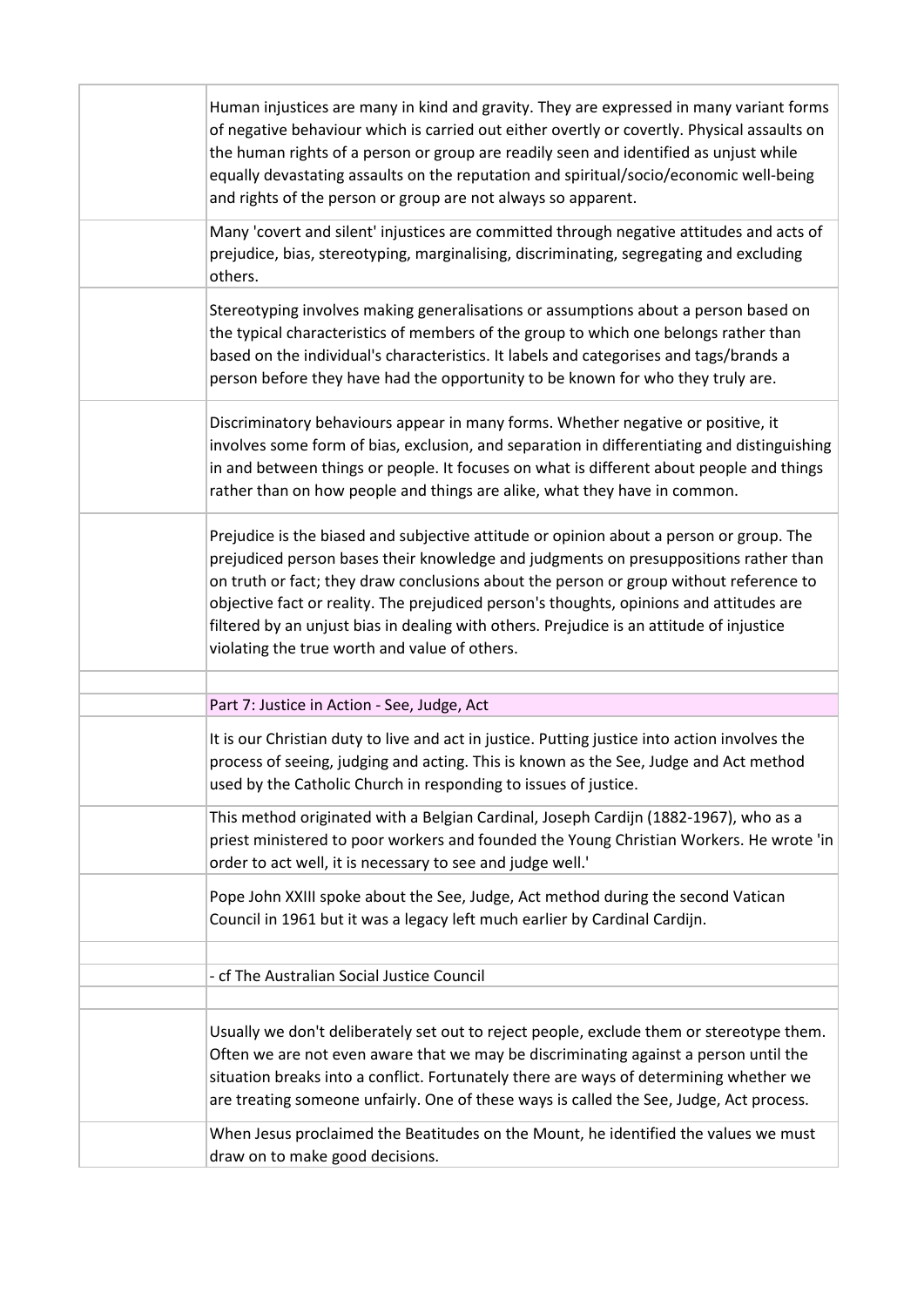| Unlike the Ten Commandments, the Beatitudes are not a set of rules. The Beatitudes are<br>a set of values which transform our thinking. They help us to transform our inner selves<br>so we become more like Jesus. |
|---------------------------------------------------------------------------------------------------------------------------------------------------------------------------------------------------------------------|
|                                                                                                                                                                                                                     |

ı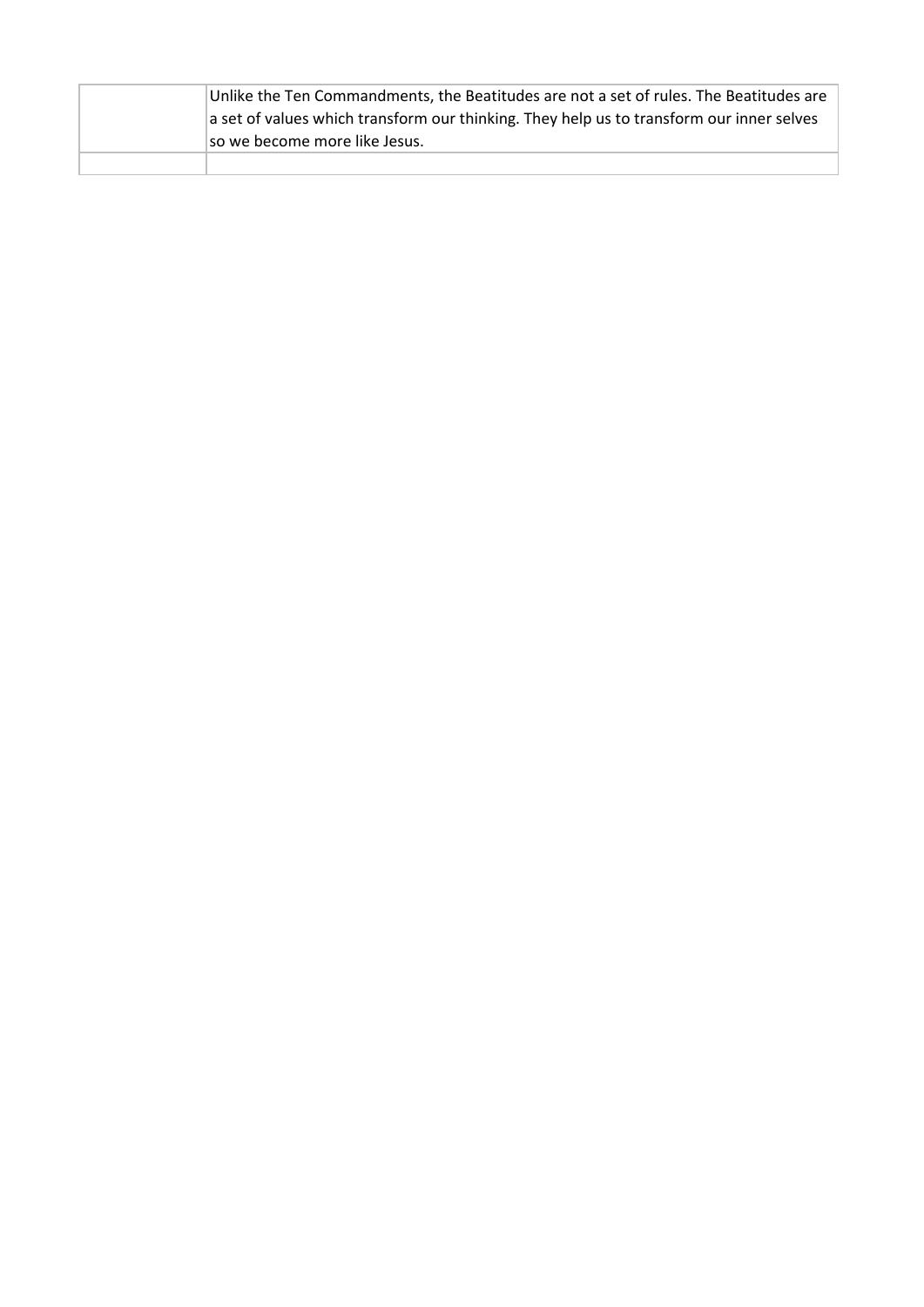| <b>Unit 50</b> | <b>Christian Scriptures</b>                                                                                                      |
|----------------|----------------------------------------------------------------------------------------------------------------------------------|
|                | Part 1: What is the Bible?                                                                                                       |
|                | The bible is a collection of books that are organised into one volume.                                                           |
|                | The books of the Bible may be divided into two parts: the Old Testament and the New                                              |
|                | Testament.                                                                                                                       |
|                |                                                                                                                                  |
|                | Part 2: The Books of the New Testament                                                                                           |
|                | The 27 books of the New Testament may be divided into four distinct sections.                                                    |
|                |                                                                                                                                  |
|                | Part 3: How the Bible Came About                                                                                                 |
|                | The early Church recognised the importance of recording events about the life of Jesus                                           |
|                | and so put down in writing stories that had been passed on orally.                                                               |
|                | The books that the Church considered sacred and inspired were collected into the                                                 |
|                | canonical Bible. It is known as the Christian Scriptures.                                                                        |
|                |                                                                                                                                  |
|                | Part 4: Exploring the Gospels                                                                                                    |
|                | Different authors who had a specific intention and audience in mind wrote the four                                               |
|                | gospels.                                                                                                                         |
|                |                                                                                                                                  |
|                | Part 5: The Story of Jesus through the Eyes of the Gospel Writers                                                                |
|                | The four Gospels tell the story of Jesus' life and ministry. Each of the four gospels                                            |
|                | presents a particular version of this story. Each version has been influenced by the                                             |
|                | purpose for which it was written and the audience for whom it was written.                                                       |
|                |                                                                                                                                  |
|                | The personal experience each of the gospel writers had of Jesus affected their version of                                        |
|                | the story of Jesus as well as did their sources and the time in which they wrote.                                                |
|                | The gospels writers did not set out to give a complete story of every detail of Jesus' life                                      |
|                | and ministry but rather to proclaim Jesus as the One sent by God. At the end of his gospel                                       |
|                | John notes that there were many other things Jesus did that were not written down. He                                            |
|                | playfully supposes that if they were all written down, 'the whole world could not hold the                                       |
|                | books that would be written.' (John 21:25)                                                                                       |
|                |                                                                                                                                  |
|                | Although the gospels may present the same story or event, the accounts in each gospel                                            |
|                | are not identical. The Gospels are the same story told/written in different versions.                                            |
|                |                                                                                                                                  |
|                |                                                                                                                                  |
|                | Part 6: Text Types in the New Testament<br>The New Testament is a collection of books that include narratives, parables, miracle |
|                | stories and letters, all of which have theme and purpose.                                                                        |
|                |                                                                                                                                  |
|                | Part 7: Importance of the Christian Scriptures                                                                                   |
|                | The Christian Scriptures are considered to be the most important collection of sacred                                            |
|                | books in the Church. In the Christian Scriptures we have the good news of Jesus                                                  |
|                | enshrined in the gospels; we have the stories, writings, teachings and message of Jesus                                          |
|                | and the beliefs and practices of the first Christian communities.                                                                |
|                |                                                                                                                                  |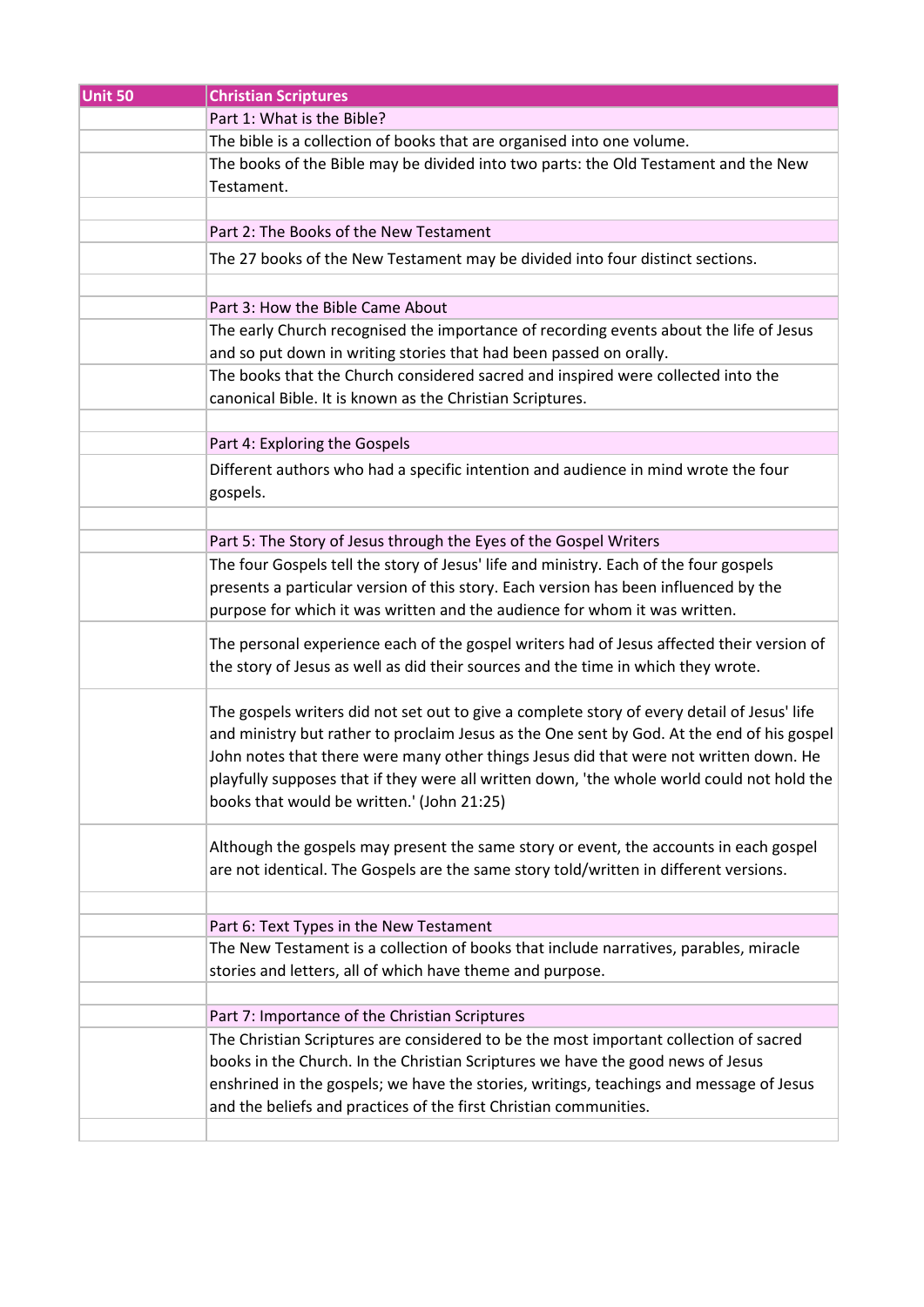| Unit 51 | Who Do You Say that I Am?                                                                                                                                                                                                                                                                     |
|---------|-----------------------------------------------------------------------------------------------------------------------------------------------------------------------------------------------------------------------------------------------------------------------------------------------|
|         | Part 1: Who is Jesus?                                                                                                                                                                                                                                                                         |
|         | Jesus Christ is fully and completely divine. Jesus Christ is fully and completely human. The<br>divine and human natures of Christ are distinct. The divine and human natures of Christ<br>are completely united in one person.                                                               |
|         | The Annunciation, the Baptism of Jesus, the transfiguration and the ascension reveal the<br>special relationship Jesus shared with his Father. They reveal the divinity of Jesus.                                                                                                             |
|         | Jesus revealed his divinity by what he said and did. The divinity of Jesus was revealed at<br>the Baptism of Jesus and at the Transfiguration of Jesus. 'The resurrection of Christ<br>confirms the divinity of Christ and all the things he did and taught' (Compendium of the<br>CCC, #131) |
|         | The historical events of Jesus' life while on earth reveal that he is fully human.                                                                                                                                                                                                            |
|         | Part 2: Jesus - Son of Man                                                                                                                                                                                                                                                                    |
|         |                                                                                                                                                                                                                                                                                               |
|         | Jesus, being fully human, experienced and responded to situations and conditions of<br>human life and living; He shows us by example the virtues we should strive to nurture in<br>ourselves.                                                                                                 |
|         | In the Gospels, Jesus often calls himself, 'the Son of Man'. Just as his name, 'Son of God',                                                                                                                                                                                                  |
|         | implies his deity/divinity, 'Son of Man' implies his humanity.                                                                                                                                                                                                                                |
|         | In Daniel 7 of the Old Testament the term 'Son of Man' is a reference to a very exalted                                                                                                                                                                                                       |
|         | figure, someone understood to be more than just a human figure. In calling himself the                                                                                                                                                                                                        |
|         | Son of Man, Jesus was implying his humanity but also his divinity in the sense of Daniel 7.                                                                                                                                                                                                   |
|         | This dual meaning of the term 'Son of Man' conveys both the human and divine aspects<br>of who Jesus is.                                                                                                                                                                                      |
|         |                                                                                                                                                                                                                                                                                               |
|         | Part 3: Jesus - Our Role Model                                                                                                                                                                                                                                                                |
|         | We see in the person of Jesus the perfection of human virtues. He is someone who set a<br>great example of how to live our lives as God's children.                                                                                                                                           |
|         | The world has never seen and will never see a role model greater than Jesus, because<br>Jesus is the Son of God and a perfect human being.                                                                                                                                                    |
|         | As Christians we are inspired by Jesus and want to be like him. We look to Jesus for<br>guidance on how to live good and holy lives.                                                                                                                                                          |
|         |                                                                                                                                                                                                                                                                                               |
|         | Part 4: Jesus - Our Leader                                                                                                                                                                                                                                                                    |
|         | Jesus inspired the disciples to follow him.                                                                                                                                                                                                                                                   |
|         | Jesus taught his followers the meaning of discipleship.                                                                                                                                                                                                                                       |
|         | There were many people in the early Church who answered Jesus' call to discipleship.                                                                                                                                                                                                          |
|         | Jesus invites us to follow him, to become his disciples.                                                                                                                                                                                                                                      |
|         |                                                                                                                                                                                                                                                                                               |
|         | Part 5: Jesus - Lord and Saviour                                                                                                                                                                                                                                                              |
|         | Christians profess Jesus as Lord and Saviour.                                                                                                                                                                                                                                                 |
|         | Lord is a title of respect given to certain people of high honour; a master or ruler; one                                                                                                                                                                                                     |
|         | having power and authority; one having control and jurisdiction over others. In the Bible,<br>the word 'Lord' occurs more frequently than any other name or title when speaking of                                                                                                            |
|         | and/or addressing God.                                                                                                                                                                                                                                                                        |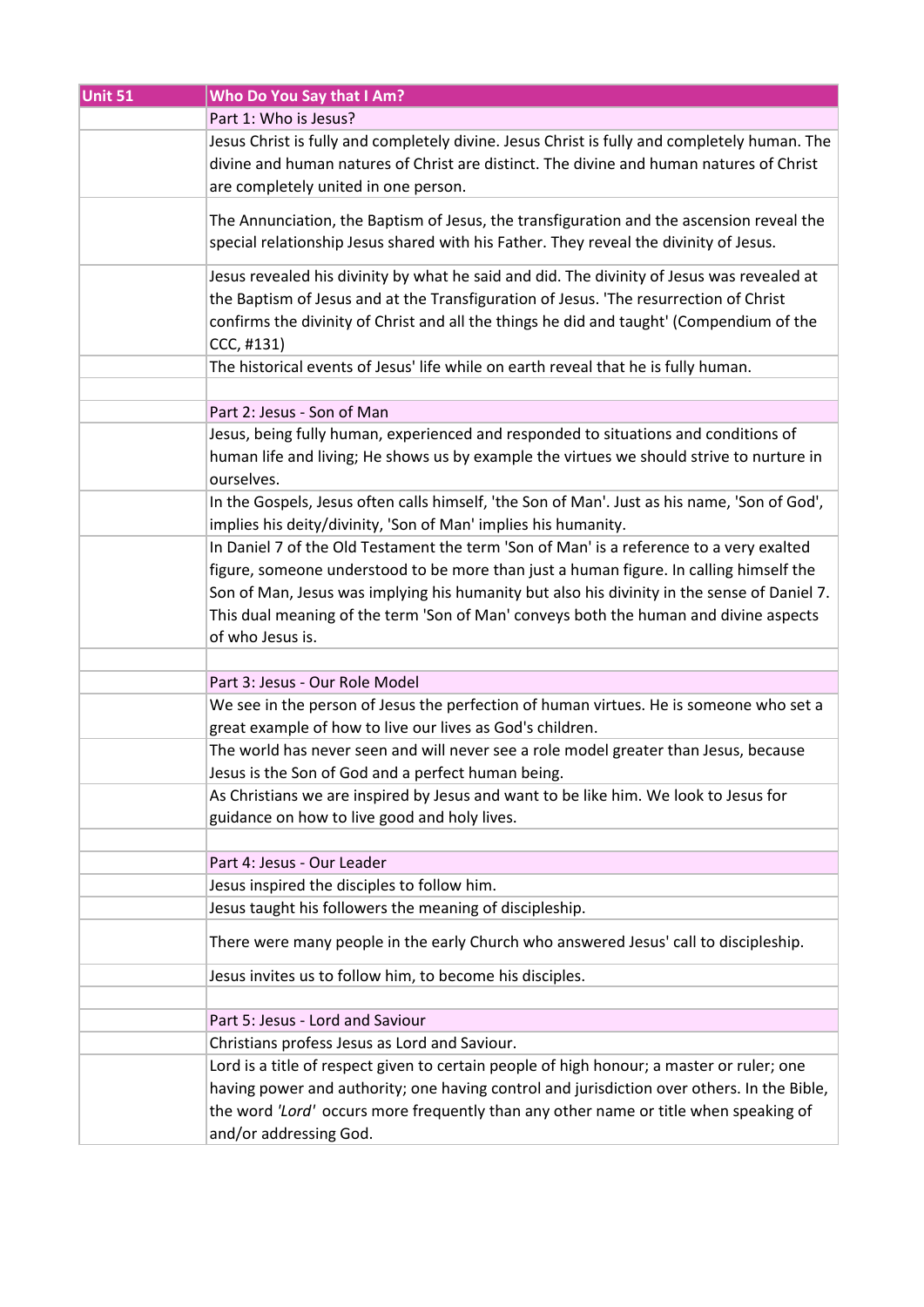| 'Jesus is Lord' is the shortest form of the Christian creed. To proclaim 'Jesus is Lord' is to<br>profess belief in all that God is, all that God has revealed and all that God has done and<br>continues to do for humanity in with and through His Son Jesus Christ by the power of<br>the Holy Spirit.                                                                                                                                                                                                              |
|------------------------------------------------------------------------------------------------------------------------------------------------------------------------------------------------------------------------------------------------------------------------------------------------------------------------------------------------------------------------------------------------------------------------------------------------------------------------------------------------------------------------|
| In the Bible, Saviour is a title/name given to God who saves his people; in the New<br>Testament it is the name given to Jesus. The angel Gabriel told Mary (Luke 1:31) that she<br>was to name her son Jesus: 'You will name him Jesus'; likewise, Joseph was told by an<br>angel, 'You will name him Jesus - because he will save his people from their sins.'<br>(Matthew 1:20). Again, at Jesus' birth the angelic message announces to the shepherds,<br>'This very day  your Saviour is born - Christ the Lord!' |
| In 2 Peter 3:18, Christians are urged to grow in grace and in the knowledge of our Lord<br>and saviour Jesus Christ.                                                                                                                                                                                                                                                                                                                                                                                                   |
| Part 6: Jesus - Alpha and Omega                                                                                                                                                                                                                                                                                                                                                                                                                                                                                        |
| In the book of Revelation John records in the opening and closing chapters of his<br>apocalyptic vision the declarations of Jesus Christ: 'I am the Alpha and the Omega  I am<br>the first and the last, the beginning and the end' (Revelations 1:8, 1:17; 22:12)                                                                                                                                                                                                                                                     |
| Jesus, Son of God and Son of Man, is the beginning and the end of all things. All of<br>Christian Scriptures, both the New and the Old Testament, point to Jesus. Jesus always<br>has existed and always will exist; Jesus is eternal.                                                                                                                                                                                                                                                                                 |
| Through Jesus we have come to know and experience the infinite love of God.                                                                                                                                                                                                                                                                                                                                                                                                                                            |
|                                                                                                                                                                                                                                                                                                                                                                                                                                                                                                                        |
| Part 7: Jesus in Art<br>Jesus is both human and divine.                                                                                                                                                                                                                                                                                                                                                                                                                                                                |
| We have no records of what Jesus looked like, but many artists have tried to portray his<br>human and divine natures. Nowhere in the four New Testament Gospels is a physical<br>description of Jesus given.                                                                                                                                                                                                                                                                                                           |
| Every artwork representing Jesus is unique because it reflects the artist's response to<br>Jesus' question, 'Who do you say I am?'                                                                                                                                                                                                                                                                                                                                                                                     |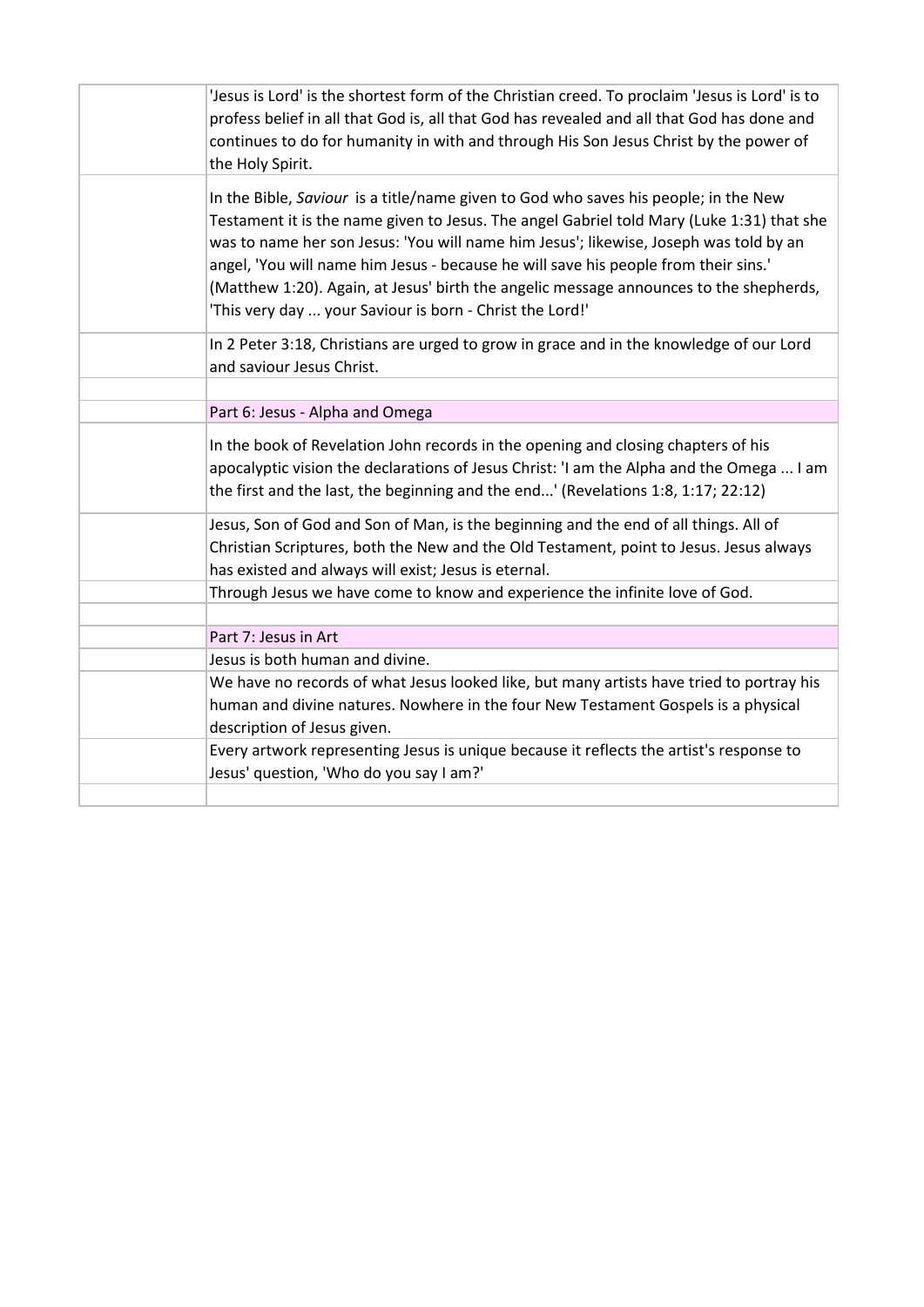| Unit 52 | <b>The Mystery of God</b>                                                                                                                                                                                                                                                                                                                                                            |
|---------|--------------------------------------------------------------------------------------------------------------------------------------------------------------------------------------------------------------------------------------------------------------------------------------------------------------------------------------------------------------------------------------|
|         | Part 1: Our Beliefs                                                                                                                                                                                                                                                                                                                                                                  |
|         | In our human search for meaning and understanding our world, we are led to the mystery<br>of God. Learning about God involves mystery, revelation, beliefs and faith.                                                                                                                                                                                                                |
|         | There are many different kinds of beliefs; some are religious, while others are secular. So<br>too, there are different kinds and expressions of faith; some religious, others non-<br>religious.                                                                                                                                                                                    |
|         | Christians believe that God reveals Himself to us in many ways: through His words and<br>works (Sacred Scripture, Creation, Divine Providence) and most fully in Jesus Christ, the<br>Word of God made flesh.                                                                                                                                                                        |
|         | Part 2: How Our Christian Beliefs Evolved                                                                                                                                                                                                                                                                                                                                            |
|         | Christian beliefs developed over time and across cultural and historical contexts. As<br>Christian leaders, scholars and believers explored and reflected upon these beliefs, they<br>became more clearly understood, defined and expressed.                                                                                                                                         |
|         | Under the guidance of the Holy Spirit, understanding and articulation of Christian beliefs<br>develops and evolves.                                                                                                                                                                                                                                                                  |
|         | Part 3: The Apostles' Creed                                                                                                                                                                                                                                                                                                                                                          |
|         |                                                                                                                                                                                                                                                                                                                                                                                      |
|         | The Apostles' Creed is one of the earliest (the first) formal statements enshrining core<br>Christian beliefs. Although not written by the apostles, the Apostles' Creed reflects the<br>theological formulations of apostolic teachings of the first century church.                                                                                                                |
|         | The Apostles' Creed has its roots in apostolic teachings and origins in the early baptismal<br>affirmations of faith made by candidates when asked: 'Do you believe in GodDo you<br>believe in Jesus Christ Do you believe in the Holy Spirit' These professions of faith<br>were preserved in the Old Roman Creed which preceded and is nearly identical to the<br>Apostles' Creed. |
|         |                                                                                                                                                                                                                                                                                                                                                                                      |
|         | Part 4: The Nicene Creed                                                                                                                                                                                                                                                                                                                                                             |
|         | The Nicene Creed is a more detailed and explicit statement of Christian beliefs. It was the<br>outcome of the first two ecumenical councils of the Church, the Council of Nicea (325 CE)<br>and the Council of Constantinople (381 CE) in response to theological disputes and<br>controversies fracturing the unity of the Christian faith.                                         |
|         | Heretical understandings of the nature of Jesus Christ as held and taught by Arius created<br>tension and turmoil within the Church.                                                                                                                                                                                                                                                 |
|         | Part 5: The Greatest of all Christian Mysteries - The Trinity                                                                                                                                                                                                                                                                                                                        |
|         | 'The mystery of the Most Holy Trinity is the central mystery of Christian faith and life.'                                                                                                                                                                                                                                                                                           |
|         | (CCC, #234). The mystery of the Trinity is the most fundamental and core teaching and<br>belief of the Catholic faith; it is the mystery of Who God is in Himself and is the source of                                                                                                                                                                                               |
|         | all other mysteries of faith.                                                                                                                                                                                                                                                                                                                                                        |
|         | The 'Catechism of the Catholic Church' is a reference book outlining and explaining<br>Catholic beliefs.                                                                                                                                                                                                                                                                             |
|         | The Catechism explains that the Trinity is a Christian mystery of faith in which God is                                                                                                                                                                                                                                                                                              |
|         | celebrated as a relationship of love. This love is between the Father, the Son and the Holy<br>Spirit. God is the Father, the Son and the Holy Spirit, three unique persons in the One                                                                                                                                                                                               |
|         | God.                                                                                                                                                                                                                                                                                                                                                                                 |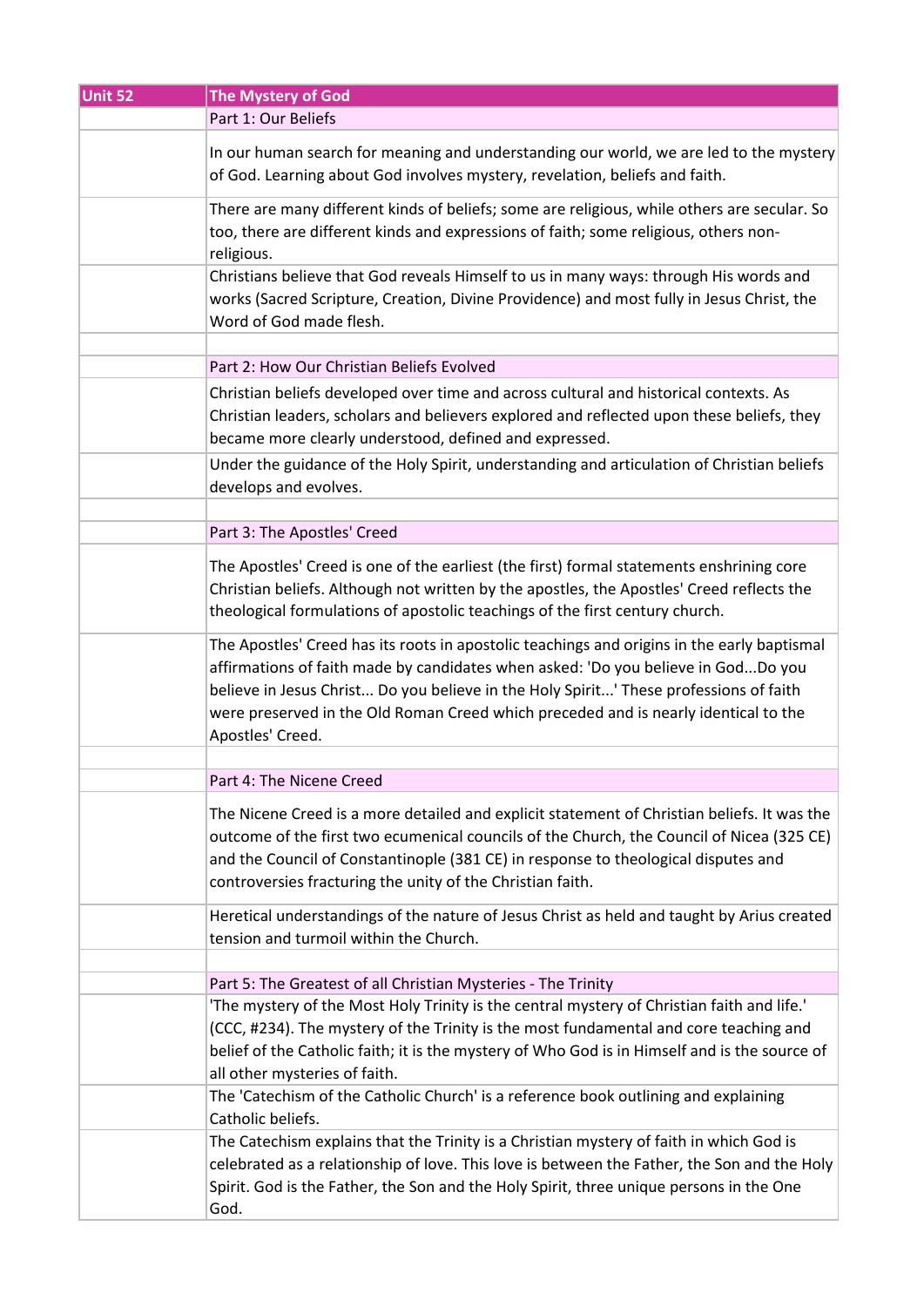| Part 6: The Catholic Church                                                                                                                                                                                                         |
|-------------------------------------------------------------------------------------------------------------------------------------------------------------------------------------------------------------------------------------|
| Under the guidance of the Holy Spirit the Church continues in time the mission and                                                                                                                                                  |
| ministry of Jesus of bringing about the kingdom of God.                                                                                                                                                                             |
| The Church is one, holy, catholic and apostolic.                                                                                                                                                                                    |
|                                                                                                                                                                                                                                     |
| Part 7: The Church - People of God and Body of Christ                                                                                                                                                                               |
| The Church is the People of God. The Church designates the assembly of those whom<br>God's Word gathers together to form the People of God. Nourished with the Body of<br>Christ, they become the Body of Christ.' (CCC, #777)      |
| 'The Church is both visible and spiritual, a hierarchical society and the Mystical Body of<br>Christ. She is one, yet formed of two components, human and divine. That is her mystery,<br>which only faith can accept.' (CCC, #779) |
| The Church in this world is the sacrament of salvation, the sign and the instrument of the<br>communion of God and men. The Church is the people of God.' (CCC, #780)                                                               |
|                                                                                                                                                                                                                                     |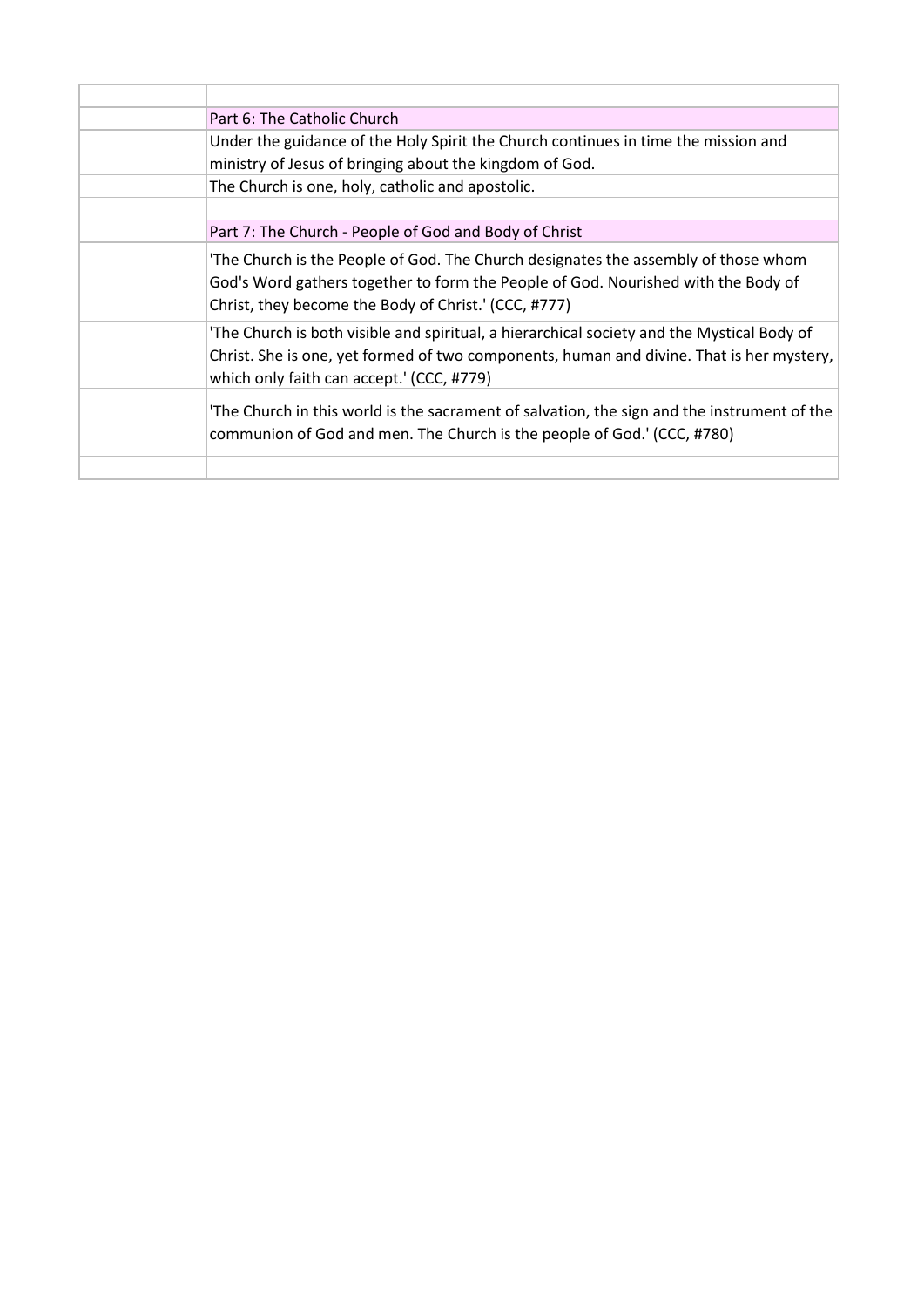| Unit 53 | <b>Encountering God Through Liturgy</b>                                                                                                                                                                                                                                      |
|---------|------------------------------------------------------------------------------------------------------------------------------------------------------------------------------------------------------------------------------------------------------------------------------|
|         | Part 1: Official Prayer of the Church                                                                                                                                                                                                                                        |
|         | Liturgy is a word used to describe the official public ceremonies Christians observe when<br>they gather to pray and worship God. It refers to the fixed set of ceremonies, rituals,<br>symbols, words and actions used in the public communal worship of the People of God. |
|         | The liturgy is the summit toward which the activity of the Church is directed; it is also the<br>font from which all her power flows (Second Vatican Council, Sacrosanctum Concilium).                                                                                       |
|         | Liturgy is:                                                                                                                                                                                                                                                                  |
|         | 1. A public action.                                                                                                                                                                                                                                                          |
|         | 2. A ritual action.                                                                                                                                                                                                                                                          |
|         | 3. A symbolic action.                                                                                                                                                                                                                                                        |
|         | The liturgical calendar divides the year into periods of time, called seasons, which<br>regulate the liturgical prayers and worship. The calendar ensures that the Church<br>celebrates the birth, life, death, resurrection and ascension of Jesus.                         |
|         |                                                                                                                                                                                                                                                                              |
|         | Part 2: Liturgical Celebrations                                                                                                                                                                                                                                              |
|         | In the Christian tradition, liturgy is understood as the participation of the People of God<br>in the 'work of God'. It is through the liturgy that Christ continues the work of redemption<br>in and with his Body, the Church.                                             |
|         | Christians gather together in the name of Christ and his Body the Church in the                                                                                                                                                                                              |
|         | celebration of the seven sacraments. In and through the celebration of the sacraments,<br>the work of salvation continues in time. The sacraments make present the mystery of<br>Christ's life, death and resurrection.                                                      |
|         | There are seven liturgical celebrations of the sacraments. The most important and<br>greatest sacramental celebration is the Mass.                                                                                                                                           |
|         | The Liturgy of the Hours, also known as the Divine Office, is the official daily prayer of the<br>Church. It is recited seven times each day in three hourly intervals (midnight being the<br>only hour at which the prayer is not recited).                                 |
|         |                                                                                                                                                                                                                                                                              |
|         | Part 3: Origin and Importance of Mass                                                                                                                                                                                                                                        |
|         | Jesus instituted the Eucharist at the Last Supper.                                                                                                                                                                                                                           |
|         | In the Eucharistic Prayer of each Mass, the sacrifice Jesus made a long time ago is brought<br>into the present moment at the altar. The bread and wine become Jesus' body and blood.                                                                                        |
|         | The Mass very quickly took the form and structure of the Mass we celebrate today.                                                                                                                                                                                            |
|         | The Eucharist is the greatest and most perfect act of prayer because Jesus is present in                                                                                                                                                                                     |
|         | the consecrated bread and wine.                                                                                                                                                                                                                                              |
|         | Jesus is present in three ways:                                                                                                                                                                                                                                              |
|         | 1. Jesus is present as meal.                                                                                                                                                                                                                                                 |
|         | 2. Jesus is present as sacrifice.                                                                                                                                                                                                                                            |
|         | 3. Jesus is present in the consecrated bread and wine as a memorial.                                                                                                                                                                                                         |
|         |                                                                                                                                                                                                                                                                              |
|         | Part 4: Celebrating the Mass                                                                                                                                                                                                                                                 |
|         | The Mass follows a set pattern each time it is celebrated, consisting of five rites:                                                                                                                                                                                         |
|         | 1. The Introductory Rite.                                                                                                                                                                                                                                                    |
|         | 2. The Liturgy of the Word.                                                                                                                                                                                                                                                  |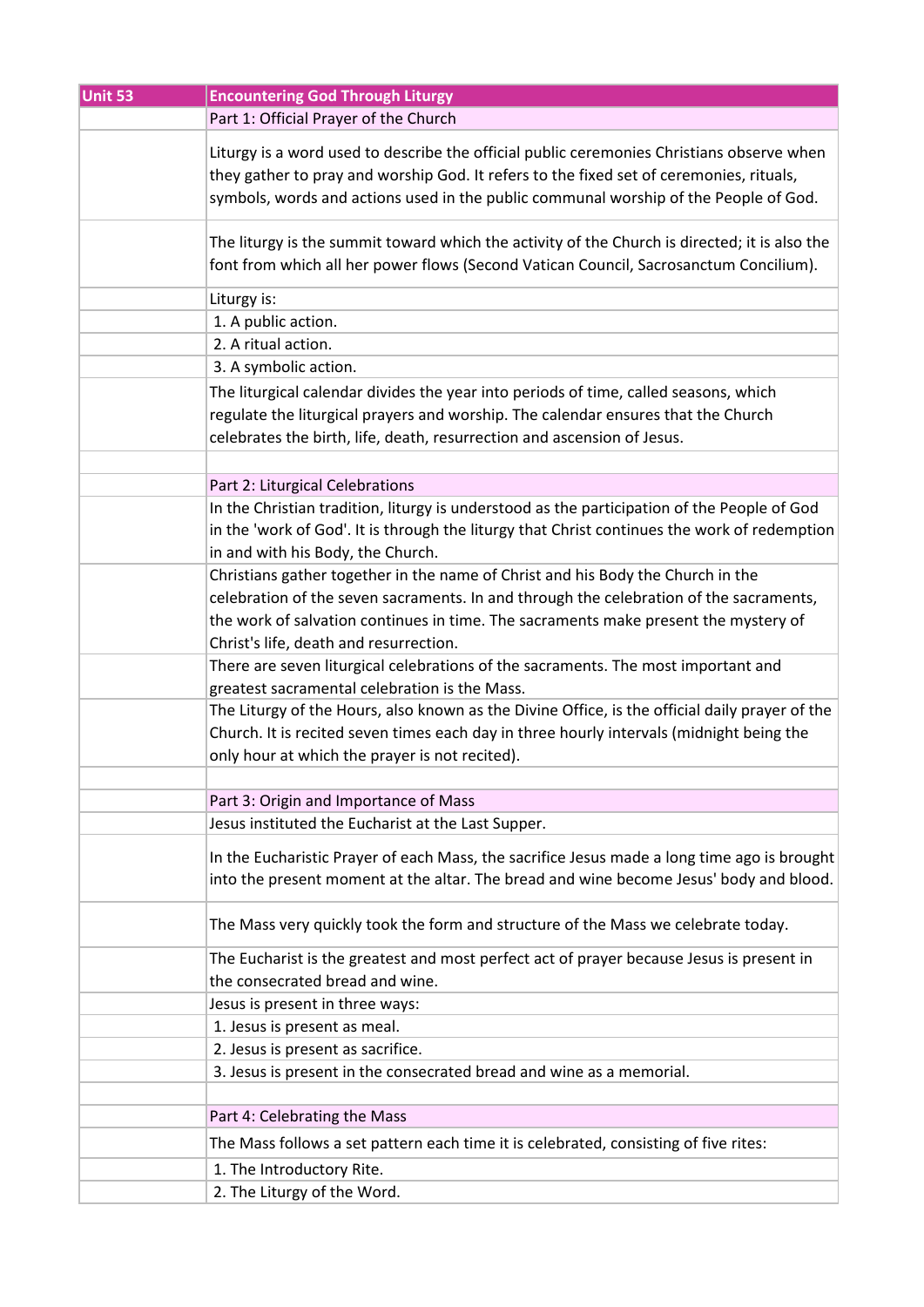| 3. The Liturgy of the Eucharist.                                                                                                                                                                                                                                                                                                                                                                  |
|---------------------------------------------------------------------------------------------------------------------------------------------------------------------------------------------------------------------------------------------------------------------------------------------------------------------------------------------------------------------------------------------------|
| 4. The Communion Rite.                                                                                                                                                                                                                                                                                                                                                                            |
| 5. The Concluding Rite.                                                                                                                                                                                                                                                                                                                                                                           |
|                                                                                                                                                                                                                                                                                                                                                                                                   |
| Part 5: Liturgical Rituals, Signs and Symbols                                                                                                                                                                                                                                                                                                                                                     |
| The Church uses many different symbols and rituals in liturgy. Some of these are used in                                                                                                                                                                                                                                                                                                          |
| all liturgical prayer.                                                                                                                                                                                                                                                                                                                                                                            |
| The sacred objects used in the Mass are necessary for the proper celebration of the                                                                                                                                                                                                                                                                                                               |
| Mass.                                                                                                                                                                                                                                                                                                                                                                                             |
| The symbols used in the Mass point to the meaning of the Mass.                                                                                                                                                                                                                                                                                                                                    |
| Liturgical gestures help the congregation to prepare and focus our body and soul for<br>prayer and worship.                                                                                                                                                                                                                                                                                       |
| All members of the congregation participate in the celebration of the Mass, and there are<br>numerous liturgical ministries associated with its celebration.                                                                                                                                                                                                                                      |
|                                                                                                                                                                                                                                                                                                                                                                                                   |
| Part 6: Special Liturgical Celebrations and Other Devotional Celebrations                                                                                                                                                                                                                                                                                                                         |
| Some liturgical celebrations are celebrated for special situations such as a Class or school<br>Mass, a graduation Mass, or a Communion Service (for those unable to attend a Mass).                                                                                                                                                                                                              |
| Though liturgy is the central and most important communal worship of the Church, it is<br>not the only form of Christian prayer. There are many popular devotions such as the<br>rosary, Way of the Cross, adoration, benediction and novenas that are forms of prayer<br>which enrich and complement the Church's liturgical prayer.                                                             |
| When these devotions are in harmony with the liturgical season and in accord with the<br>sacred liturgy in being in some way derived from it and/or leading to it, they can nourish<br>and deepen the prayer life of the faithful. Popular devotions are not meant to replace<br>liturgical prayer but rather to nurture and deepen the spiritual lives of those Christians<br>who practise them. |
| Catholics adore and honour Jesus in the Eucharist in a service called benediction.                                                                                                                                                                                                                                                                                                                |
| The devotion of the Way of the Cross began as pilgrims came from far and wide to follow<br>the road that Jesus walked to his crucifixion. It later became known as the Stations of the<br>Cross.                                                                                                                                                                                                  |
| The Stations of the Cross is a devotional prayer which follows a set pattern approved by<br>the Church. It can be practised by an individual on his or her own in private prayer, or<br>observed publically with a group in the name of the Church which, in this case, it is<br>usually presided over by a priest.                                                                               |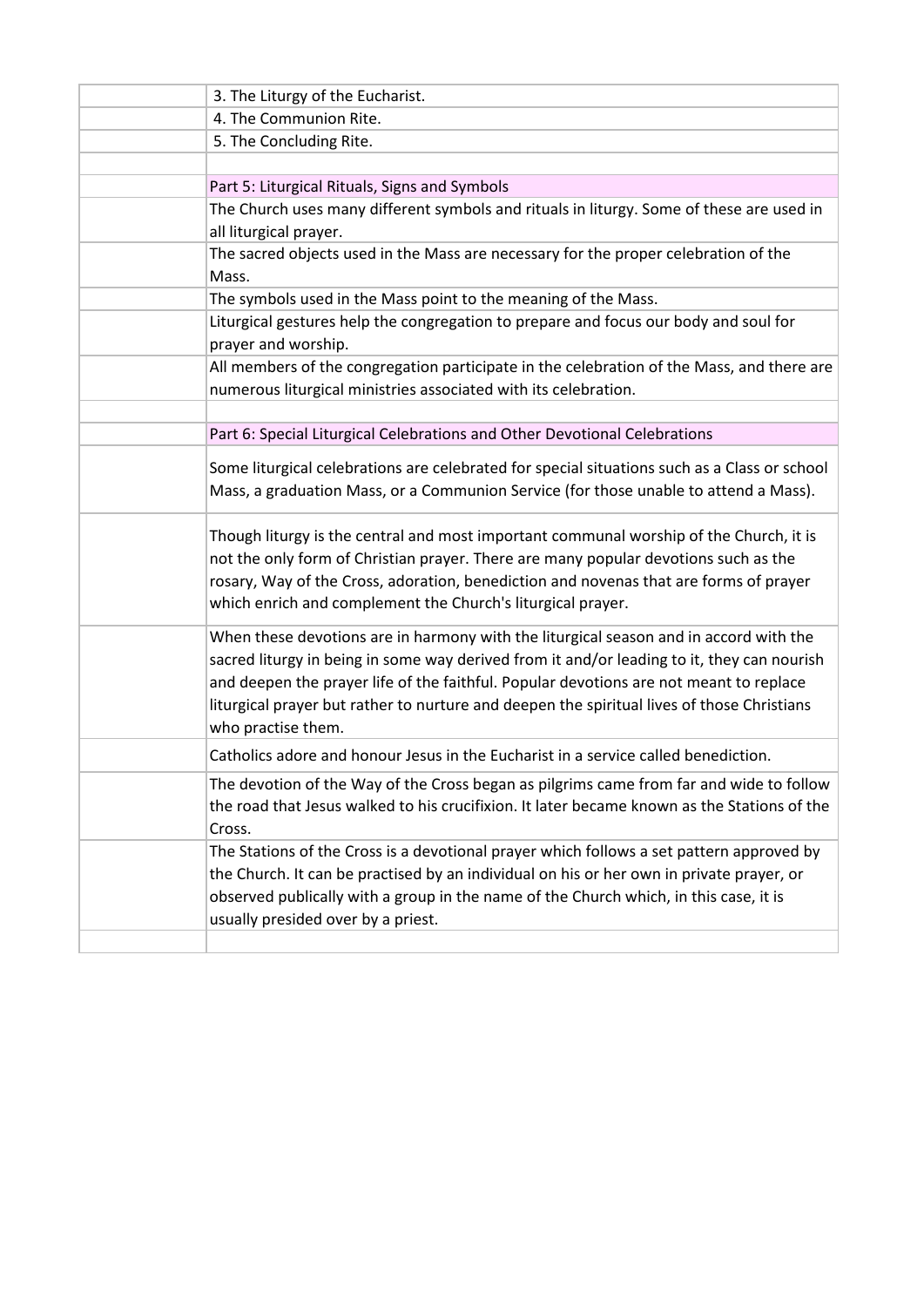| Unit 54 | <b>Sacraments of Service</b>                                                                   |
|---------|------------------------------------------------------------------------------------------------|
|         | Part 1: Signs of God's Love                                                                    |
|         | Historically God revealed Himself to people through signs. God reveals God's love for          |
|         | humankind most perfectly through Jesus.                                                        |
|         | Jesus is the utimate and most perfect sign and gift of God's revelation to us. God makes       |
|         | God's presence and loving care known and active in our lives through Jesus Christ in and       |
|         | with the Holy Spirit by means of the sacraments.                                               |
|         |                                                                                                |
|         | The sacraments are visible signs instituted by Jesus to reveal, to make present and            |
|         | transmit God's loving care and divine life (grace) to those who believe in Him.                |
|         | The Catholic Church recognises and celebrates seven sacraments which can be                    |
|         | categorised into three groups: Sacraments of Initiation - Baptism, Confirmation and            |
|         |                                                                                                |
|         | Eucharist; Sacraments of Healing - Penance/Reconciliation and Anointing of the Sick;           |
|         | Sacraments of Service - Matrimony and Holy Orders.                                             |
|         | The Sacraments of Baptism, Confirmation and Holy Orders are received only once; they           |
|         | imprint upon the recipient an identity that is permanent, often referred to as an 'indelible   |
|         | mark' - one that cannot be removed.                                                            |
|         | The sacraments of Confirmation, Eucharist, Holy Orders and Matrimony are called                |
|         | 'sacraments of the living' because before receiving them, one must be living the life of       |
|         | God, i.e., in the 'state of grace'.                                                            |
|         | The sacraments of Eucharist, Penance/Reconciliation and Anointing of the Sick can be           |
|         | received numerous times. Often and frequent reception of Eucharist and Penance is              |
|         | recommended as a means of strengthening and developing a deep and strong loving                |
|         | relationship with God. The Sacrament of Matrimony can be received more than once in            |
|         | the case of the death of a spouse.                                                             |
|         |                                                                                                |
|         | Grace is an unmerited gift of God's favour. It is a kindness from God we do not deserve.       |
|         | There is nothing we have done, or ever could do to earn this favour. It is a gift freely given |
|         | and freely received; God does not force the gift of His kind favour on anyone; God             |
|         | respects the free will of each person to accept or refuse the gift of grace.                   |
|         |                                                                                                |
|         | The magnitude and marvel of God's gift of love and life - of grace - is not only beyond        |
|         | human merit, it is beyond human understanding. One can only humbly acknowledge and             |
|         | accept this gift of God with boundless and never ending gratitude and praise to God, as        |
|         | did Mary who sang of the grace of her blessedness in the words: 'My soul magnifies the         |
|         | Lord and my spirit rejoices in God my Saviour for he has looked with favour on the             |
|         | lowliness of his servant' (Luke 1:46-55).                                                      |
|         |                                                                                                |
|         | Through the grace and favour of God, we become sons and daughters of God, partakers            |
|         | in the divine life of God and heirs to the kingdom of God.                                     |
|         | Sacraments are visible signs and actions of the Church, in which God communicates and          |
|         | conveys the gift of God's grace to us. Sacraments are the means by which we receive            |
|         | God's grace and are made holy and pleasing to God.                                             |
|         |                                                                                                |
|         | Part 2: Seven Spiritual Treasures                                                              |
|         | Sacraments bestow on us the treasures of God's love, making us partakers in divine life        |
|         | and heirs to eternal life as God's sons and daughters.                                         |
|         |                                                                                                |
|         | The sacraments are visible signs instituted by Jesus to reveal, to make present and            |
|         | transmit God's love and divine life (grace) to those who believe in Him.                       |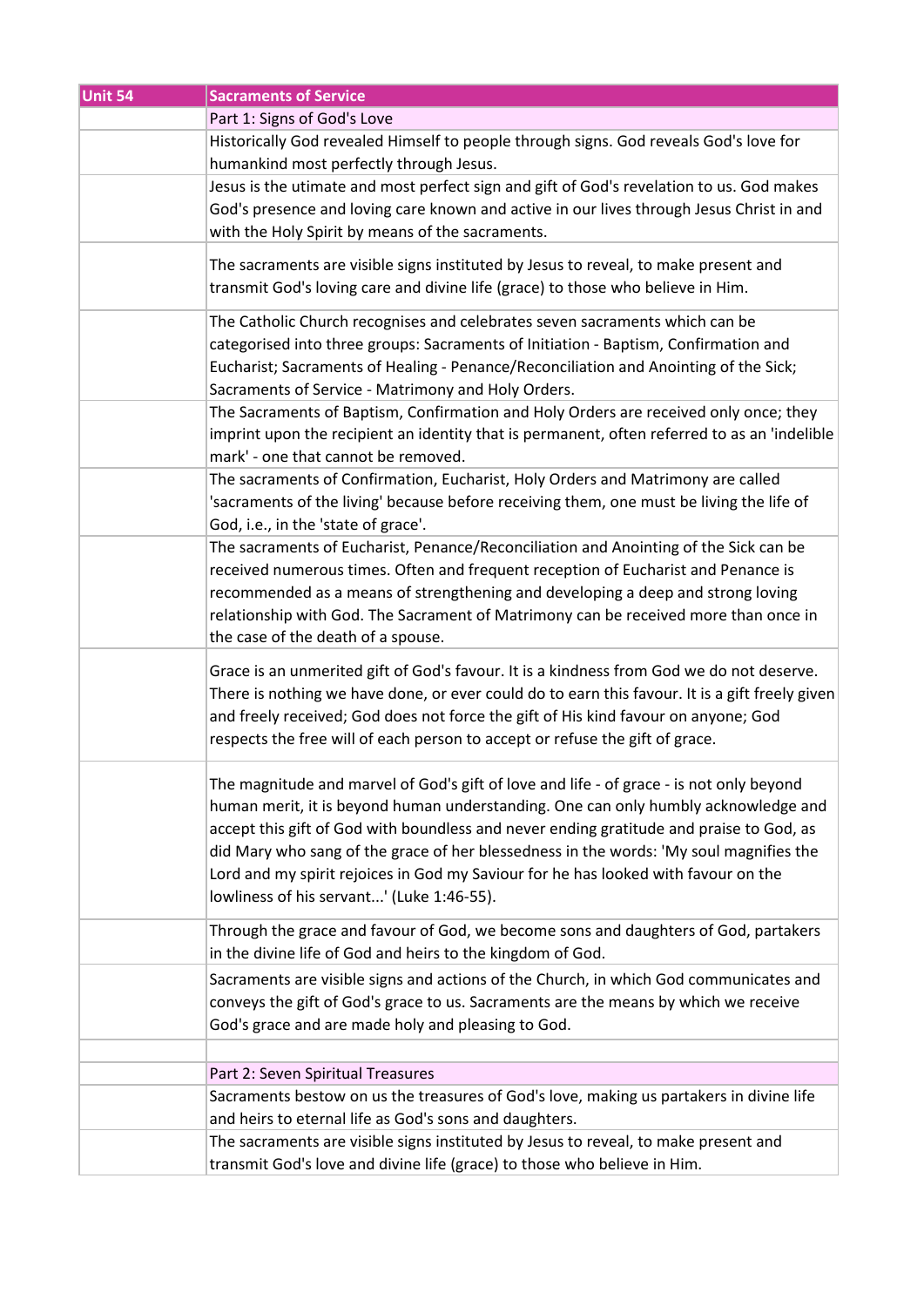| The sacraments are encounters with God through visible signs, symbols, rites and rituals                                                                                                                                                                                                   |
|--------------------------------------------------------------------------------------------------------------------------------------------------------------------------------------------------------------------------------------------------------------------------------------------|
| celebrated in the liturgy of the Church. Sacraments communicate/transmit God's                                                                                                                                                                                                             |
| gratuitous gift of grace, unmerited and freely given.                                                                                                                                                                                                                                      |
| There are seven sacraments, which can be divided into three groups:                                                                                                                                                                                                                        |
| 1. Sacraments of Initiation: Baptism, Confirmation and Eucharist                                                                                                                                                                                                                           |
| 2. Sacraments of Healing: Penance/Reconciliation and Anointing of the Sick                                                                                                                                                                                                                 |
| 3. Sacraments of Service: Matrimony and Holy Orders.                                                                                                                                                                                                                                       |
| Through the sacraments we receive the gift of God's grace which helps us to love and                                                                                                                                                                                                       |
| serve God and one another. The sacraments help us to become more like Jesus.                                                                                                                                                                                                               |
| Part 3: A Call to Service                                                                                                                                                                                                                                                                  |
| Every follower of Jesus is called to a life of love and service. By reason of our baptism,                                                                                                                                                                                                 |
| each of us is called, chosen and sent to carry on the mission of Jesus. This is our Christian<br>vocation. We are called to use our gifts and talents in the service of God and others. This<br>is what we call our Christian vocation.                                                    |
| Often the term 'vocation' is used to apply to priests and nuns or people following a<br>particular trade or profession. We are all called to live out our Christian vocation.                                                                                                              |
| Jesus expects us to express our love for God by serving our neighbour with generous and<br>loving hearts.                                                                                                                                                                                  |
| The Sacraments of Baptism and Confirmation help us to live out our baptismal call to<br>know, love and serve God. We need to receive both of these sacraments to be able to<br>participate fully in the mission of the Church.                                                             |
| Jesus has given two additional sacraments to the Church to help us to live out our<br>baptismal call, the Sacrament of Matrimony and the Sacrament of Holy Orders.                                                                                                                         |
|                                                                                                                                                                                                                                                                                            |
| Part 4: The Sacrament of Matrimony - Commitment for Life                                                                                                                                                                                                                                   |
| The Church teaches that marriage is a sacred relationship and life-long commitment<br>made between a man and woman. It is likened in the Old Testament to the sacred<br>relationship of God with His chosen people. This relationship is called a covenant.                                |
| Understanding marriage as a covenant greatly enriches appreciation of this special union<br>as sacred in the plan of God, as permanent, faithful and fruitful and as a living symbol of<br>God's love for His people.                                                                      |
| In the New Testament, marriage is likened to the union of Christ with his Church. In this<br>sense, sacramental marriage is more than a union of a man and a woman; it is, in fact, a<br>type and symbol of the divine union between Christ, the Bridegroom, and his Church, the<br>Bride. |
| The relationship between a husband and a wife is meant to reflect and mirror the loving<br>relationship between the Father, the Son and the Holy Spirit, i.e. Trinitarian love.                                                                                                            |
| Marriage is a life-long commitment of love. It is a spiritual bond with God and the couple.<br>This bond perfects the couples' love and gives them the strength to be totally faithful to<br>each other and to live a life of loving service.                                              |
| The Catechism of the Catholic Church teaches that:                                                                                                                                                                                                                                         |
| Marriage is a permanent relationship. When a couple are married, they are married for<br>life.                                                                                                                                                                                             |
| Married couples are open to accepting the gift of children from God.                                                                                                                                                                                                                       |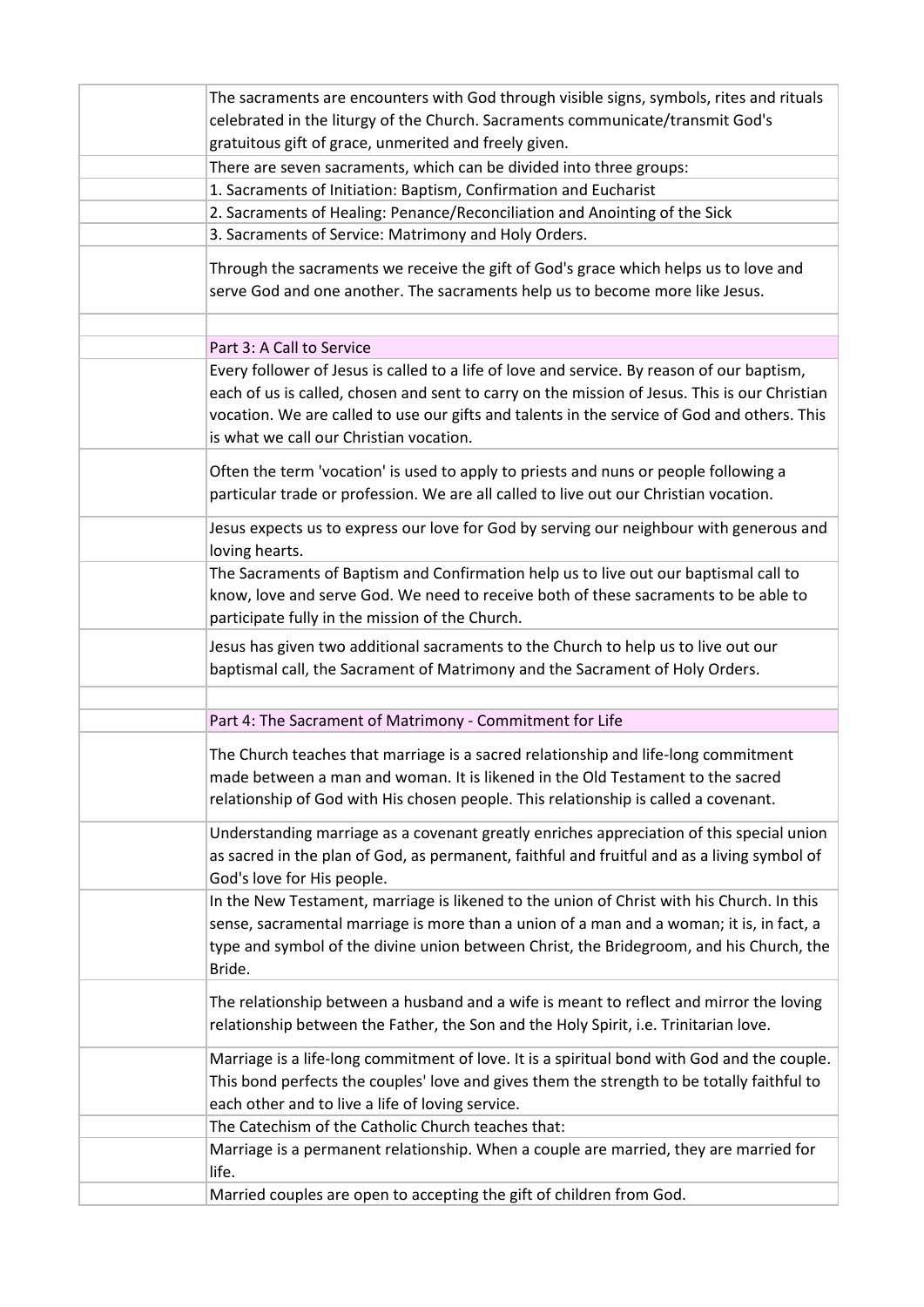| Couples promise to be faithful to one another.                                                                                                                                                                                                                                                                                                                                                                                                                                                                                                                                                                         |
|------------------------------------------------------------------------------------------------------------------------------------------------------------------------------------------------------------------------------------------------------------------------------------------------------------------------------------------------------------------------------------------------------------------------------------------------------------------------------------------------------------------------------------------------------------------------------------------------------------------------|
| Couples promise to teach their children that Jesus loves them.                                                                                                                                                                                                                                                                                                                                                                                                                                                                                                                                                         |
|                                                                                                                                                                                                                                                                                                                                                                                                                                                                                                                                                                                                                        |
| Part 5: A Catholic Wedding Ceremony                                                                                                                                                                                                                                                                                                                                                                                                                                                                                                                                                                                    |
| In the Catholic Church, the Sacrament of Matrimony is celebrated in a church.                                                                                                                                                                                                                                                                                                                                                                                                                                                                                                                                          |
| There are a number of essential elements which are common to all Catholic weddings.<br>However, there are still many variations in how a Catholic wedding is conducted.                                                                                                                                                                                                                                                                                                                                                                                                                                                |
| The Liturgy of Marriage is the most important part of the wedding ceremony. This takes<br>place in four rituals.                                                                                                                                                                                                                                                                                                                                                                                                                                                                                                       |
| There are many important symbols of matrimony in the Catholic Church. Some of these<br>originate from the Old Testament.                                                                                                                                                                                                                                                                                                                                                                                                                                                                                               |
| There is a great variety of marriage customs in different Christian churches and across<br>different religions.                                                                                                                                                                                                                                                                                                                                                                                                                                                                                                        |
|                                                                                                                                                                                                                                                                                                                                                                                                                                                                                                                                                                                                                        |
| Part 6: Sacrament of Holy Orders                                                                                                                                                                                                                                                                                                                                                                                                                                                                                                                                                                                       |
| All Christians are called to share in the priesthood of Christ. 'Though the sacraments of<br>Baptism and Confirmation the faithful are consecrated to be a holy priesthood.' (CCC,<br>#1456).                                                                                                                                                                                                                                                                                                                                                                                                                          |
| The ministerial or hierarchical priesthood of bishops and priests, and the common<br>priesthood of all the faithful participate, each in its own proper way, in the one<br>priesthood of Christ. While sharing in one priesthood, they are essentially different. The<br>common priesthood of the faithful is exercised by the unfolding of baptismal grace in<br>living a life of faith, hope, and charity, a life according to the Spirit, while the ministerial<br>priesthood is exercised and directed through the graces of the sacrament of Holy Orders<br>to the ministry and service of the common priesthood. |
| The ministerial priesthood is a means by which Christ unceasingly builds up and leads his<br>Church. For this reason it is transmitted by its own sacrament, the sacrament of Holy<br>Orders (CCC, #1457).                                                                                                                                                                                                                                                                                                                                                                                                             |
| In the Catholic Church, the ministerial priesthood is made up of three orders or groups:<br>the orders of the Episcopate (bishops), the Presbyterate (priests) and the Diaconate<br>(deacons).                                                                                                                                                                                                                                                                                                                                                                                                                         |
| Before ordination, candidates prepare for the priestly ministry at a place called a<br>seminary. After many years of hard work and study, the seminarian is ready to become a<br>priest. He is ordained and receives the sacrament of Holy Orders from the bishop. The<br>bishop imposes his hands upon the seminarian's head. The action of the Holy Spirit<br>working through the bishop transmits to the seminarian the powers of priesthood and<br>the office of the Presbyterate.                                                                                                                                 |
| The priest is given the mission entrusted by Jesus to his apostles through the sacrament<br>of Holy Orders. Jesus, through the power of the Holy Spirit, gives the ordained priest<br>authority to celebrate the sacraments and the graces he needs to lead and serve God's<br>people.                                                                                                                                                                                                                                                                                                                                 |
| The Ordination ceremony is celebrated within the Mass. It begins after the proclamation<br>of the gospel. It has six important rituals:                                                                                                                                                                                                                                                                                                                                                                                                                                                                                |
| Promise of obedience                                                                                                                                                                                                                                                                                                                                                                                                                                                                                                                                                                                                   |
| Litany of the Saints                                                                                                                                                                                                                                                                                                                                                                                                                                                                                                                                                                                                   |
| Imposition of hands by the bishop                                                                                                                                                                                                                                                                                                                                                                                                                                                                                                                                                                                      |
| Vesting the new priest                                                                                                                                                                                                                                                                                                                                                                                                                                                                                                                                                                                                 |
| Anointing of hands                                                                                                                                                                                                                                                                                                                                                                                                                                                                                                                                                                                                     |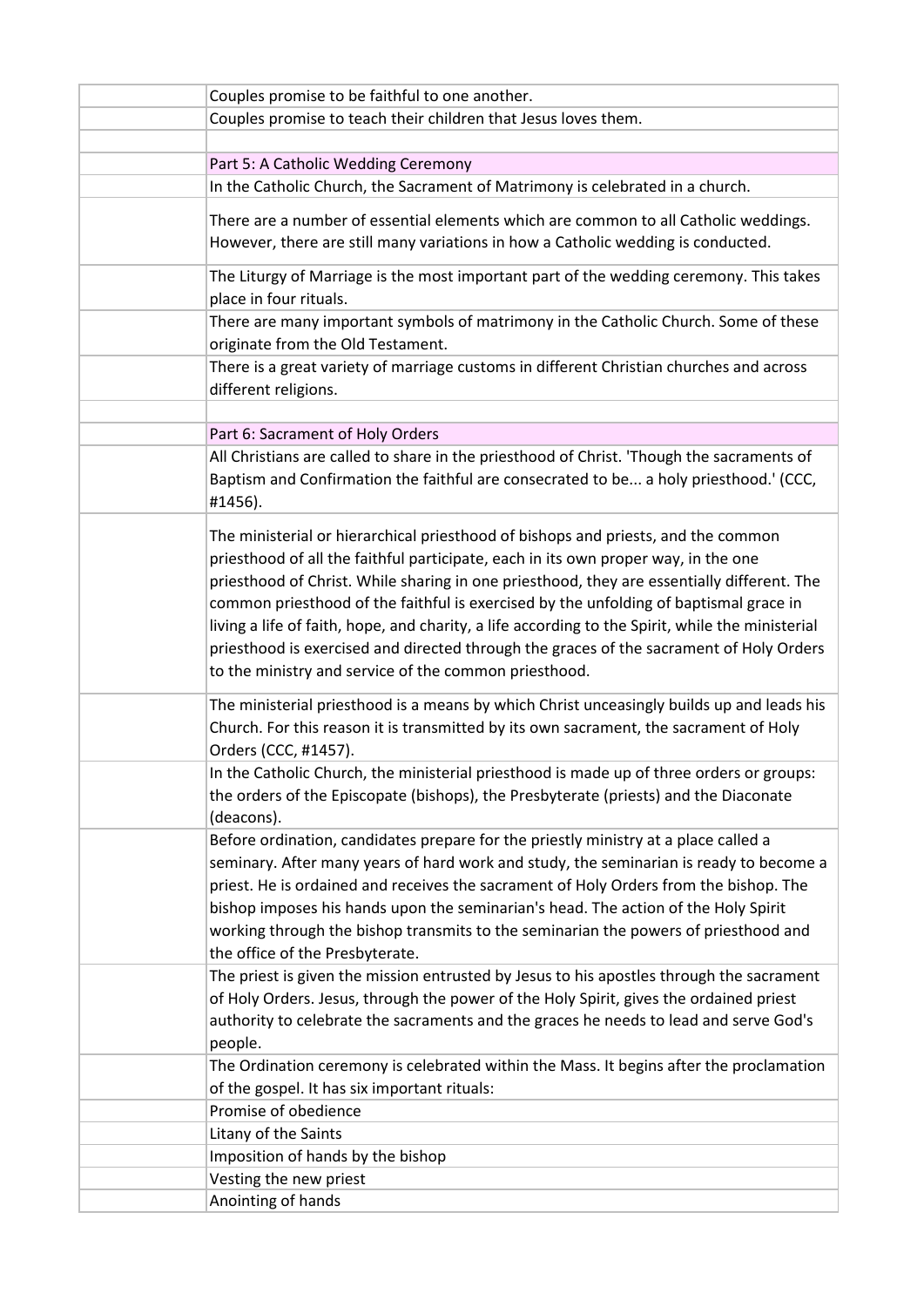| Receiving of chalice and paten.                                                                                                                  |
|--------------------------------------------------------------------------------------------------------------------------------------------------|
|                                                                                                                                                  |
| Part 7: Priesthood - A Ministry of Leadership and Service                                                                                        |
| Priests lead and serve God's people in four ways:                                                                                                |
| 1. Preaching and teaching the good news of Jesus' love for everyone                                                                              |
| 2. Leading the parish community in celebrating the sacraments                                                                                    |
| 3. Leading the parish community in working together to build up the Christian family                                                             |
| 4. Helping the parish community to serve the poor and all those in need.                                                                         |
| Because priests are ordained ministers, the mission Jesus entrusted to the apostles have<br>been passed on to them.                              |
| As Christians, we share in the common priesthood of all believers. We participate in his<br>mission of teaching and taking care of God's people. |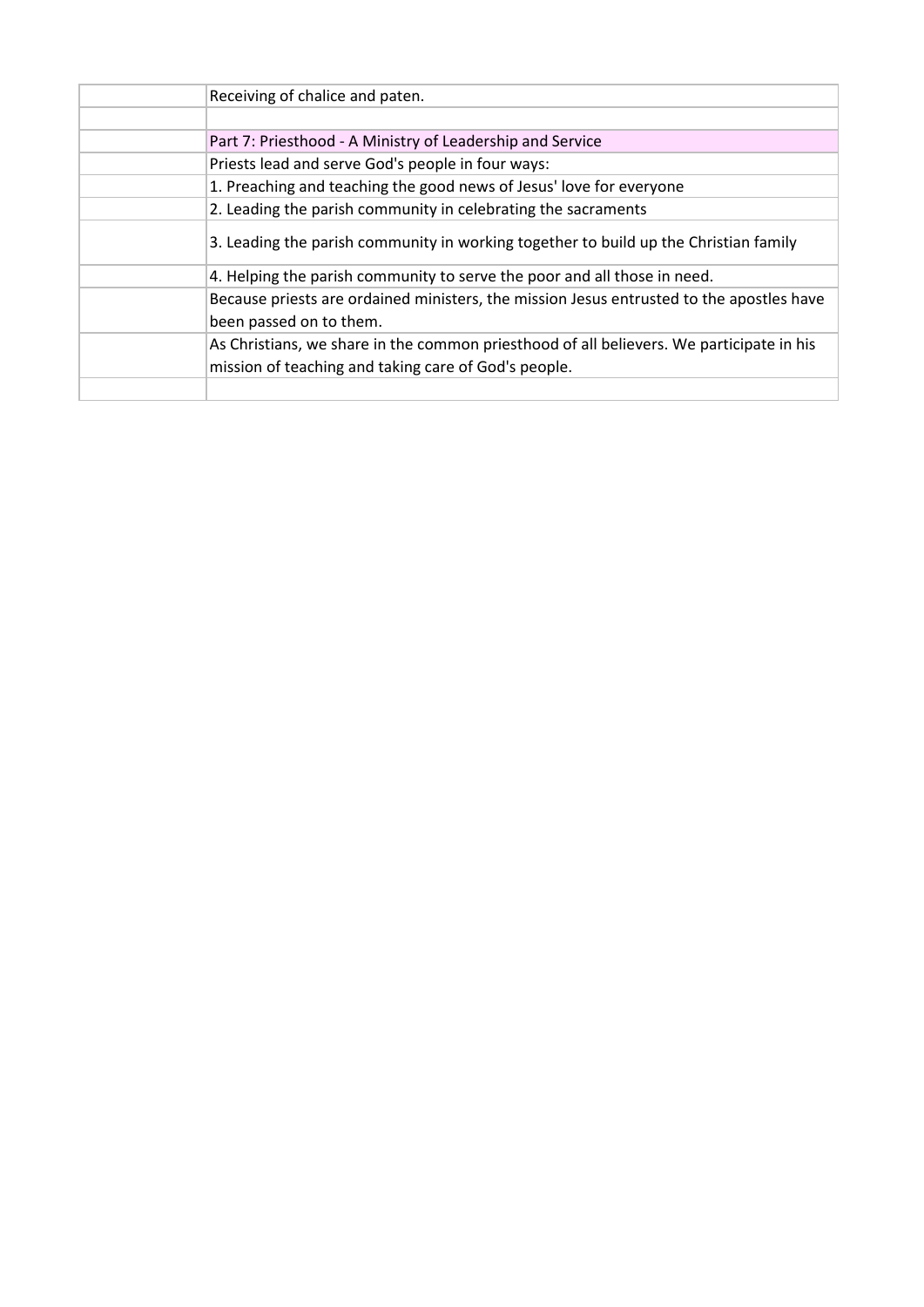| Unit 55 | <b>Celebrating Lent and Easter</b>                                                         |
|---------|--------------------------------------------------------------------------------------------|
|         | Part 1: Lent - Origins and Importance                                                      |
|         | Lent and Easter are seasons of the Church's liturgical year.                               |
|         | Lent is a season of prayer, fasting and almsgiving in preparation for Easter which is the  |
|         | most solemn and holy season in our liturgical year.                                        |
|         | Lent spans a period of forty days (excluding Sundays), beginning on Ash Wednesday and      |
|         | concluding with the celebration of the Easter Vigil Mass.                                  |
|         |                                                                                            |
|         | Part 2: Rituals and Symbols of Lent                                                        |
|         | Lenten rituals highlight the theological importance of Lent as a time of preparation for   |
|         | Easter.                                                                                    |
|         | Symbols and colours are used during Lent to highlight the importance of repentance and     |
|         | penance.                                                                                   |
|         |                                                                                            |
|         | Part 3: The Gospels of Lent                                                                |
|         | During Lent, the themes of prayer, sacrifice and fasting are emphasised in the Sunday      |
|         | gospel readings.                                                                           |
|         |                                                                                            |
|         | The gospel readings on Ash Wednesday remind us that if we are serious about setting our    |
|         | relationship right with God, then our motive for praying and fasting must be sincere.      |
|         | The gospel readings of the first Sunday of Lent emphasise that if we genuinely seek to     |
|         | make right our relationship with God, we have to:                                          |
|         | Seek spiritual nourishment                                                                 |
|         | Be humble                                                                                  |
|         | Resist our selfish desires.                                                                |
|         |                                                                                            |
|         | The gospel readings of the second Sunday of Lent emphasise that if we genuinely seek to    |
|         | make right our relationship with God, we have to listen and put into practice Jesus'       |
|         | teachings, because Jesus is the Son of God and is our way to the Father.                   |
|         |                                                                                            |
|         | The Sunday gospel readings for the remainder of Lent focus on four themes: Forgiveness,    |
|         | repentance, Jesus as the source of eternal life, and Jesus' death and resurrection.        |
|         |                                                                                            |
|         | The period of Lent closes with Holy Week. Palm Sunday introduces Jesus as King of Israel,  |
|         | the messianic one who is to deliver his people from sin, slavery and death. In the liturgy |
|         | of Palm Sunday, the Church enacts/takes part in the prophetic triumph of Christ who        |
|         | enters the holy city of Jerusalem in order to pass from this world to the Father. Palm     |
|         | Sunday opens Holy Week and the annual Easter celebration.                                  |
|         |                                                                                            |
|         | Part 4: Holy Week Ceremonies                                                               |
|         | The Holy Week ceremonies are the most important and holiest time in the Church year.       |
|         | The readings, symbols and rituals of Holy Week highlight the significance of the feast and |
|         | celebration of Easter.                                                                     |
|         | The Paschal or Easter Triduum begins with the Mass of the Lord's Supper on Holy            |
|         |                                                                                            |
|         | Thursday evening and continues until evening prayer on Easter Sunday.                      |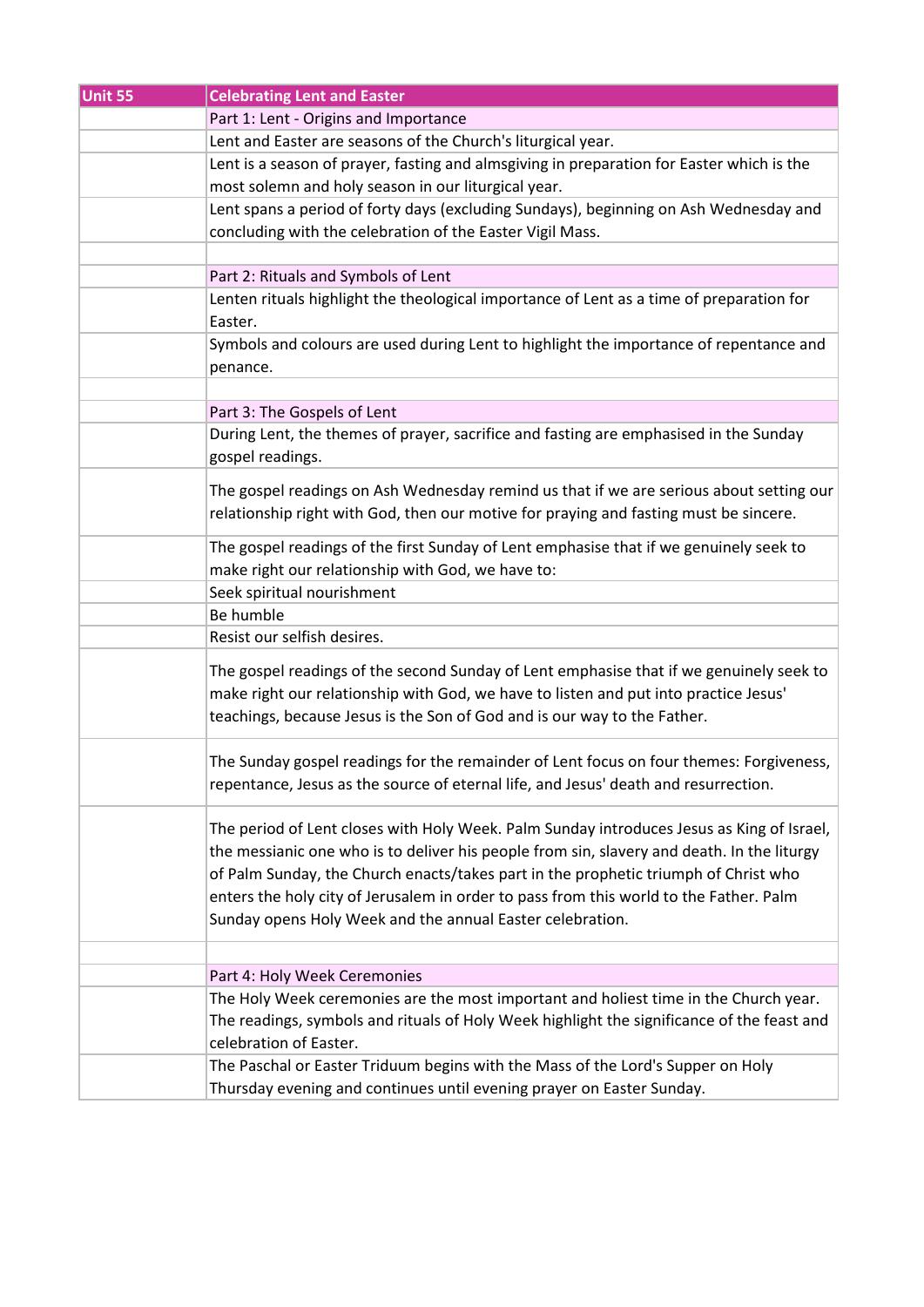| On Holy Thursday we celebrate the institution of the Eucharist during the Mass of the<br>Lord's Supper. We also celebrate during this Mass the institution of the priesthood.<br>During the Mass of the Lord's Supper the celebrant re-enacts Jesus' washing the feet of<br>his apostles at the Last Supper. This is a reminder that the priesthood is there to serve in<br>the same way that Jesus took care of God's people. It is a reminder to us of our obligation<br>to be kind and helpful to those around us. |
|-----------------------------------------------------------------------------------------------------------------------------------------------------------------------------------------------------------------------------------------------------------------------------------------------------------------------------------------------------------------------------------------------------------------------------------------------------------------------------------------------------------------------|
| The Good Friday liturgy reminds us that Jesus descended into the darkness of sin and<br>death for our sake, even though he was without sin. It is a day of prayer and reflection<br>when we grieve over Jesus' death on the cross.                                                                                                                                                                                                                                                                                    |
| The Easter Vigil Mass is the most majestic of all the Masses in the Church's year, because<br>Christians celebrate Jesus' resurrection - his victory over death! It is a time of great joy.                                                                                                                                                                                                                                                                                                                           |
|                                                                                                                                                                                                                                                                                                                                                                                                                                                                                                                       |
| Part 5: Celebrating Easter                                                                                                                                                                                                                                                                                                                                                                                                                                                                                            |
| There are many different Easter customs throughout the world.                                                                                                                                                                                                                                                                                                                                                                                                                                                         |
| There are many liturgical symbols and rituals in the liturgy of the Church to remind us of<br>the gift of new life we have received through the resurrection of Jesus.                                                                                                                                                                                                                                                                                                                                                |
| The Masses on Easter Sunday continue the celebration which began at the Easter Vigil<br>Mass.                                                                                                                                                                                                                                                                                                                                                                                                                         |
|                                                                                                                                                                                                                                                                                                                                                                                                                                                                                                                       |
| Part 6: The Easter Cycle                                                                                                                                                                                                                                                                                                                                                                                                                                                                                              |
| The Easter cycle extends over a period of fifty days closing with the Feast of the<br>Ascension. The Church provides this time for us to reflect, meditate, assimilate and<br>spiritually grow in understanding and living of the Easter/Paschal mystery.                                                                                                                                                                                                                                                             |
| In the Rite of Christian Initiation of Adults, the final phase in the RCIA process is the<br>'mystagogy', a Greek term meaning 'entering more deeply into the mysteries of faith'.<br>The seven weeks of the Easter cycle provide the opportunity to enter more deeply into<br>the Paschal mystery we have just celebrated. The Sunday scripture readings reflect on the<br>appearances of the Risen Lord Jesus and prepare for the ascension and Pentecost.                                                          |
|                                                                                                                                                                                                                                                                                                                                                                                                                                                                                                                       |
| Part 7: The Holy Spirit Comes                                                                                                                                                                                                                                                                                                                                                                                                                                                                                         |
| At Pentecost the Church celebrates the coming of the Holy Spirit. Fifty days (seven<br>weeks) after the resurrection, the glorified Jesus Christ poured out the Spirit in<br>abundance and revealed him as a divine person so that the Holy Trinity was fully<br>manifest. (CCC, #731-732)                                                                                                                                                                                                                            |
| The Holy Spirit is the third person of the Trinity. The Holy Spirit is consubstantial with the<br>Father and the Son. The Holy Spirit is the expression of the infinite love the Father has for<br>the Son and the Son for the Father.                                                                                                                                                                                                                                                                                |
| The Holy Spirit is active in God's creation. The Holy Spirit is the source of life. The Holy<br>Spirit builds, animates and sanctifies the Church. As the Spirit of love, he restores to the<br>baptised the divine likeness that was lost through sin and causes them to live in Christ the<br>very life of the Holy Trinity. (CCC, #733-736)                                                                                                                                                                        |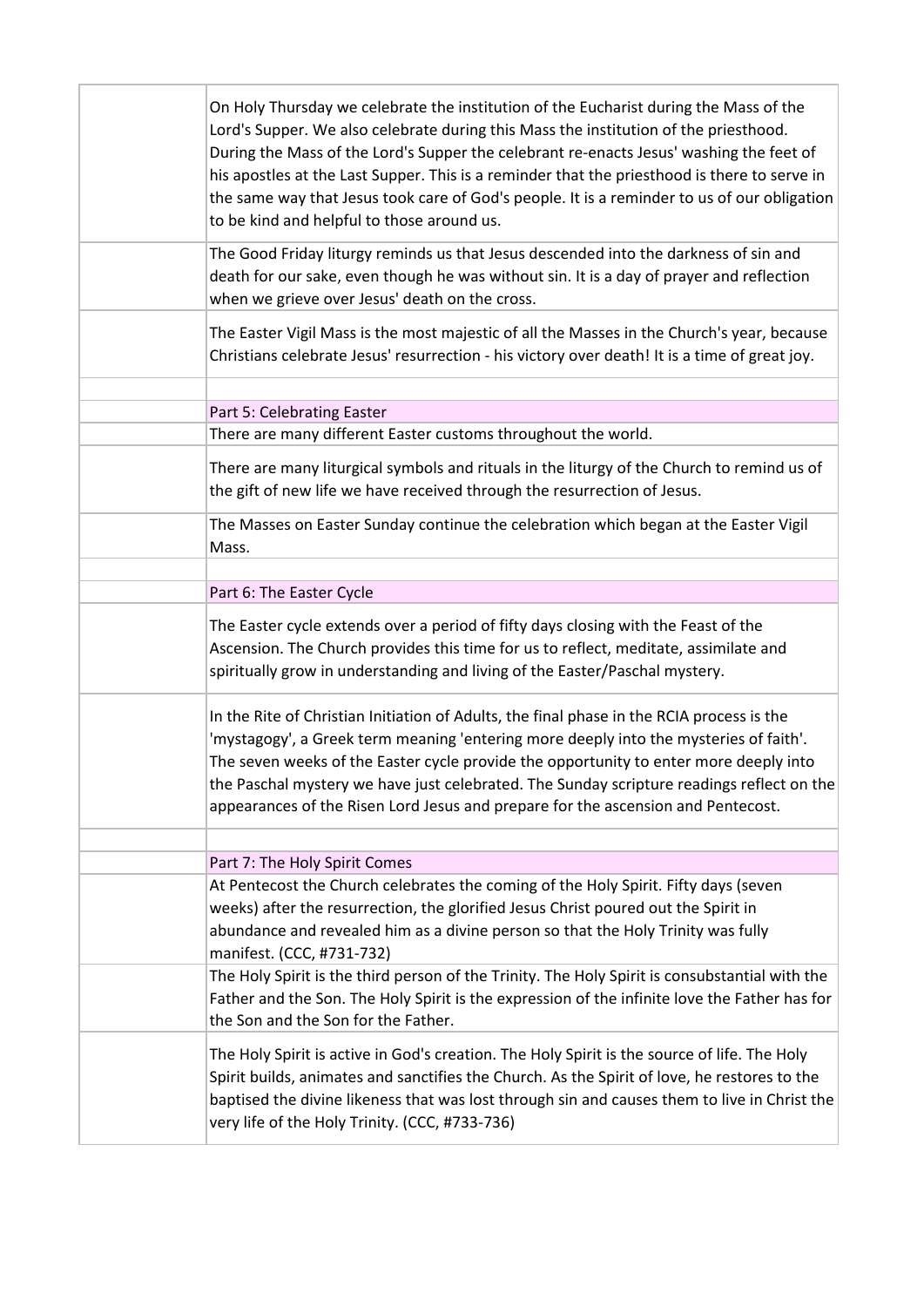| At Pentecost, the mission of Christ and of the Holy Spirit became the mission of the   |
|----------------------------------------------------------------------------------------|
| Church. The Holy Spirit gives the Church the power to continue Jesus' work of saving   |
| people by sharing God's love with everyone. All Christians share in the mission of the |
| Church because they receive the Holy Spirit at Baptism and Confirmation. (CCC, #737-   |
| 741)                                                                                   |
|                                                                                        |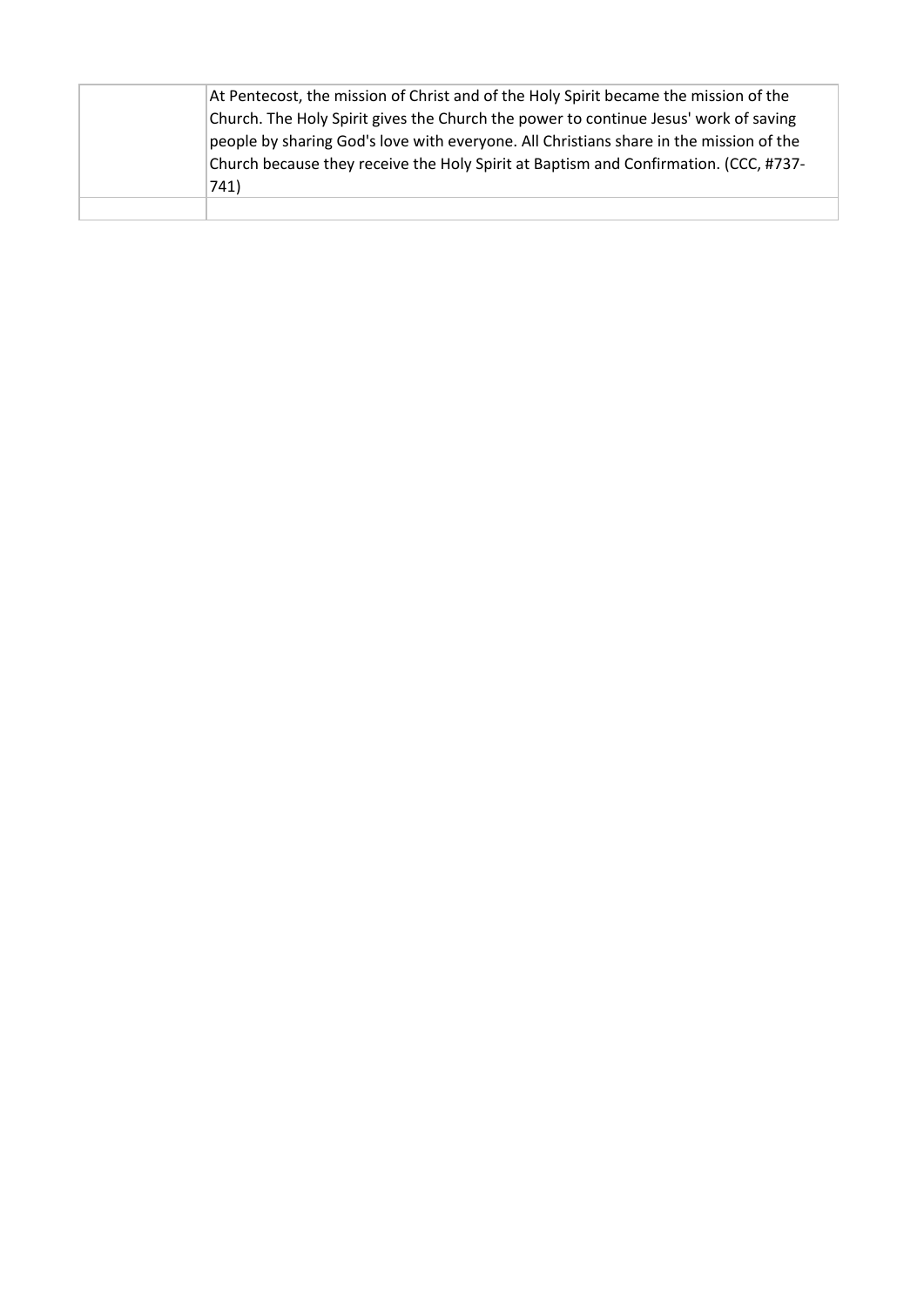| Unit 56 | <b>Celebrating Advent and Christmas</b>                                                                                                                                                                                                                                                                                                                                 |
|---------|-------------------------------------------------------------------------------------------------------------------------------------------------------------------------------------------------------------------------------------------------------------------------------------------------------------------------------------------------------------------------|
|         | Part 1: Advent - Jesus Comes                                                                                                                                                                                                                                                                                                                                            |
|         | Advent is the four week period of the liturgical year celebrating the coming of Jesus. It<br>occurs just before Christmas. It is a time of preparing and getting ready for the coming of<br>Jesus.                                                                                                                                                                      |
|         | Though Jesus has already come to us some 2000 years ago at his birth in Bethlehem,<br>Jesus told us he would be coming again at the end of time. And in the meantime, Jesus<br>comes to us each time we receive the sacraments. The season of Advent celebrates this<br>three-fold or dimensional coming of Jesus: in the past and in the present and in the<br>future. |
|         | Advent is a time of expectation, hope, and joy; it is a time of preparation and promise as<br>we wait for the celebration of the birth of Jesus at Christmas and his coming again at the<br>end of time.                                                                                                                                                                |
|         | During Advent we prepare ourselves to be more welcoming, open and ready to the<br>presence of God's kingdom in our hearts as we wait for Christmas to come.                                                                                                                                                                                                             |
|         | John the Baptist called on people to turn away from sin, selfishness and evil and be<br>baptised. His purpose was to prepare people for the coming of Jesus.                                                                                                                                                                                                            |
|         | Isaiah tells us that wonderful things will happen to us when we repent and experience<br>God's healing love through Jesus:                                                                                                                                                                                                                                              |
|         | We become more virtuous.                                                                                                                                                                                                                                                                                                                                                |
|         | We become less selfish.                                                                                                                                                                                                                                                                                                                                                 |
|         | We learn to treat our families, friends and teachers with greater respect and dignity.                                                                                                                                                                                                                                                                                  |
|         | And the personal qualities that we are not proud of begin to disappear.                                                                                                                                                                                                                                                                                                 |
|         | Isaiah told the Israelites that:                                                                                                                                                                                                                                                                                                                                        |
|         | God would send a voice (John the Baptist) to prepare the way of the Lord.                                                                                                                                                                                                                                                                                               |
|         | God would transform people's hearts through the coming of the Messiah.                                                                                                                                                                                                                                                                                                  |
|         | God's love would be revealed through the people who welcomed the Messiah into their<br>hearts.                                                                                                                                                                                                                                                                          |
|         | The birth of Jesus is the fulfilment of God's promise to send the Messiah to save God's<br>people.                                                                                                                                                                                                                                                                      |
|         |                                                                                                                                                                                                                                                                                                                                                                         |
|         | Part 2: The Jesse Tree                                                                                                                                                                                                                                                                                                                                                  |
|         | The Jesse Tree is a traditional Advent custom and devotion dating back to the middle<br>ages in Europe. The tree is decorated with various ornaments which represent the<br>ancestors and events leading to Jesus' birth.                                                                                                                                               |
|         | Its name is taken from the prophecy of Isaiah 11:1-2 in which Jesus is called the shoot<br>coming up from the stump of Jesse who was the father of King David. God promised King<br>David that his kingdom would last forever. In the birth of Jesus, Son of David, this promise<br>was fulfilled.                                                                      |
|         | The Jesse Tree is based on Matthew's account of Jesus' ancestry. It traces important<br>events in the history of God's plan of salvation of humankind, finishing with the birth of<br>Christ. Each ornament represents one of the major events or people of the Old<br>Testament who played a significant part in the story of God's plan of Salvation.                 |
|         | Part 3: Gospels of Advent                                                                                                                                                                                                                                                                                                                                               |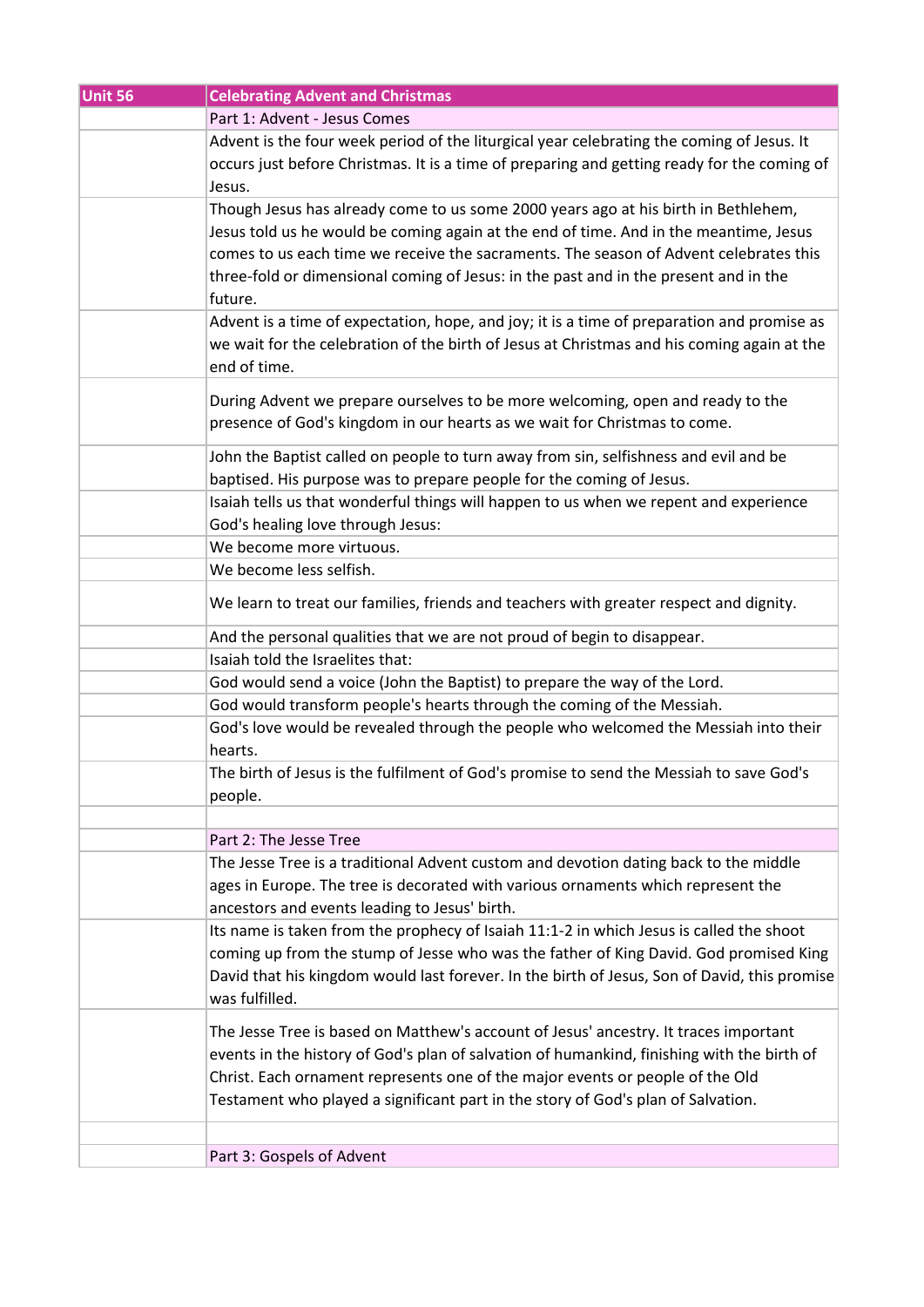| Gospel means good news or glad tidings. The first four books of the New Testament are<br>called the gospels of Jesus Christ according to Matthew, Mark, Luke or John. Selected<br>sections of these Gospel are proclaimed at each Mass during the Liturgy of the Word.                                                                                                                                                                                                              |
|-------------------------------------------------------------------------------------------------------------------------------------------------------------------------------------------------------------------------------------------------------------------------------------------------------------------------------------------------------------------------------------------------------------------------------------------------------------------------------------|
| During Advent, the Church selects gospel readings for the Sunday Masses which highlight<br>the main theme of Advent: the coming of Jesus. Advent is an anglicised version of the<br>Latin word adventus, meaning 'coming'.                                                                                                                                                                                                                                                          |
| On the first Sunday in Advent the gospel readings are about the second coming of Christ<br>at the end of time. Today Christ is present in the sacraments and in our hearts. But one<br>day he will return to us in person. The gospels remind us of the importance of renewing<br>ourselves so that Jesus' presence in us may be made more visible.                                                                                                                                 |
| The gospels of the second and third Sundays of Advent recount the story of John the<br>Baptist and the work he did to prepare people for the coming of Jesus.                                                                                                                                                                                                                                                                                                                       |
| The gospels of the fourth Sunday of Advent recount the events immediately leading up to<br>the birth of Jesus.                                                                                                                                                                                                                                                                                                                                                                      |
| Part 4: Gospels of Christmas                                                                                                                                                                                                                                                                                                                                                                                                                                                        |
| Christmas is one of the two major feasts and seasons of the Church year. The season of<br>Christmas celebrates the birth of Jesus.                                                                                                                                                                                                                                                                                                                                                  |
| Jesus' birth is the centrepoint of history. From the beginning of time Jesus' birth was in<br>the mind and plan of God. Jesus, God's Word took flesh some 2000 years ago in<br>Bethlehem. Today Jesus continues to be born and present in the lives and hearts of his<br>followers through the sacraments. Christmas celebrates the birth of Jesus yesterday,<br>today and forever as Emmanuel, God with us.                                                                        |
| Christmas is a very solemn, special and major celebration in the Church. Because of this,<br>there are four different Masses celebrating this feast, beginning with a Vigil Mass on<br>Christmas Eve, then a Midnight Mass followed by a Mass at dawn and ending with the<br>Mass of Christmas Day.                                                                                                                                                                                 |
| The gospels proclaimed at the first three Masses are about the events leading up to and<br>surrounding the birth of Jesus. They are taken from the Gospels of Matthew and Luke.                                                                                                                                                                                                                                                                                                     |
| The gospel proclaimed at the Mass on Christmas day is taken from the Gospel of John.<br>John points out that Jesus is the true light, because he was born of God. John emphasises<br>the mystery of the Incarnation, God becoming human through the person of Jesus.                                                                                                                                                                                                                |
| Part 5: Christmas Around the World                                                                                                                                                                                                                                                                                                                                                                                                                                                  |
| The exact date of Jesus' birth is unknown. Western Christianity first celebrated Christmas                                                                                                                                                                                                                                                                                                                                                                                          |
| on December 25 in 336 CE after Emperor Constantine decreed Christianity as the state<br>religion. However, Eastern Christianity continued to celebrate the birth of Jesus on 6<br>January, the Feast of the Epiphany.                                                                                                                                                                                                                                                               |
| In Rome 25 December was celebrated as the birthday of the pagan sun god, Sol. Tradition<br>has it that this date was chosen by Christians of the West to transform and 'Christen' a<br>pagan feast with the birthday of Jesus, Son of God and Light of the World. The<br>celebration of Christmas evolved over two millennia into a worldwide religious and<br>secular celebration. Along the way, it incorporated many pre-Christian and pagan<br>traditions into its festivities. |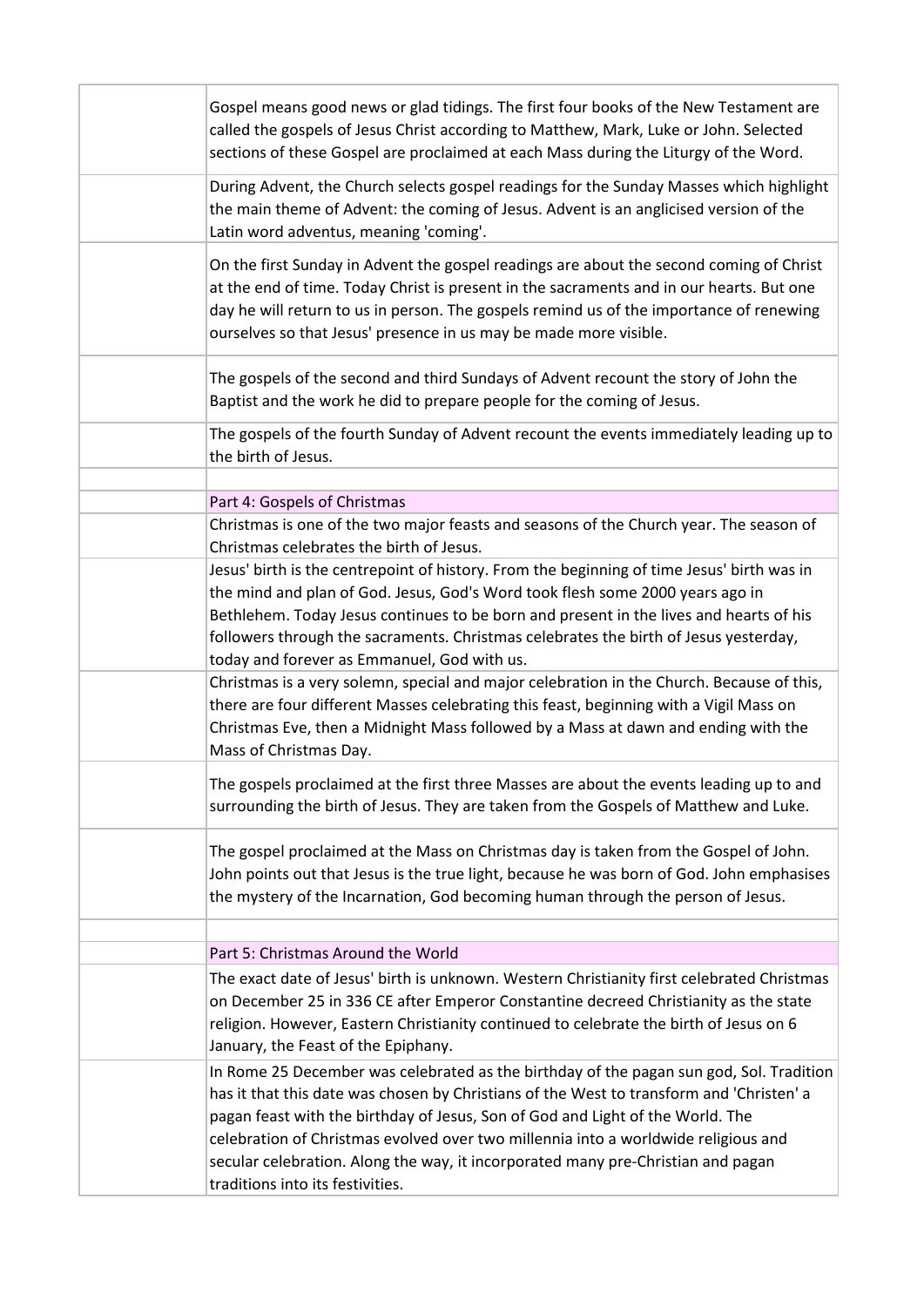| Christmas was not traditionally a season of Christian celebration until the fourth century.                                                                                                                                                                                                                                                                                                              |
|----------------------------------------------------------------------------------------------------------------------------------------------------------------------------------------------------------------------------------------------------------------------------------------------------------------------------------------------------------------------------------------------------------|
| After Emperor Constantine decreed Christianity as the state religion in 336 CE, the<br>tradition of celebrating Christmas spread throughout Europe. The celebration spread so<br>quickly, that the Church was unable to control how people actually celebrated Christmas.<br>Therefore, while Christianity had replaced paganism, many pagan traditions remained in<br>the way Christmas was celebrated. |
| Roman Catholics and Protestants celebrate the birth of Jesus on 25 December. Many<br>Orthodox Christians retain an earlier tradition of celebrating Christmas on or around 6<br>January.                                                                                                                                                                                                                 |
| The Christmas celebration was originally known as the feast of the Nativity, a name which<br>continues to this day.                                                                                                                                                                                                                                                                                      |
| The traditional 12 days of Christmas begins with the feast of the Nativity of the Lord on<br>25 December and ends with the feast of the Epiphany on 6 January. In some countries<br>the feast of the Epiphany has been moved to the Sunday between 2 to 8 January.                                                                                                                                       |
| The gospel reading for the feast of the Epiphany recounts the story of the three wise men<br>who learn of Jesus' birth by the appearance of a star and come from afar to worship him.                                                                                                                                                                                                                    |
| This gospel concludes the Christmas story with the proclamation of the good news of<br>Jesus' birth to all people. The important point of the reading is that Jesus was sent by the<br>Father to save all people, not just the Israelites. Through the Incarnation God extended<br>God's salvation to all nations on earth.                                                                              |
|                                                                                                                                                                                                                                                                                                                                                                                                          |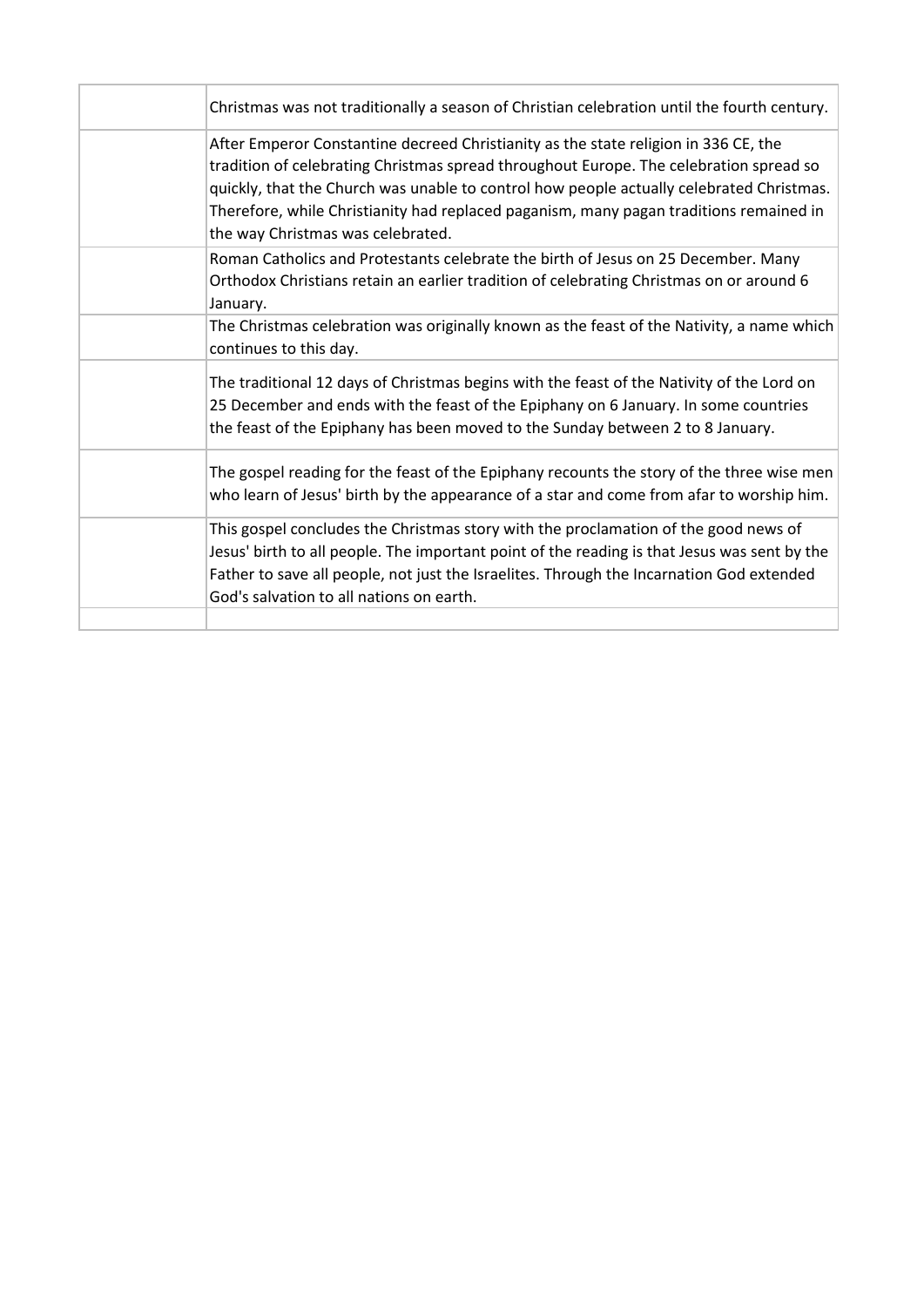| Unit 57 | <b>Created in God's Image</b>                                                                                                                                                                                                                                                                                                                                                                                 |
|---------|---------------------------------------------------------------------------------------------------------------------------------------------------------------------------------------------------------------------------------------------------------------------------------------------------------------------------------------------------------------------------------------------------------------|
|         | Part 1: Our Creator God                                                                                                                                                                                                                                                                                                                                                                                       |
|         | Justice calls us to acknowledge and recognise God as creator of the world and giver of the<br>gifts of creation. It calls us to profession of the truth that God exists and is present in our<br>lives and world.                                                                                                                                                                                             |
|         | Justice and truth call us to act justly and fairly, kindly and caringly in using and sharing the<br>gifts of creation. No one 'owns' the gifts of creation. They are given to us by God to care<br>for and share with others.                                                                                                                                                                                 |
|         | The works of creation reveal the existence and wonder of our Creator God. Human<br>beings can discern and know something of God in the works of creation. The gifts of<br>creation reveal and make visible the presence and Being of the Gift-Giver.                                                                                                                                                          |
|         | In a very real sense, creation can be described as a sign or sacrament of God's existence<br>and presence. Sacraments are visible, outward signs of invisible realities, of unseen<br>mysteries. Creation is the visible sign and revelation of an invisible Creator God.                                                                                                                                     |
|         | Creation images God in its beauty, power, order, design, balance, bounty, goodness,<br>greatness and mystery. Creation reveals and proclaims that our Creator God exists, is<br>beautiful, powerful, wise, good, loving and just.                                                                                                                                                                             |
|         | The Christian story of creation is found in Genesis. There are two accounts of the creation<br>story in the first pages of the book of Genesis. Both accounts make two very important<br>points:                                                                                                                                                                                                              |
|         | 1. Creation bears God's signature because God created everything.                                                                                                                                                                                                                                                                                                                                             |
|         | 2. Human beings have a duty to take care of creation.                                                                                                                                                                                                                                                                                                                                                         |
|         |                                                                                                                                                                                                                                                                                                                                                                                                               |
|         | Part 2: Giving Thanks to God                                                                                                                                                                                                                                                                                                                                                                                  |
|         | In the opening dialogue of the Eucharistic Prayer, we are invited to give thanks to the<br>Lord our God. 'It is right and just' is our response. Giving thanks to God is truly right and<br>just.                                                                                                                                                                                                             |
|         | Thanksgiving expresses acknowledgement of gift and Gift-Giver. Thanksgiving is right and<br>just because it acknowledges the existence and wonder of our Creator God. All creation<br>proclaims the existence and greatness of God, each according to its own capacity. All<br>creation shouts and sings the infinite glory and wonder of God.                                                                |
|         | We as creatures endowed with mind and heart are called in justice and truth to profess<br>our belief in God and proclaim His greatness. We are called to join in creation's song of<br>praise and thanksgiving to God. Justice is served when we honour, proclaim and give<br>thanks for the awe-inspiring truth of God's greatness and goodness as Creator and Lord<br>of heaven and earth - of all that is. |
|         | Acknowledgement and appreciation of a gift is expressed in a number of ways, in varying<br>languages and forms. There are innumerable songs, prayers, psalms, lyrics, poems and<br>verses expressing praise and thanksgiving to God for the gift of creation.                                                                                                                                                 |
|         | The Eucharistic Prayer in the celebration of Mass is the great Prayer of Thanksgiving.                                                                                                                                                                                                                                                                                                                        |
|         |                                                                                                                                                                                                                                                                                                                                                                                                               |
|         | Part 3: Respect and Communion                                                                                                                                                                                                                                                                                                                                                                                 |
|         | Human beings are not above and apart from creation, but interconnected with one<br>another and with all creation. Justice calls us to live in respect and communion with all<br>creation.                                                                                                                                                                                                                     |
|         |                                                                                                                                                                                                                                                                                                                                                                                                               |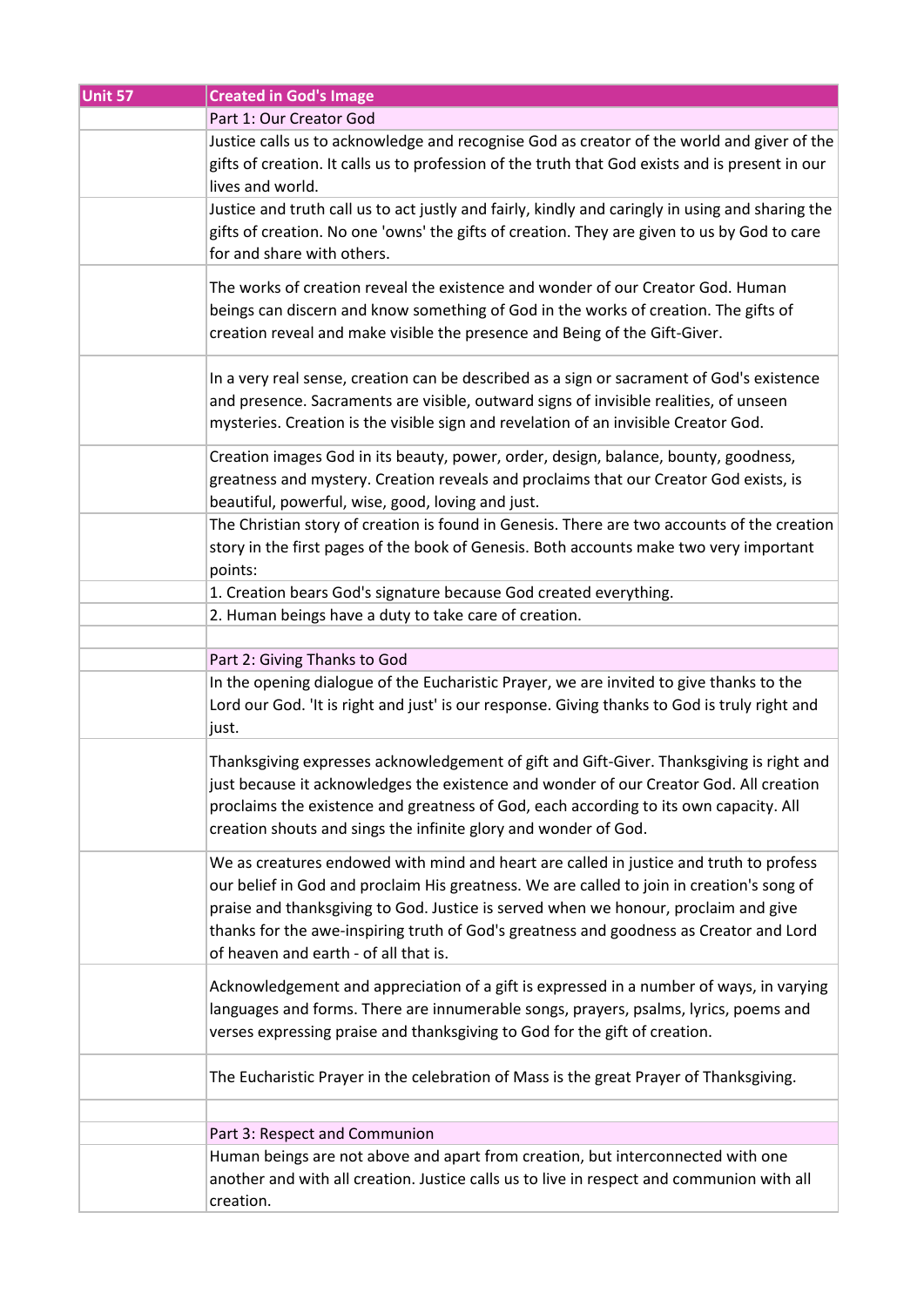| Humans are a part of creation and rely on creation for their survival. God has provided for<br>every human need through His works of creation. Likewise, creation is reliant on humans<br>who are called in justice to respect and share creation with people of all places, faces and<br>generations.                                |
|---------------------------------------------------------------------------------------------------------------------------------------------------------------------------------------------------------------------------------------------------------------------------------------------------------------------------------------|
| This mutual interdependence requires that we act with justice and respect in responding<br>to the needs of each and every creature in God's Garden of Creation.                                                                                                                                                                       |
| Justice calls us to live in communion with one another in order to care for the earth and<br>its resources and to treat God's creation with respect.                                                                                                                                                                                  |
| Part 4: Stewards of Creation                                                                                                                                                                                                                                                                                                          |
| As the crown of His creation, God has given human beings dominion over all creation.<br>God appointed them to rule over everything He made; placing them over all creation.<br>(Psalm 8:6)                                                                                                                                            |
| Human beings are managers of God's creation. Individually and collectively we have the<br>responsibility to care for God's creation as stewards and trustees. Justice calls us to be<br>responsible stewards and care-takers of creation.                                                                                             |
| The story of Adam and Eve is a story of failed stewardship. Human beings inherited<br>original sin through Adam's act of disobedience. Disharmony and abuse of creation was<br>initiated through Adam's act of disobedience. Due to original sin humankind continues to<br>act on selfish desires by abusing God's creation.          |
| There are many ways in which the earth is being damaged because its resources are<br>being exploited.                                                                                                                                                                                                                                 |
| As stewards of creation, human beings are called to love and care for one another and all<br>creation. In justice they are called to seek and live spiritual values rather than material<br>ones.                                                                                                                                     |
|                                                                                                                                                                                                                                                                                                                                       |
| Part 5: Promoting Stewardship                                                                                                                                                                                                                                                                                                         |
| Just stewardship of creation proclaims and promotes due respect and integrity in our<br>relationships with God, one another and with our environment. It seeks to manage and<br>maintain, to share and sustain the resources of earth.                                                                                                |
| In his Canticle of 'Brother Sun and Sister Moon', St Francis of Assisi expressed the close<br>relationship and connection human beings have not only with one another but with all<br>creation. Francis' whole life was one of seeking justice and peace in bringing all creation<br>into a harmonious song of praise to its Creator. |
| Jesus teaches us that creation is a gift from God which must be respected and cared for.                                                                                                                                                                                                                                              |
|                                                                                                                                                                                                                                                                                                                                       |
| Part 6: Ways of Stewardship<br>Just stewardship of creation proclaims and promotes due respect and integrity in our                                                                                                                                                                                                                   |
| relationships with God, one another and with our environment. It seeks to manage and<br>maintain, to share and sustain the resources of earth.                                                                                                                                                                                        |
| In his Canticle of 'Brother Sun and Sister Moon', St Francis of Assisi expressed the close<br>relationship and connection human beings have not only with one another but with all<br>creation. Francis' whole life was one of seeking justice and peace in bringing all creation<br>into a harmonious song of praise to its Creator. |